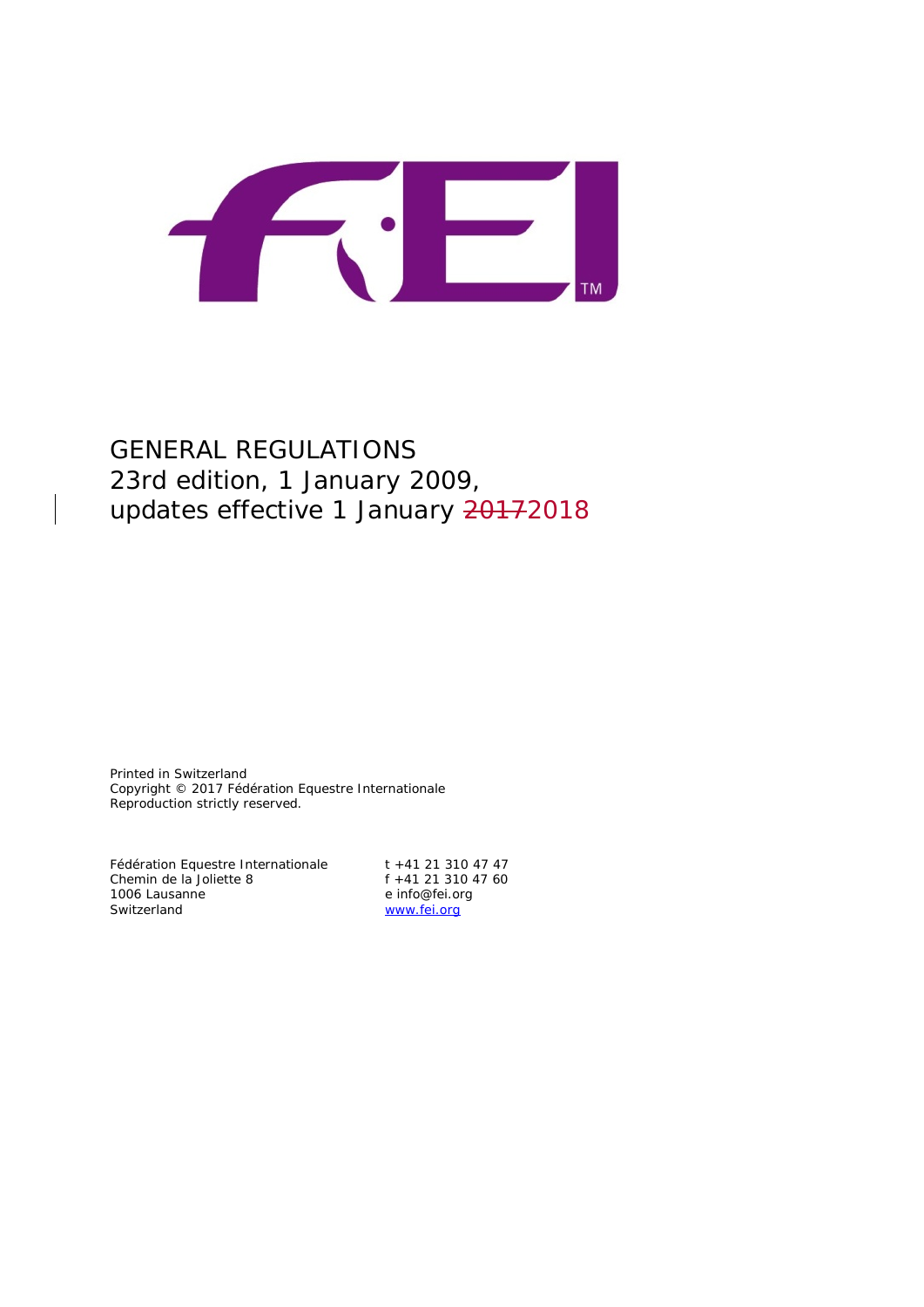$\overline{\phantom{a}}$ 

## **TABLE OF CONTENTS**

| Article 106 - Application for and Allocation of FEI-Named Events 13                                                                           |  |
|-----------------------------------------------------------------------------------------------------------------------------------------------|--|
|                                                                                                                                               |  |
|                                                                                                                                               |  |
|                                                                                                                                               |  |
|                                                                                                                                               |  |
|                                                                                                                                               |  |
|                                                                                                                                               |  |
| CHAPTER II - PARTICIPATION OF ATHLETES AND HORSES 17                                                                                          |  |
| Article 113 - Registration and Eligibility of Athletes and Horses 17                                                                          |  |
|                                                                                                                                               |  |
|                                                                                                                                               |  |
|                                                                                                                                               |  |
| Article 117 - Selection of Representative Teams and Individuals  19                                                                           |  |
|                                                                                                                                               |  |
| <b>Article 119-</b>                                                                                                                           |  |
|                                                                                                                                               |  |
|                                                                                                                                               |  |
|                                                                                                                                               |  |
| Olympic and Regional Games under the Patronage of the IOC, and<br><b>Article 123 -</b><br>Paralympic Games under the patronage of the IPC  22 |  |
| Article 124 - Young Riders, Juniors, Pony Riders, Children and Veterans  22                                                                   |  |
|                                                                                                                                               |  |
|                                                                                                                                               |  |
|                                                                                                                                               |  |
|                                                                                                                                               |  |
|                                                                                                                                               |  |
|                                                                                                                                               |  |
|                                                                                                                                               |  |
|                                                                                                                                               |  |
|                                                                                                                                               |  |
|                                                                                                                                               |  |
|                                                                                                                                               |  |
|                                                                                                                                               |  |
| Article 135 - Advertising on Athletes and Horses and Promotion 26                                                                             |  |
|                                                                                                                                               |  |
|                                                                                                                                               |  |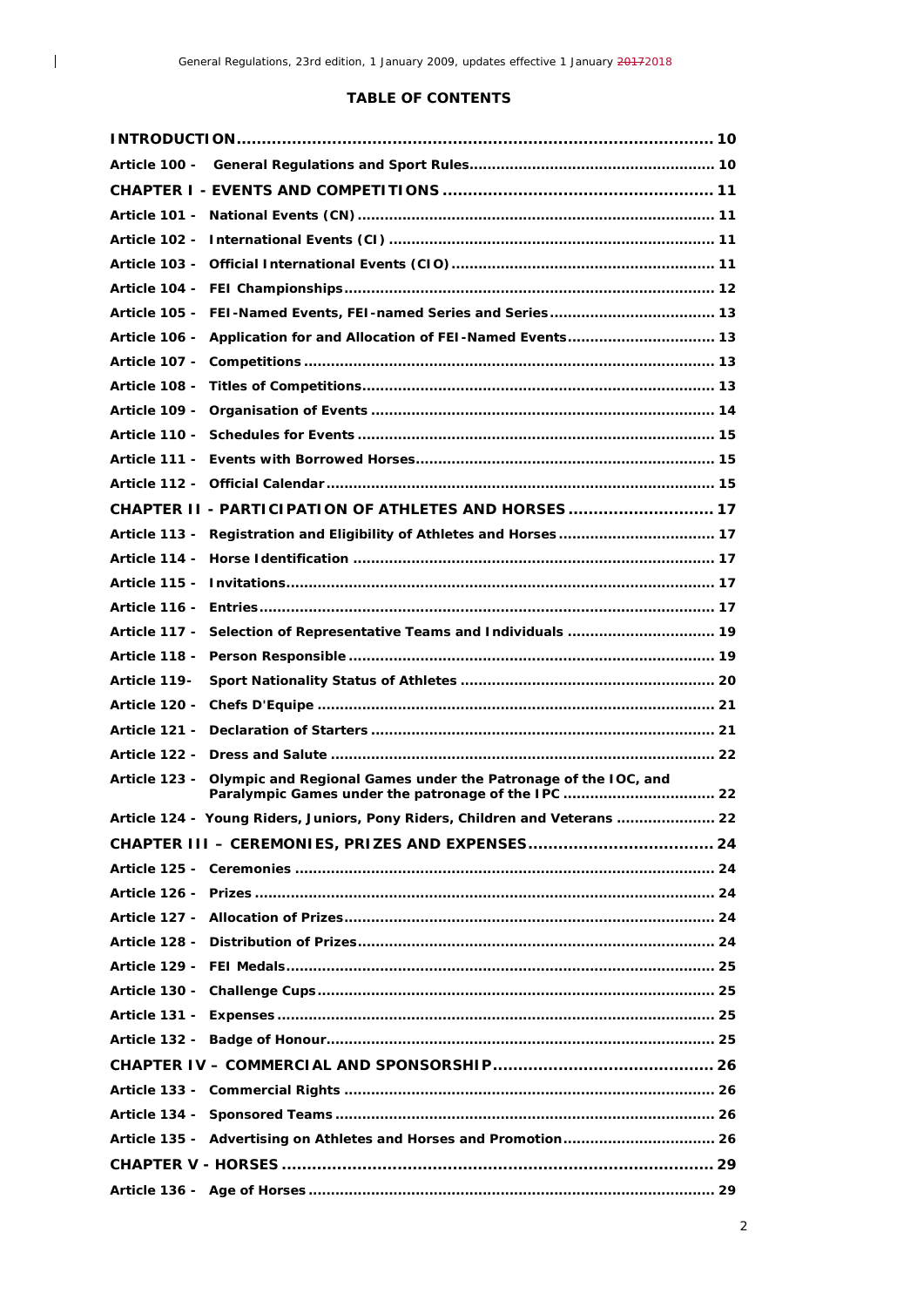$\begin{array}{c} \hline \end{array}$ 

| CHAPTER VI - PROTECTION OF ATHLETES AND HORSES 31                        |  |
|--------------------------------------------------------------------------|--|
|                                                                          |  |
|                                                                          |  |
|                                                                          |  |
|                                                                          |  |
|                                                                          |  |
|                                                                          |  |
|                                                                          |  |
|                                                                          |  |
|                                                                          |  |
|                                                                          |  |
|                                                                          |  |
|                                                                          |  |
|                                                                          |  |
|                                                                          |  |
|                                                                          |  |
|                                                                          |  |
|                                                                          |  |
|                                                                          |  |
|                                                                          |  |
|                                                                          |  |
| Article 158 - Conflict Of Interest and FEI Officials' Code of Conduct 37 |  |
|                                                                          |  |
|                                                                          |  |
|                                                                          |  |
|                                                                          |  |
|                                                                          |  |
|                                                                          |  |
|                                                                          |  |
|                                                                          |  |
|                                                                          |  |
|                                                                          |  |
|                                                                          |  |
|                                                                          |  |
| APPENDIX B - OLYMPIC CHARTER: RULE 40 AND BY-LAW TO RULE 40  45          |  |
|                                                                          |  |
|                                                                          |  |
|                                                                          |  |
|                                                                          |  |
| APPENDIX G - FEI CODE ON THE PREVENTION OF THE MANIPULATION OF           |  |
|                                                                          |  |
|                                                                          |  |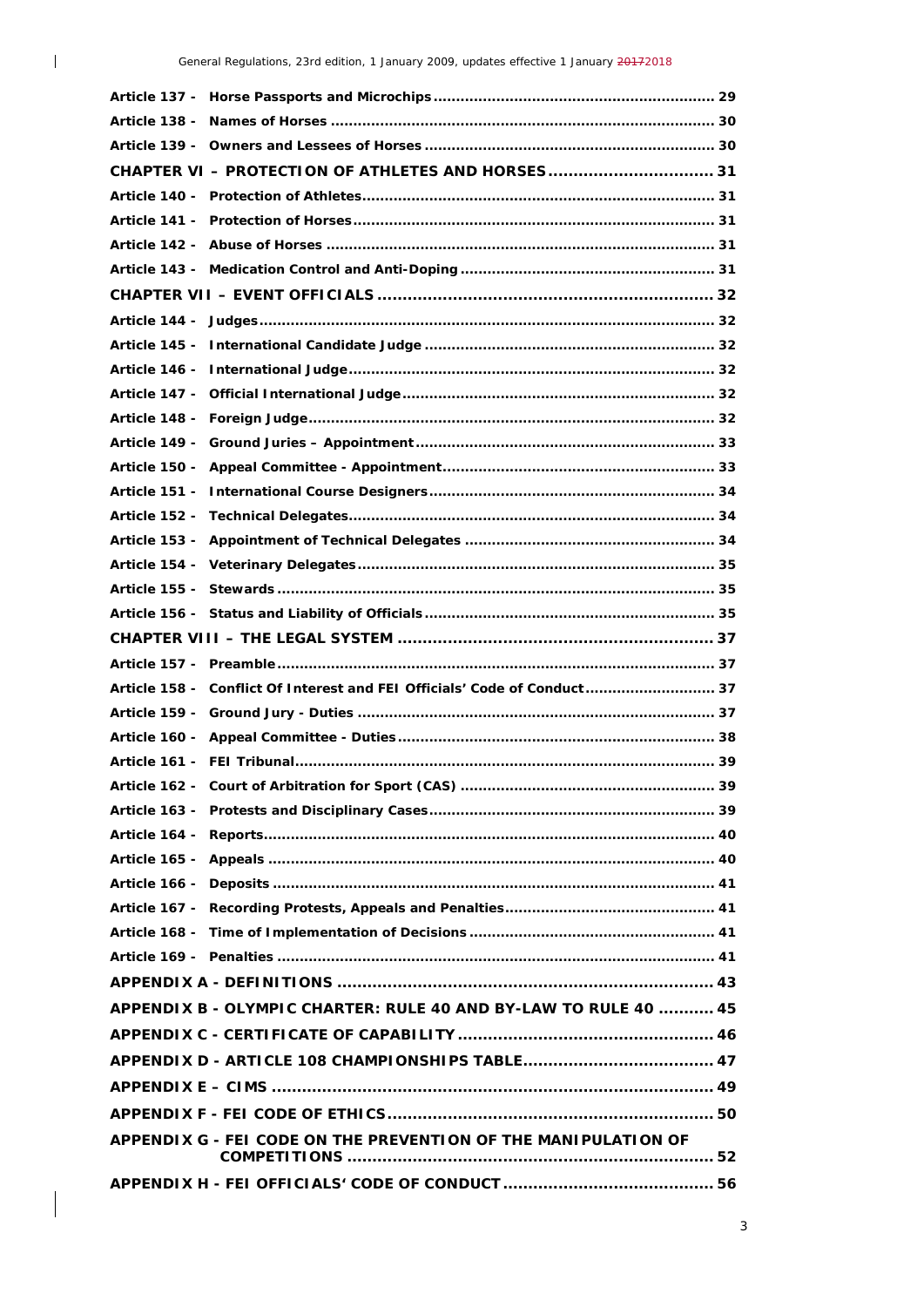#### **FEI GENERAL REGULATIONS**

 $\overline{\phantom{a}}$ 

As from publication date of the present edition of the General Regulations, all other texts covering the same matter (previous editions, official minutes or Bulletins, any memoranda) issued prior to this date, are superseded.

## **LIST OF ABBREVIATIONS**

| СA              | Driving Event                                            |
|-----------------|----------------------------------------------------------|
| CAS             | Court of Arbitration for Sport                           |
| CC.             | <b>Eventing Event</b>                                    |
| CC <sub>h</sub> | <b>Children's Event</b>                                  |
| <b>CD</b>       | Dressage Event                                           |
| <b>CE</b>       | <b>Endurance Riding Event</b>                            |
| <b>CH</b>       | Concours Hippique - any Event which includes             |
|                 | Competitions for more than one Discipline                |
| CI.             | <b>International Event</b>                               |
| <b>CIC</b>      | International One Day Event                              |
| <b>CIM</b>      | Minor International Event                                |
| <b>CIO</b>      | <b>Official International Event</b>                      |
| CN.             | <b>National Event</b>                                    |
| <b>CPE</b>      | Para-Equestrian Event                                    |
| CR.             | <b>Reining Event</b>                                     |
| CS.             | Jumping Event                                            |
| <b>CV</b>       | <b>Vaulting Event</b>                                    |
| EADCM           | Equine Anti-Doping and Controlled Medication Regulations |
| EU              | European                                                 |
| FEI.            | Fédération Equestre Internationale                       |
| <b>GRS</b>      | <b>General Regulations</b>                               |
| IF              | <b>International Federation</b>                          |
| <b>IOC</b>      | International Olympic Committee                          |
| <b>IPC</b>      | International Paralympic Committee                       |
| J               | Juniors (eq. CCI-J)                                      |
| N.AM            | North American                                           |
| <b>NF</b>       | <b>National Federation</b>                               |
| <b>NOC</b>      | National Olympic Committee                               |
| OC              | Organising Committee                                     |
| M               | World (eg. CH-M)                                         |
| P               | Pony Riders (eg. CDN-P)                                  |
| V               | <b>Veteran Riders</b>                                    |
| <b>VRs</b>      | Veterinary Regulations                                   |
| Υ               | Young Riders (eg. CSIO-Y)                                |
| W               | World Cup (eq. CDI-W, CSI-W)                             |

**Note**: The masculine gender used in relation to any physical person (for example, names such as Athlete, Owner, Judge, Technical Delegate, Official, Chef d'Equipe, or pronouns such as he, they or them) shall, unless there is a specific provision to the contrary, be understood as including the feminine gender.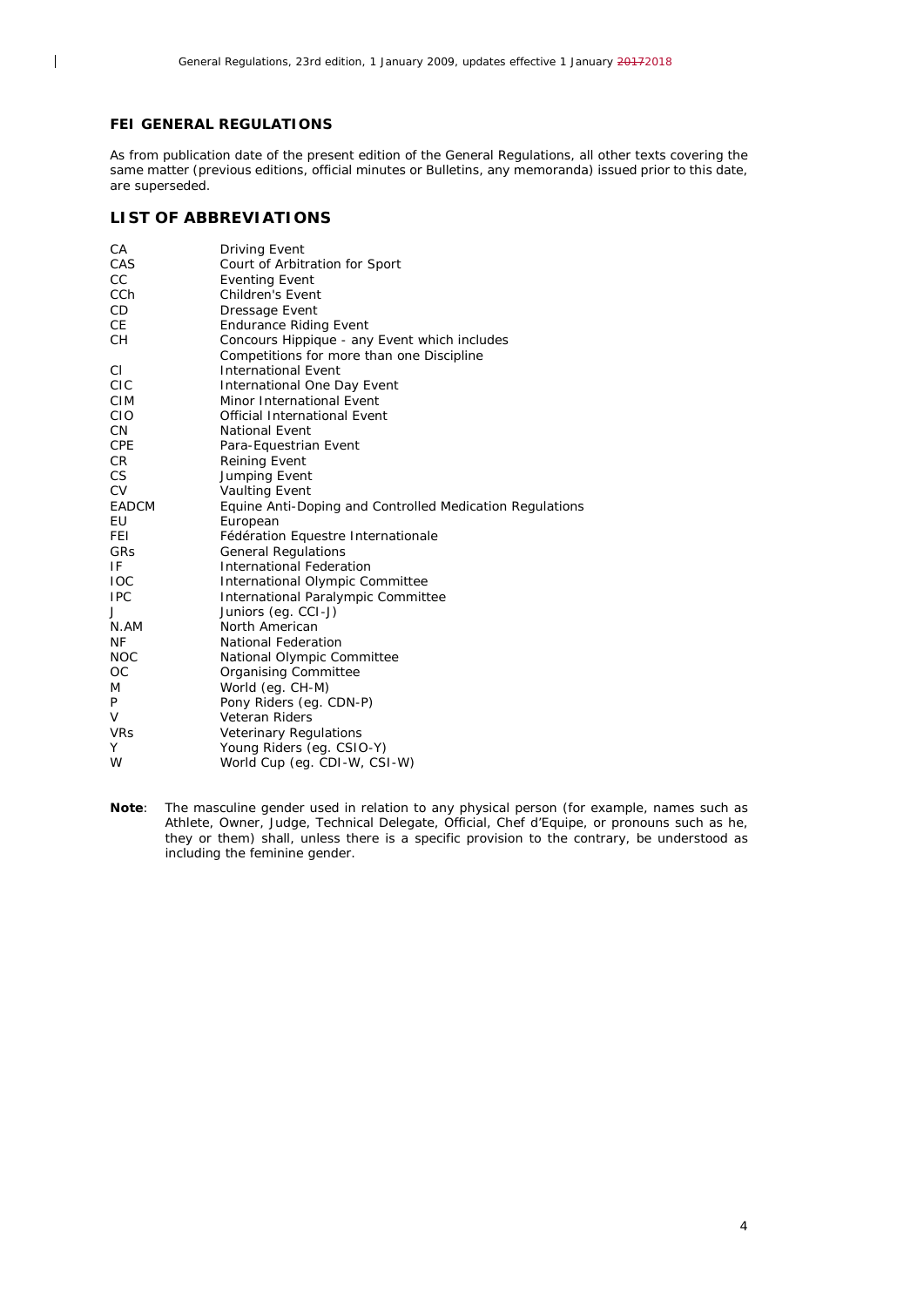## INDEX Article/Page

# **A**

 $\begin{array}{c} \begin{array}{c} \end{array} \end{array}$ 

| Abuse                                        |         |
|----------------------------------------------|---------|
| Of Horses                                    | 142, 31 |
| Protests                                     | 163, 39 |
| Reports                                      | 164, 40 |
| Advertising on Athletes and Horses           | 135, 26 |
| <b>Advertising Rights</b>                    | 133, 26 |
| Age of Horses                                | 136, 29 |
| Agreements                                   |         |
| FEI and NF/OC                                | 106, 14 |
| FEI and NF/OC                                | 133, 26 |
| Sponsorship                                  | 134, 26 |
| <b>Appeal Committee</b>                      |         |
| Appointment                                  | 150, 33 |
| Duties 160, 38                               |         |
| Appeals                                      |         |
| Court of Arbitration for Sport               | 162, 39 |
| Deposits                                     | 166, 41 |
| General                                      | 165, 40 |
| Recordings                                   | 167, 41 |
| Time of implementation of Decision           | 168, 41 |
| Athletes                                     |         |
| Accomodation expenses                        | 131, 25 |
| Advertising                                  | 135, 26 |
| Living abroad                                | 119, 20 |
| National Events                              | 101, 12 |
| <b>Prohibited Substances</b>                 | 143, 31 |
| Substitutions                                | 120, 22 |
| Substitutions                                | 121, 22 |
| Β                                            |         |
|                                              |         |
| <b>Borrowed Horses</b>                       | 111, 15 |
| <b>Broadcast Rights</b>                      | 133, 26 |
| C                                            |         |
| Calendar of Events                           | 112, 16 |
| Candidate Judges                             | 145, 32 |
| CAS<br>162, 39                               |         |
| Ceremonies                                   | 125, 24 |
| Certificates for Athletes (badges of honour) | 132, 25 |
| Certificates for delegates, etc              | 132, 25 |
| Certificates of Capability                   | 117, 20 |
| Certificates of Capability                   | 123, 23 |
| Challenge Cups                               |         |
| Rules for possession                         | 130, 25 |
| Championships                                |         |
| allocation                                   | 106, 14 |
| authorisation                                | 104, 13 |
| Broadcast and advertising                    | 133, 26 |
| Calendar                                     | 112, 16 |
| categories                                   | 104, 13 |

Medals 129, 25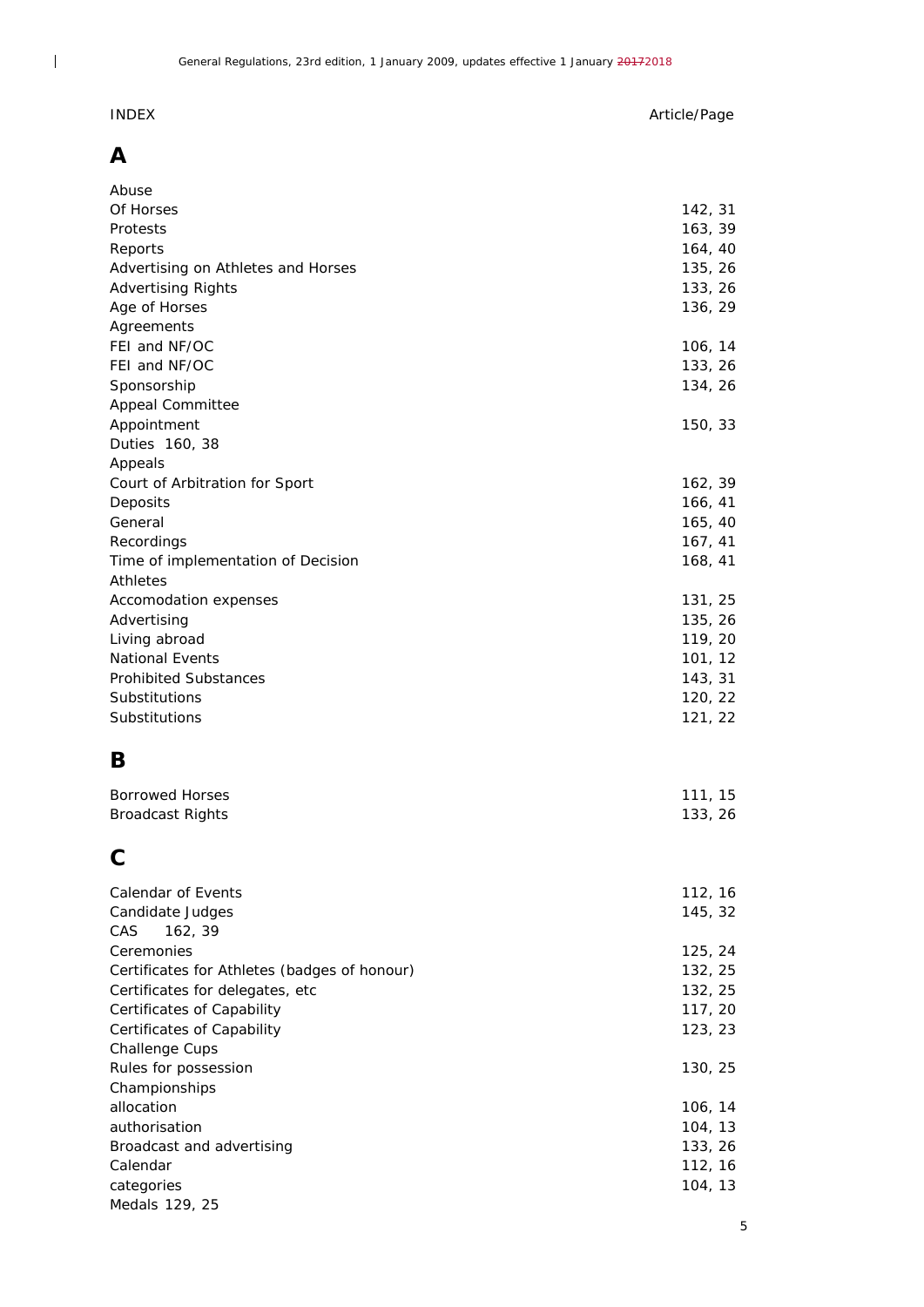| participation                                                                                                                | 104, 13                                             |
|------------------------------------------------------------------------------------------------------------------------------|-----------------------------------------------------|
| Prizes 129, 25<br>Sponsors<br>Changing nationality<br>Chefs D'equipe<br>Children<br><b>Commercial Rights</b><br>Competitions | 133, 26<br>119, 20<br>120, 22<br>124, 23<br>133, 26 |
| Categories<br>titles<br>108, 14                                                                                              | 107, 14                                             |
| Conflict of Interest<br><b>Course Designers</b>                                                                              | 158, 37<br>151, 34                                  |
| D                                                                                                                            |                                                     |
| Declaration of starters<br>Delegates certificates<br>Deposits                                                                | 121, 22<br>132, 25                                  |
| Appeals, Protests, etc<br>Disqualification                                                                                   | 166, 41                                             |
| <b>Prohibited Substances</b><br>Dress of Athletes                                                                            | 143, 31<br>122, 23                                  |
| Е                                                                                                                            |                                                     |
| Entries 116, 18<br>Events                                                                                                    |                                                     |
| <b>FEI Named</b><br>International                                                                                            | 105, 14<br>102, 12                                  |
| Invitations                                                                                                                  | 115, 18                                             |
| National                                                                                                                     | 101, 12                                             |
| Official International<br>Officials                                                                                          | 103, 12<br>144, 32                                  |
| Officials                                                                                                                    | 155, 35                                             |
|                                                                                                                              |                                                     |

| UTICIAIS                 | 155, 35 |
|--------------------------|---------|
| <b>Officials</b>         | 156, 35 |
| Organisation             | 109, 15 |
| Protests                 | 163, 39 |
| Schedules and Conditions | 110, 15 |
| With borrowed Horses     | 111.15  |
|                          |         |

# **F**

 $\overline{\phantom{a}}$ 

| <b>FEI Tribunal</b>         | 161, 38 |
|-----------------------------|---------|
| Fitness to compete          | 140, 31 |
| Foreign Judges              | 148, 32 |
| Foreing Veterinary Delegate | 154.35  |

# **G**

| Ground Jury                      |         |
|----------------------------------|---------|
| Appointment                      | 149, 33 |
| Composition and responsibilities | 159.37  |
| Penalties                        | 159.37  |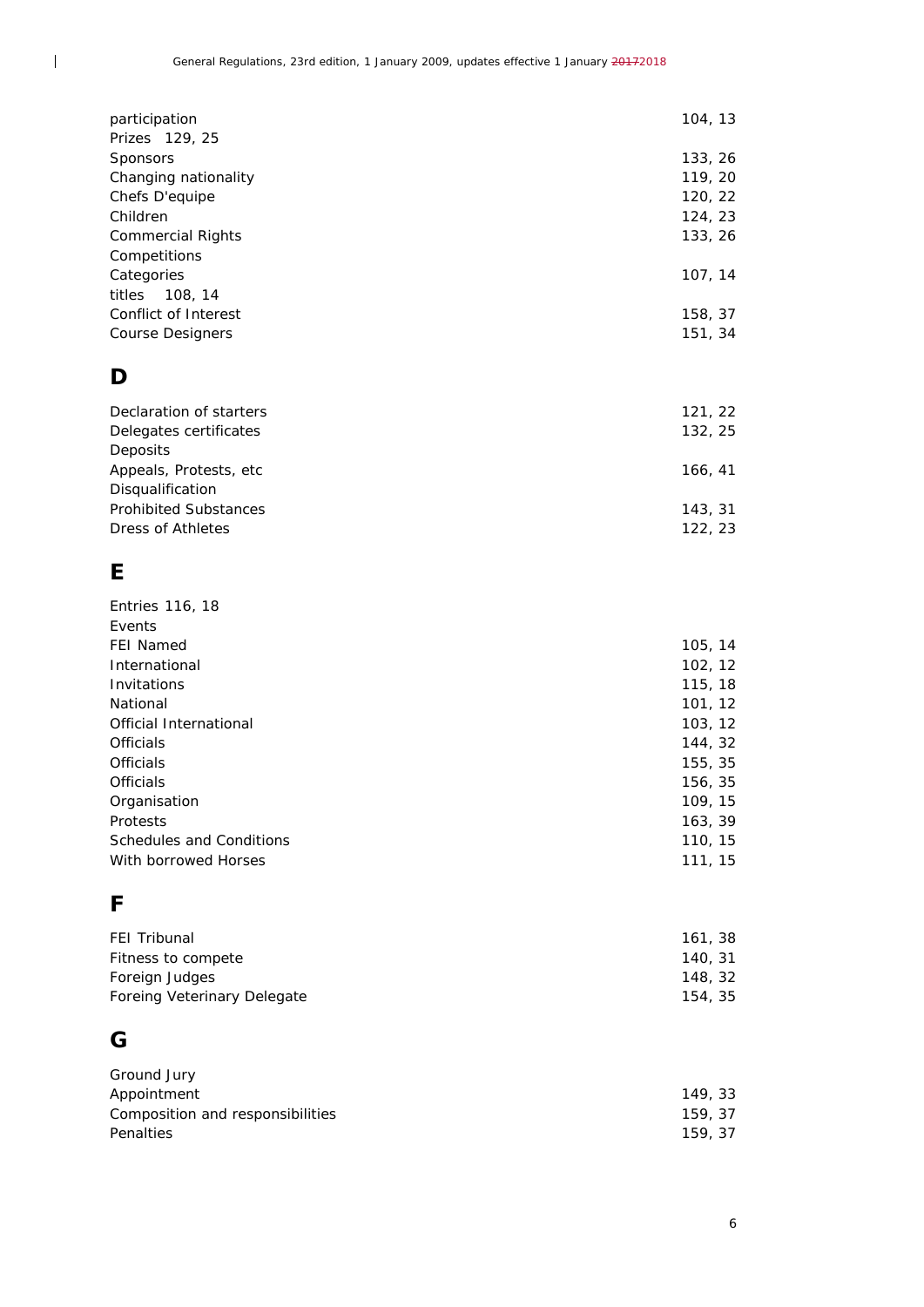# **H**

 $\overline{\phantom{a}}$ 

| Hors concours                    | 117, 20 |
|----------------------------------|---------|
| Horse                            |         |
| Abuse 142, 31                    |         |
| Horses                           |         |
| Advertising                      | 135, 26 |
| 136, 29<br>Age<br>Identification | 114, 18 |
| Leasing                          | 139, 30 |
| Names 138, 29                    |         |
| Nationality                      | 139, 30 |
| Ownership                        | 139, 30 |
| Passports                        | 137, 29 |
| <b>Prohibited Substances</b>     | 143, 31 |
| Provided by Organisers           | 111, 16 |
| I                                |         |
| Interest                         |         |
| Conflict                         | 158, 37 |
| <b>International Events</b>      | 102, 12 |
| <b>International Judges</b>      | 146, 32 |
| International Olympic Committee  | 123, 23 |
| Invitations                      | 115, 18 |
| J                                |         |
| Judges                           |         |
| Candidate Judge                  | 145, 32 |
| Categories                       | 144, 32 |
| Foreign Judge                    | 148, 32 |
| General                          | 144, 32 |
| International Judge              | 146, 32 |
| Official International Judge     | 147, 32 |
| Juniors 124, 23                  |         |
| L                                |         |
| Languages                        | 109, 15 |
| Leasing Agreements               | 139, 30 |
| Legal System                     | 157, 37 |
| Logo of the FEI                  | 133, 26 |
| M                                |         |
| Medals at Championships          | 129, 25 |
| Medication                       | 143, 31 |
| N                                |         |
|                                  |         |
| National Events                  | 101, 12 |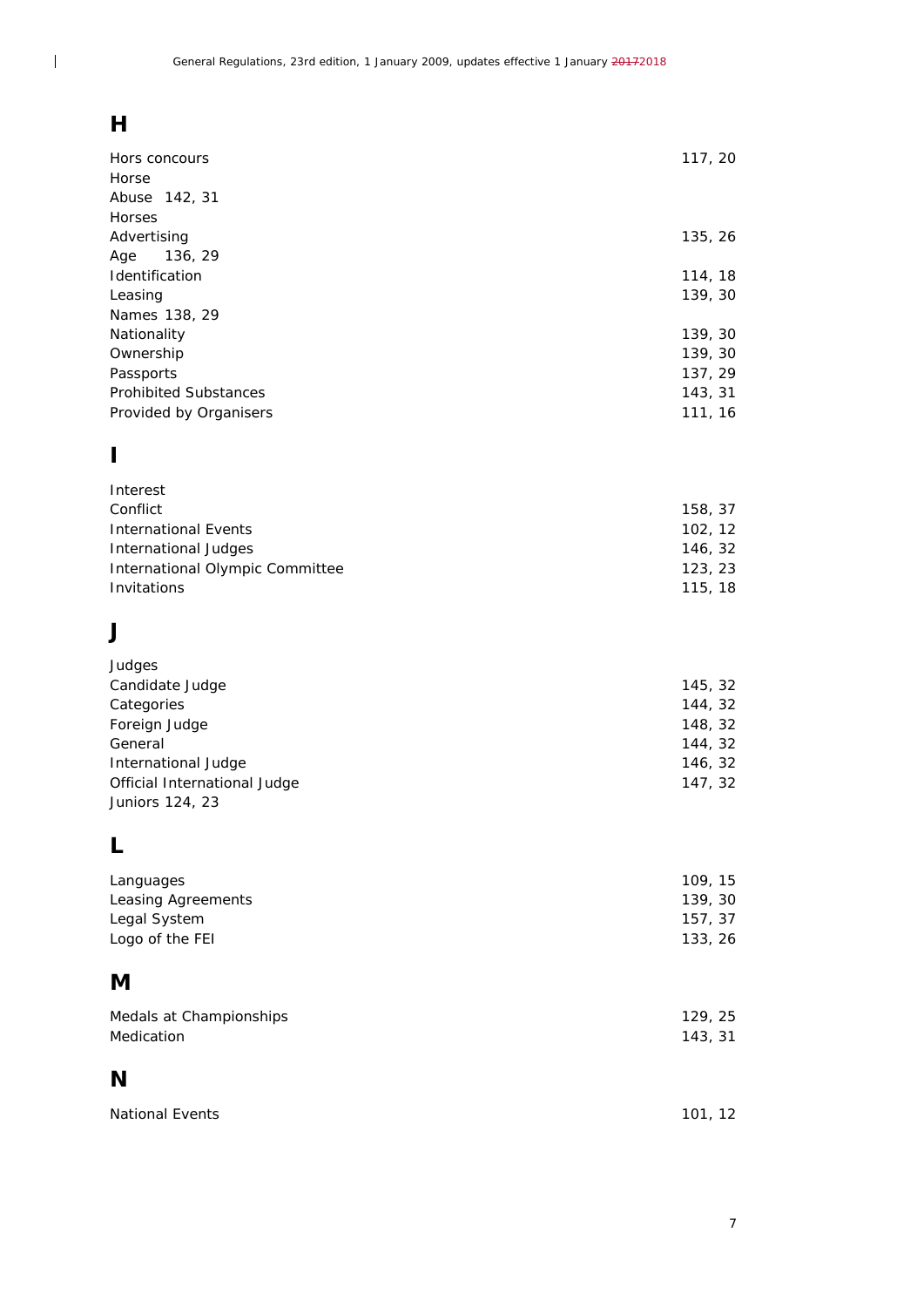# **O**

 $\overline{\phantom{a}}$ 

| <b>Official International Events</b><br>Official International Judges<br>Officials                                                                | 103, 12<br>147, 32                                  |
|---------------------------------------------------------------------------------------------------------------------------------------------------|-----------------------------------------------------|
| Expenses<br>Status and liability                                                                                                                  | 131, 25<br>156, 35                                  |
| <b>Olympic Games</b><br>Participation<br>Participation                                                                                            | 117, 20<br>123, 23                                  |
| Owners<br>privileges<br>Ownership of Horses                                                                                                       | 132, 25<br>139, 30                                  |
| P                                                                                                                                                 |                                                     |
| Participation at Championships<br>Participation at Olympic and Regional Games<br>Participation Hors Concours<br>Passports for Horses<br>Penalties | 104, 13<br>123, 23<br>117, 20<br>137, 29            |
| Publication<br>Penalties<br>Penalties by Appeal Committee<br>Penalties by Ground Jury                                                             | 167, 41<br>169, 41<br>160, 38<br>159, 37            |
| Person Responsible<br>Pony Riders<br>Prefix to Horses' names<br>Priority of Championships and CIO dates<br>Privileges                             | 118, 20<br>124, 23<br>138, 29<br>112, 16<br>132, 25 |
| Prizes<br>Allocation                                                                                                                              | 127, 24                                             |
| At Championships<br>Distribution<br>For general classification<br>Prizes 126, 24                                                                  | 129, 25<br>128, 24<br>127, 24                       |
| <b>Prohibited Substances</b><br>Athletes and Horses<br>Protection of Athletes<br>Protection of Horses                                             | 143, 31<br>140, 31<br>141, 31                       |
| Protective Headgear<br>Protests<br><b>Publication of Penalties</b>                                                                                | 140, 31<br>163, 39<br>167, 41                       |
| Q                                                                                                                                                 |                                                     |
| Questionnaires of Elegibility                                                                                                                     | 123, 23                                             |
| R                                                                                                                                                 |                                                     |
| Recording of Appeals, Protests, etc<br>Regional Championships<br><b>Regional Games</b>                                                            | 167, 41<br>104, 13                                  |
| Participation<br><b>Registration of Athletes</b>                                                                                                  | 123, 23<br>113, 18                                  |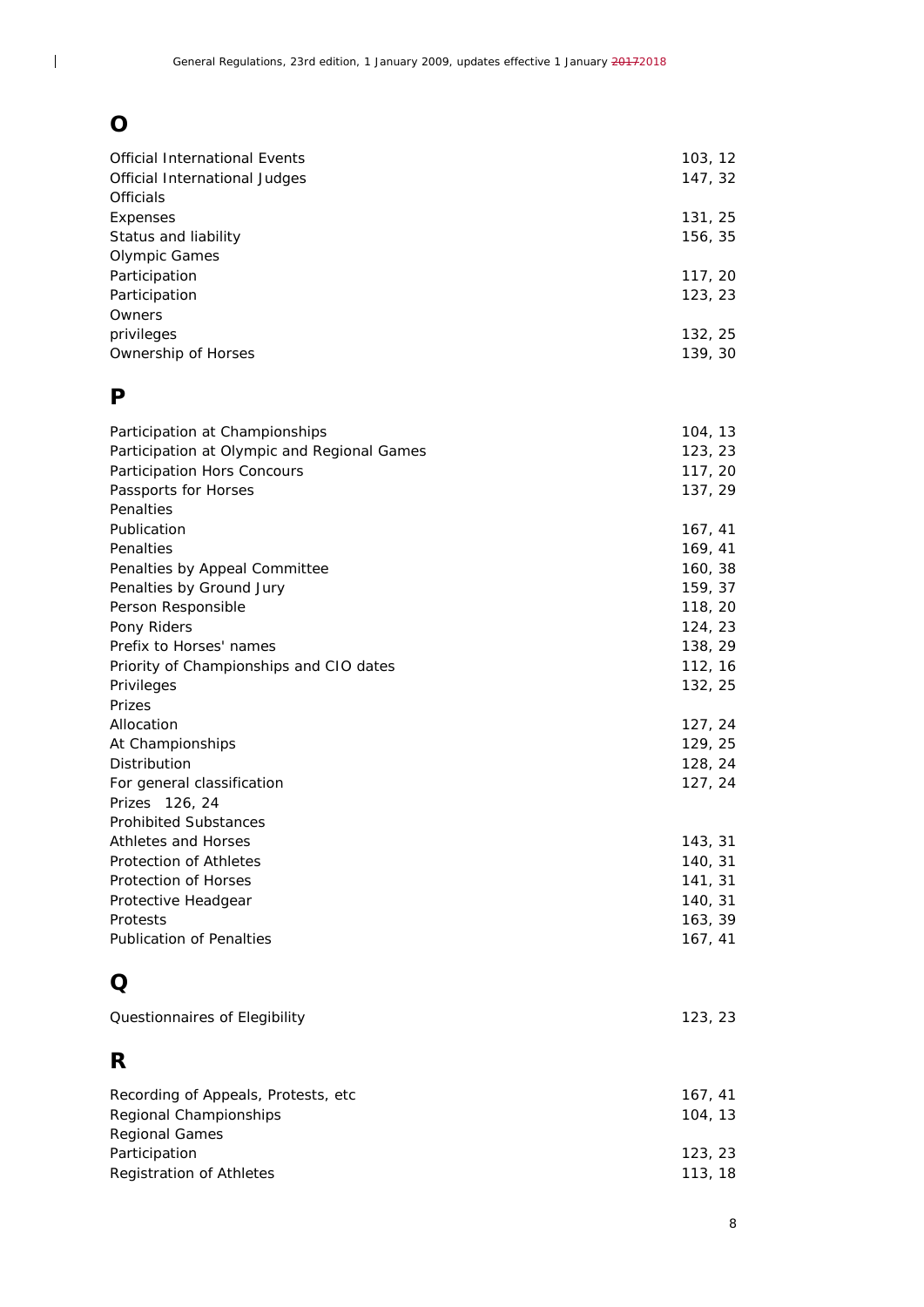| Regulations and Rules               |         |
|-------------------------------------|---------|
| General                             | 100, 11 |
| Reports                             |         |
| Appeals                             | 165, 40 |
| Reports                             | 164, 40 |
| <b>Results</b>                      |         |
| Notification                        | 109, 15 |
| Rights                              |         |
| Broadcast, sponsoring and marketing | 133, 26 |
|                                     |         |

# **S**

 $\overline{\phantom{a}}$ 

| 122, 23 |
|---------|
| 110, 15 |
| 117, 20 |
| 134, 26 |
|         |
| 121, 22 |
| 121, 22 |
| 155, 35 |
| 138, 29 |
|         |

# **T**

| Teams                      |         |
|----------------------------|---------|
| Selection                  | 117, 20 |
| <b>Technical Delegates</b> |         |
| Appointment                | 153, 35 |
| <b>General and Duties</b>  | 152, 34 |
| <b>TIme for Decisions</b>  | 168, 41 |
| <b>Travelling Expenses</b> |         |
| Athletes and Officials     | 131, 25 |
|                            |         |
| U                          |         |
| Use of cameras             | 140, 31 |
| V                          |         |
| Veterans                   | 124, 23 |
| Veterinary Delegates       | 154, 35 |
| W                          |         |
| <b>Warning Cards</b>       | 167, 41 |
| <b>Warning Cards</b>       | 169, 41 |
| World Cup Final            |         |
| <b>Broadcast Rights</b>    | 133, 26 |
| Υ                          |         |
| Young Riders               | 124, 23 |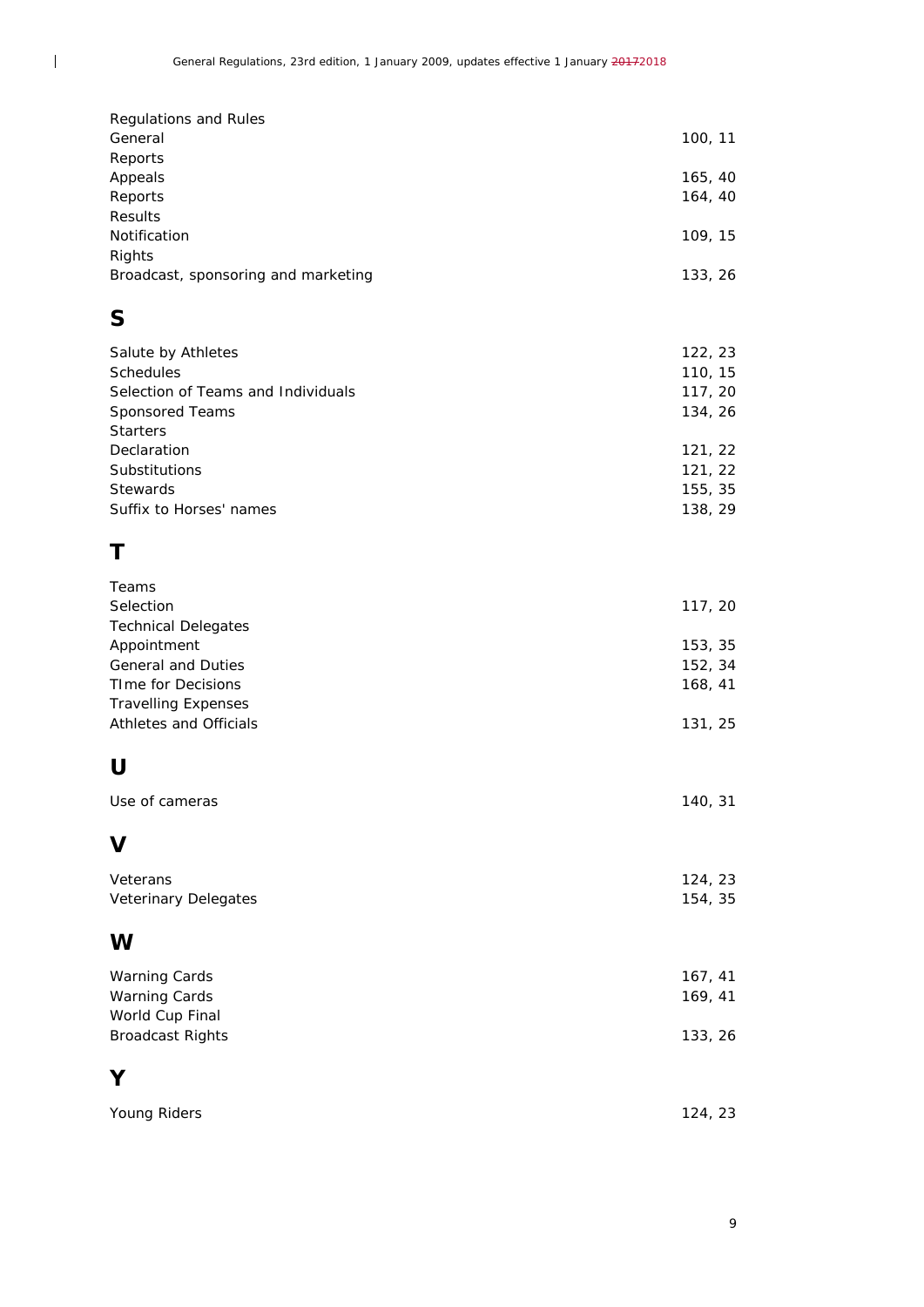## **GENERAL REGULATIONS**

## <span id="page-9-0"></span>*INTRODUCTION*

 $\overline{\phantom{a}}$ 

#### <span id="page-9-1"></span>**Article 100 - General Regulations and Sport Rules**

- 1. The General Regulations (GRs) are established so that individual Athletes and teams of Athletes from different National Federations (NFs) may compete against each other under fair and equal conditions with the welfare of Horse as paramount.
- 2. The GRs and Sport Rules govern the conduct of all International Equestrian Events organised by NFs or by or on behalf of the Fédération Equestre Internationale (FEI).
- 3. The GRs are published under the authority of the General Assembly.<br>4. Sport Rules are published under the authority of the General Assemble
- 4. Sport Rules are published under the authority of the General Assembly whereas Sport Rules for Series, Olympic Regulations for Equestrian Events at Olympic Games, and Paralympic Regulations for Equestrian Events at Paralympic Games are published under the authority of the Bureau.
- 5. To be considered for proposal to the General Assembly as an added FEI Discipline and to be governed by these GRs, the activity in question must be practised by a minimum of thirty (30) NFs from at least four (4) geographical groups with a total participation of a minimum of ten thousand (10,000) Athletes. It must also involve a true collaboration between Athlete and Horse at an advanced standard of training, respect the classical equestrian ideas, exemplify the FEI standards of sportsmanship and fully respect the Horse's welfare.
- 6. FEI Statutes, GRs, and Sport Rules apply to International Events and/or Competitions as set forth in Chapter l.
- 7. Responsibilities of NFs:<br>7.1. To ensure that the well
- 7.1. To ensure that the welfare of the Horse is paramount and that it is never subordinated to competitive or commercial influence.
- 7.2. To ensure that all clubs and societies affiliated to NFs and all OCs abide by the GRs and Sport Rules when organising International Events or Competitions.
- 7.3. To ensure the implementation by OCs, of the Statutes, GRs and Sport Rules, and to be responsible for ensuring the payment of prize money in instances in which an agreement has been entered into by and among the FEI, the NF and the OC. OCs shall take measures as may be necessary to cover their financial and legal liabilities, such as guaranteeing the prize money.
- 7.4. To ensure that any Event is correctly managed by OCs, and to ensure the implementation of draft schedules approved by the FEI.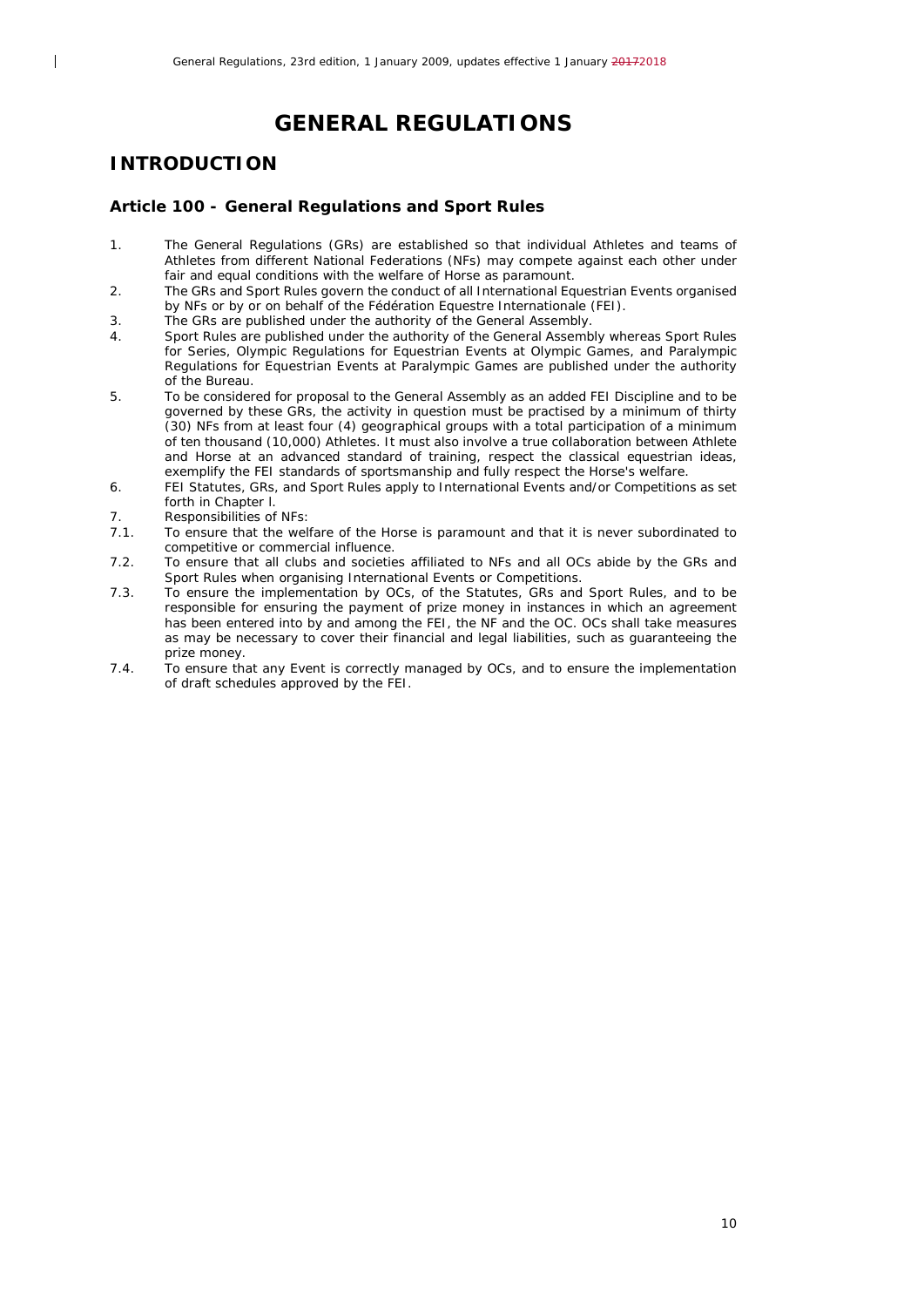## <span id="page-10-0"></span>*CHAPTER I - EVENTS AND COMPETITIONS*

## <span id="page-10-1"></span>**Article 101 - National Events (CN)**

- 1. A National Event (CN) is limited to national Athletes who shall take part according to the regulations of their NF. Foreign Athletes may only take part, subject to the appropriate laws if applicable, as specified under paragraphs 2 and 3 below or under Article 119.
- 2. Individual foreign Athletes, other than "Athletes Living Outside their Country of Nationality" (Article 119.6), may take part in CNs provided they have obtained written permission from their own NF and from the NF of the OC concerned. Permission must state the exact period for which it has been granted and the home NF of individual foreign Athletes shall indicate their level in writing so that they are entered in Events of appropriate level.
- $\frac{3}{3}$

 $\overline{\phantom{a}}$ 

- Not counting "Athletes Living Outside their Country of Nationality" (Article 119.6), a CN with more than 4 NFs and/or more than fifteen (15) foreign Athletes is allowed if it would be within the requirements of a CIM. If a CN under such conditions takes place, there will be no ranking or qualification points earned.
- 3.2. Any other CN with more than four (4) NFs and/or more than fifteen (15) foreign Athletes (not counting "Athletes Living Outside their Country of Nationality" as per Article 119.6) is not allowed. If a CN under such conditions takes place, there will be no ranking or qualification points earned. Furthermore, after consultation with the NF, the OC can be subject to further sanctions and eventually to a fine in an amount commensurate with the violation and taking into account the circumstances of the violation and possibly up to the total prize-money paid out at such Event, if any.
- 4. All other Events in which foreign Athletes may take part must be classified as CIs.

## <span id="page-10-2"></span>**Article 102 - International Events (CI)**

- 1. An International Event (CI) must be organised under the FEI Statutes, GRs and Sport Rules, including any specific invitation rules that may be established by the relevant Technical Committee and may be open to Athletes of all NFs.
- 2. CIs are primarily for individual Athletes. However, Competitions for national or otherwise named teams of not more than four (4) members may be organised, but they may never be described as "Nations' Cups".
- 3. All Athletes invited or nominated for an International Event must be entered by their NFs. All foreign Athletes selected by their NFs, in accordance with the relevant Sport Rules and as specified in the schedule, must be accepted by the OC. OCs shall not accept any other entries.
- 4. Schedules for CIs must state the total number of foreign Athletes and Horses which are invited.
- 5. Consideration should be given to inviting Athletes from regions other than the region where the CI is held.
- 6. CIs shall be classified according to the amount of prize money offered and/or to other criteria established by the relevant Technical Committee, and approved by the Bureau.
- 7. A NF shall not be allowed to host or to organise a CI outside of its territory.

## <span id="page-10-3"></span>**Article 103 - Official International Events (CIO)**

- 1. An Official International Event (CIO) is an Event to which NFs are invited to send selected representative individuals and teams, and must be organised under the FEI Statutes, GRs and Sport Rules.
- 2. CIOs must include the official Competition for individuals and teams according to the Sport Rules of the relevant Discipline.
- 3. In Europe, each NF may only organise one CIO for Seniors in any Discipline in any calendar year, unless otherwise decided by the Bureau.
- 4. For other age groups and for Seniors outside Europe, the number of CIOs must be specifically approved by the Secretary General on the recommendation of the relevant Technical Committee.
- 5. A NF shall not be allowed to host or to organise a CIO outside of its territory.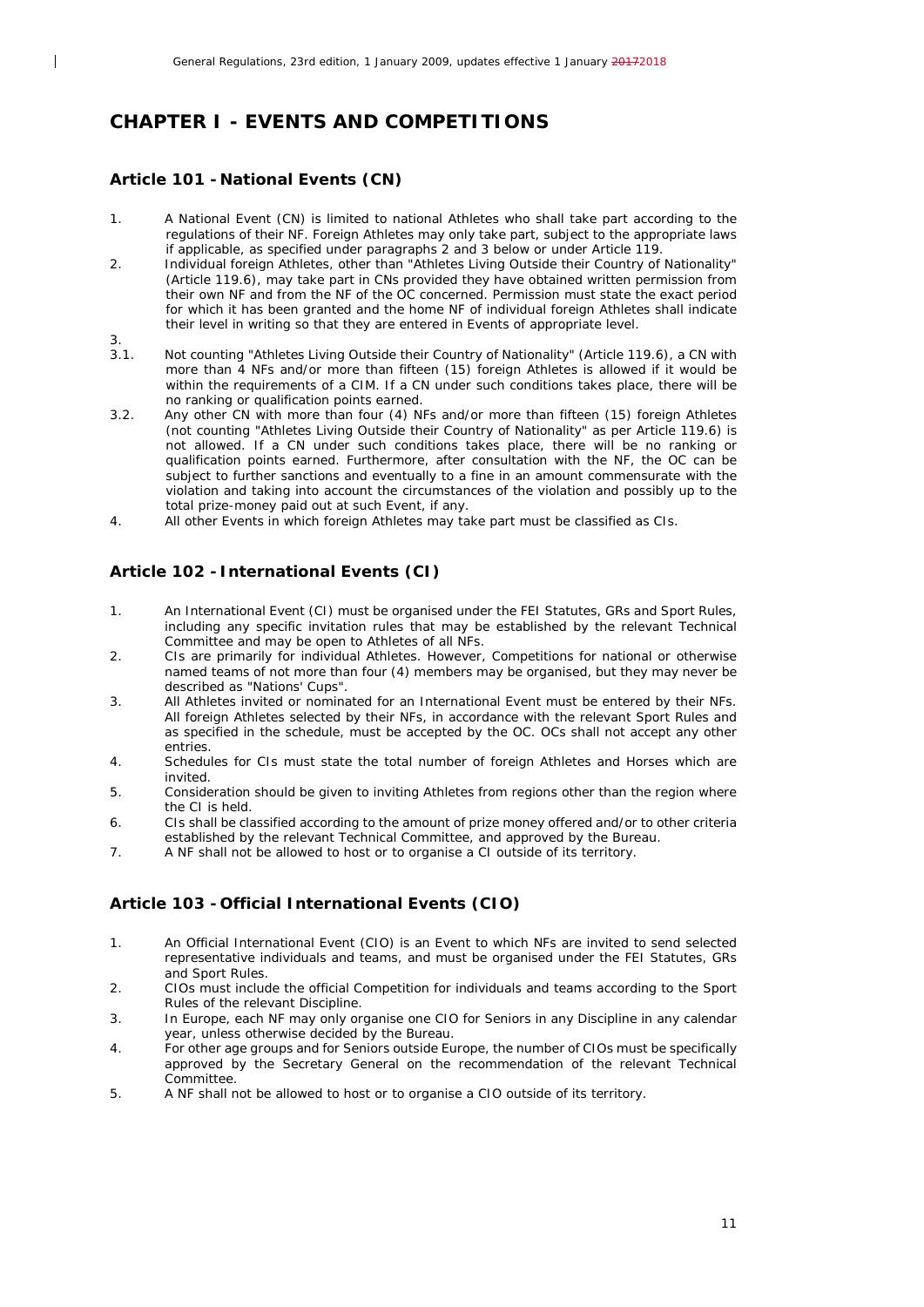## <span id="page-11-0"></span>**Article 104 - FEI Championships**

#### **1. FEI WORLD CHAMPIONSHIPS:**

- 1.1. FEI World Championships for Seniors are open to all NFs and may be organised as follows:
- 1.1.1. For Jumping, Dressage and Eventing: in the even year between the Summer Olympic Games.
- 1.1.2. For Endurance, Vaulting, and Reining, and Para Equestrian Driving: in each even year.<br>1.1.3. For Driving-and Para-Equestrian Driving: in each year.
- For Driving and Para-Equestrian Driving: in each year.
- 1.1.4. For Para-Equestrian Dressage: in the even year between the Summer Olympic Games.<br>1.2. Unless the Sport Rules of the relevant Discipline provide otherwise, at least nine (9)
- Unless the Sport Rules of the relevant Discipline provide otherwise, at least nine (9) NFs must have been entered in the Definite Entries of an FEI World Championship for Seniors for it to be considered a Championship.
- 1.3. FEI World Championships for Seniors in any Discipline may be organised in a different year than the above-mentioned schedule with the approval of the Bureau.
- 1.4. The General Assembly can also decide to organise in the same period of time and at the same venue the FEI World Championship for the equestrian Disciplines mentioned in the paragraph above: as FEI World Equestrian Games.

#### **2. FEI CONTINENTAL CHAMPIONSHIPS:**

2.1. For Seniors:

 $\overline{\phantom{a}}$ 

- 2.1.1. FEI Continental Championships for Seniors in any Discipline are open to NFs within the approved limits of the appropriate continent and may be organised in the uneven years. Unless the Sport Rules of the relevant Discipline provide otherwise, at least six (6) national or regional teams must have been represented at the first Horse inspection.
- 2.1.2. NFs of North and South America may each organise separate FEI Continental Championships. Central American NFs may participate either in the FEI North or in the FEI South American Championships, but not in both.
- 2.2. For other age categories:<br>2.2.1. FEI Continental Champio
- FEI Continental Championships for Youth, Junior, Pony and Children may be organised as specified in Appendix D.
- 2.2.2. There should be a minimum representation of four (4) NFs in Europe. However, outside Europe, FEI Continental Championships may be held with any number of regional teams from at least two (2) NFs. These FEI Championships may be organised in conjunction with CIs under the conditions set forth in the Sport Rules.
- 2.2.3. FEI Continental Championships for Young Riders, Juniors, Pony Riders and Children as well as for Endurance and Vaulting may be organised annually.
- 2.2.4. North and South American NFs may each organise such FEI Championships every year. The Central American NFs and the Caribbean Islands may participate in the FEI North or in the FEI South American Championships, but not in both.
- 2.2.5. The title and the related medals shall be awarded to participating individuals and teams from the relevant continent in order of merit.

#### **3. REGIONAL CHAMPIONSHIPS:**

- 3.1. Regional Championships (such as Mediterranean, Balkan, Danube, etc.) shall be allocated and managed by the FEI Regional Groups (or by the Continental Associations officially recognised by the FEI if the concerned Regional Groups agree).
- 3.2. Regional Championships may take place every year.
- 3.3. Regional Championships shall be run according to the FEI Rules and Regulations and to the specific rules of the relevant Regional Group (or the Continental Association) (the "Regional Championships Rules").
- 3.4. The Regional Championships Rules shall be approved by the Regional Group (or the Continental Association) and shall be subject to approval by the FEI. In the absence of Regional Championships Rules, the Regional Championships shall be run in accordance with the applicable FEI Rules and Regulations, as set out in the Schedule.
- 3.5. The Schedules of Regional Championships shall be approved by the FEI.
- 3.6. Regional Championships shall be included in the FEI Calendar with the following designation: "Regional Championships".
- 3.7. There shall be a transition period ending on 1 January 2018 during which the FEI shall cooperate with the Regional Groups (and/or the Continental Associations) regarding the takeover of the allocation and management of existing FEI Regional Championships according to the terms and conditions as approved by the Bureau.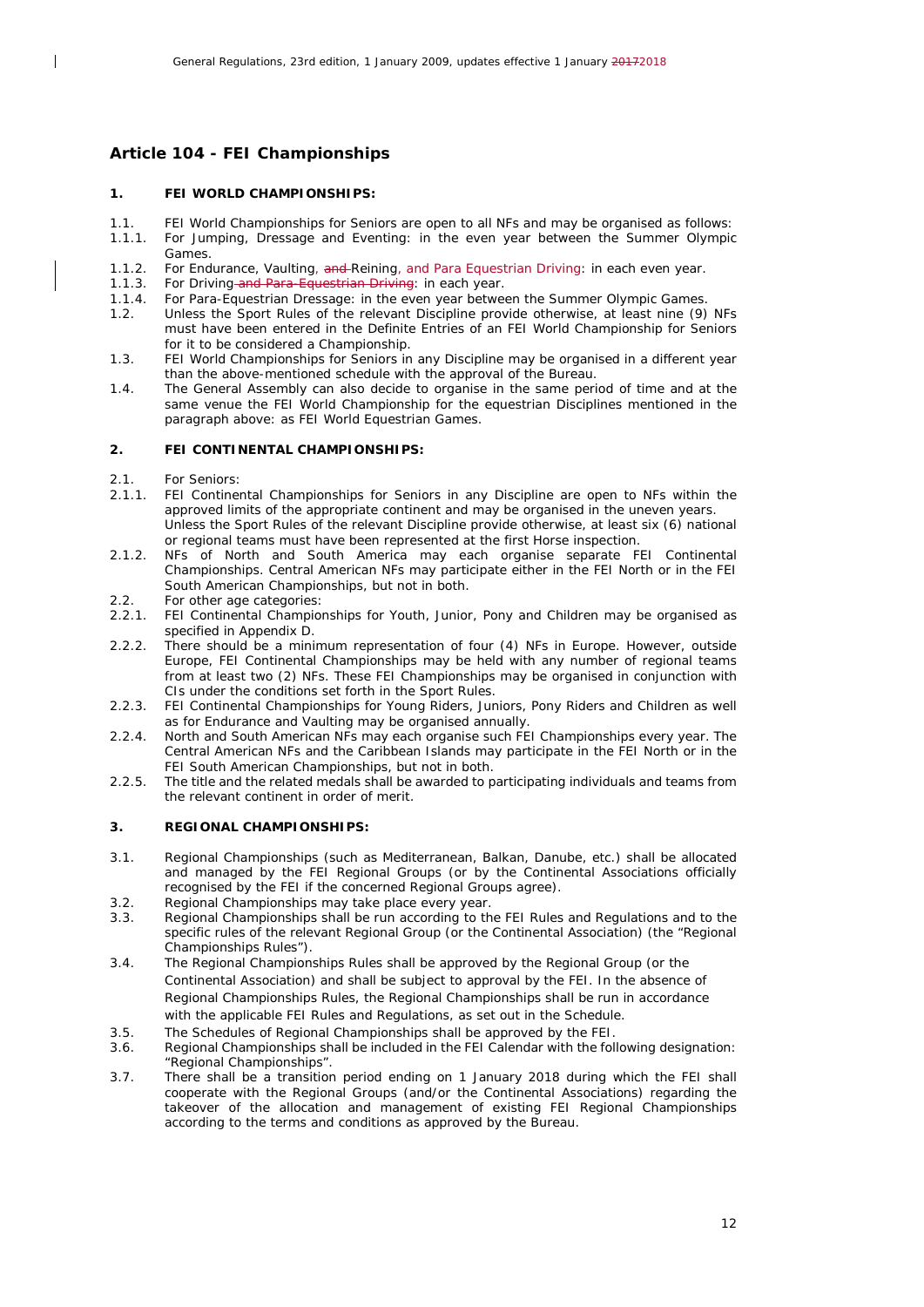#### **4. GENERAL PROVISIONS:**

 $\overline{\phantom{a}}$ 

- 4.1. The composition of teams and the number of individual Athletes authorised to take part in FEI championships are set forth in the relevant Sport Rules.
- 4.2. Under no circumstances may the OC limit the number of entries of eligible Athletes or teams for any FEI Championship. The Bureau may limit the number of entries if deemed necessary.

#### <span id="page-12-0"></span>**Article 105 - FEI-Named Events, FEI-named Series and Series**

- 1. FEI-named Events are the FEI Championships, FEI World Cup™ Series, FEI Nations Cup Series and other Events, FEI-named Series or Competitions which have been established and/or approved by the Bureau.
- 2. FEI-named Events shall always contain the letters "FEI".
- 3. FEI-named Series and any other Series must be approved by the Bureau.
- 4. The number of Series per Discipline and per category should be limited in order to have a well-structured Calendar and to avoid Horse welfare issues.

#### <span id="page-12-1"></span>**Article 106- Application for and Allocation of FEI-Named Events**

- 1. Allocations shall be decided by the Bureau on the advice of the FEI and the relevant Technical Committee in accordance with this Article.
- 2. The FEI will publish the bidding process timeline (including deadline for submitting applications, allocation timeline by the Bureau, etc.) for the relevant FEI Named-Events in due time.
- 3. When applying, the OC through its NF must submit to the FEI the "FEI Official Application Form" and must agree to comply with the FEI Rules and Regulations. Both the OC and the NF must sign the Host Agreement before the Bureau confirms the final allocation of the FEI-Named Event. Once proposed by the NF in the "FEI Official Application Form", the date of the Event cannot be changed without FEI approval.
- 4. No NFs shall be allocated more than one (1) FEI World or FEI Continental Championship for Seniors in the Olympic Disciplines in any one year, unless decided otherwise by the Bureau in the interests of equestrian sport.
- 5. No NFs shall be allocated two (2) consecutive FEI World or FEI Continental Championships in the same Discipline for the same Category of Athletes, unless there are no other suitable applications.
- 6. Applications for FEI Regional Championships must include a list of NFs eligible, and any other NFs invited to take part, together with the proposed programme and the standard of the Competitions.
- 7. If no or no suitable application to organise an FEI-Named Event has been received within the deadline, the bid may be re-opened by the FEI and an appropriate allocation may be made by the Bureau.
- 8. The Bureau shall be entitled to open the application of FEI Named-Events for multi-years.

## <span id="page-12-2"></span>**Article 107 - Competitions**

- 1. Separate Competitions for the following standard categories of Athletes may be included in the schedules for all Events unless stated otherwise in the Sport Rules:
- 1.1. Seniors
- 1.2. Young Riders<br>1.3. Juniors
- 1.3. Juniors<br>1.4. Pony Ri
- 1.4. Pony Riders<br>1.5. Children
- **Children**
- 1.6. Veterans
- 2. Sport Rules may include other separate Competitions.<br>3. In Competitions open to more than one (1) Category.
- In Competitions open to more than one (1) Category, a separate classification may be used to decide the winner of each Category.
- 4. In Competitions open to more than one (1) Category, there shall be only one (1) draw for the starting order.

## <span id="page-12-3"></span>**Article 108 -Titles of Competitions**

1. At CIMs (see Appendix E), the title of Competitions may not include the name of any country or International region.

At other CIs, the name of the respective nation or country may, with Approval of the relevant NF, be used for the title of one (1) Competition.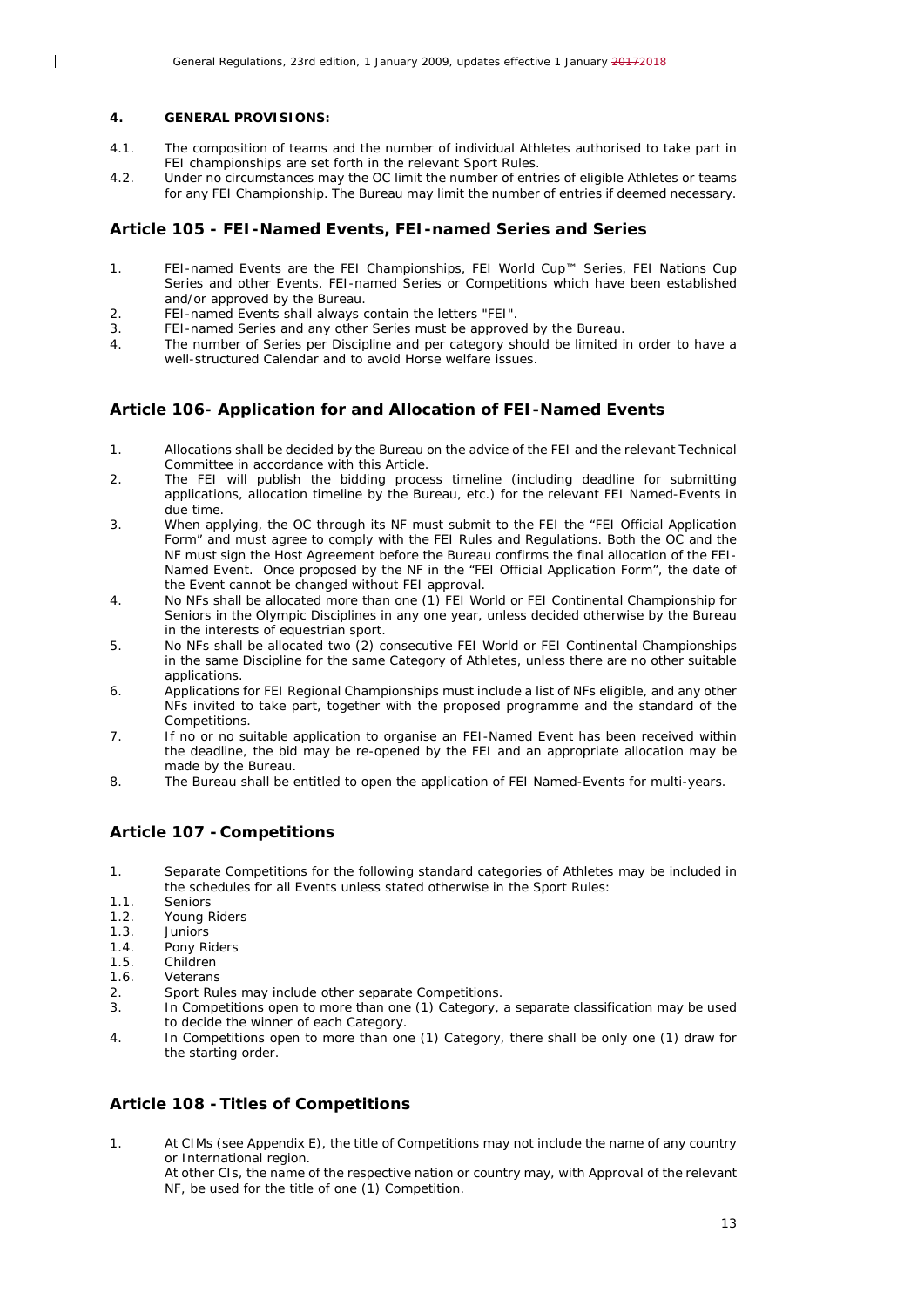At CIOs, the same provision applies to one (1) Competition in each Discipline.

- 2. The name "World" or names of continents, regions or other groups of nations or countries as title of Competitions, Cups or any other classifications may only be used with Approval of the Bureau.
- 3. The use of other names given to an Event or to a number of linked Events (FEI-named Series and/or Series) as defined in Appendix A taking place under the jurisdiction of one (1) or more than one (1) NF requires the Approval of the Bureau.

## <span id="page-13-0"></span>**Article 109 - Organisation of Events**

 $\overline{\phantom{a}}$ 

- 1. The schedules for all CIs, CIOs, FEI World Cup™ Finals and FEI Championships must clearly state that the FEI Statutes, GRs, and Sport Rules apply.
- 2. International Competitions may never be held under national rules.
- 3. If a Competition under national rules is included during the course of CIs, the Sport Rules come into force as soon as the results of the Competition under national rules have been announced.
- 4. For applications for Events that form part of an FEI-named Series and/or Series the Sport Rules for the relevant FEI-named Series and/or Series apply.
- 5. With the Approval of the FEI Secretary General, a CIO for one (1) Discipline may include another Category of the same Discipline or a CI for Competitions in another Discipline or other Disciplines. For example a CSIO may include a CDI or a CAI. In such a case the schedule and the programme must clearly state the Category of each Competition.
- 6. OCs of International Events must inform the FEI and NFs whose teams or individuals have taken part, of the results and prize money paid to each placed Athlete and team, within two (2) days following the Event for all Disciplines managed by an online entry system and five (5) days for all other Disciplines), unless otherwise specified for qualification and ranking reasons as communicated by the FEI. Any result must be provided to the FEI in a format specified by the FEI in the approved schedule. In addition, upon FEI's request any live data feed must be provided to the FEI free of charge. Failure from OCs of International Events to provide the FEI with the appropriate result(s) and/or live data feed and/or prize money information by the aforesaid deadline and/or in the aforesaid format shall entail a warning for the first violation and thereafter a fine of CHF 1,000.- per violation.
- 7. Schedules, notices, instructions and announcements over the public address system at all International Events (except CIMs, see Appendix E) must be written or spoken in an official language in addition to the national language, except in cases where all concerned speak the same language.
- 8. Schedules, notices and instructions at all FEI World and FEI Continental Championships for Seniors must be written in an official language in addition to the national language, except where all concerned normally use an official language.
- 9. All announcements over the public address system at FEI World Championships and FEI World Cup™ Finals must be made in an official language.
- 10. OCs of International Events must provide adequate medical and veterinarian assistance at the Event as indicated below.
- 10.1. Medical assistance:
	- *(i)* the on-site presence of personnel trained in emergency medical care; and
	- *(ii)* an appropriate medical emergency action plan for the evacuation, emergency treatment, and transport of injured Athletes.

To this effect, OCs must refer to the guidelines issued by the FEI and published on the FEI's website [www.fei.org.](http://www.fei.org/)

- 10.2. Veterinarian assistance: See the Veterinary Regulations.
- 10.3. The Sport Rules may contain additional medical and veterinary requirements and compliance with such requirements is mandatory.
- 11. The FEI may require OCs of International Events to provide sufficient financial guarantees in order to host an FEI Event.
- 12. Subject to the unanimous agreement of the President of the Ground Jury, Technical Delegate and President of the Veterinary Committee in consultation with the Organiser, a Competition (either before or during) can be postponed and/or cancelled, not only due to force majeure, catastrophic occurrences, extreme weather conditions but also for non-compliance with FEI Rules and in specific situations where the welfare or safety of the Horses, Athletes, Officials or the public is compromised.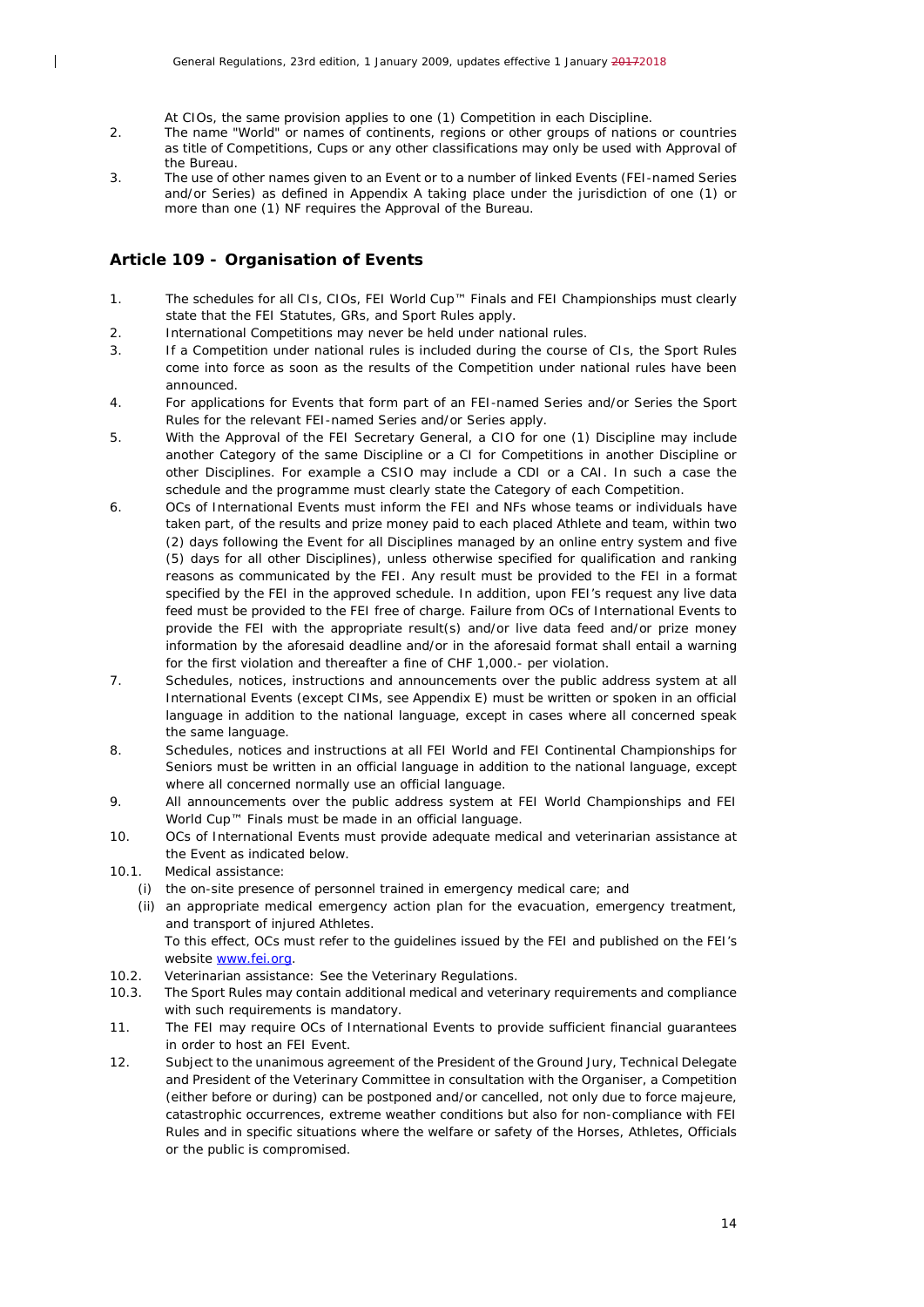#### <span id="page-14-0"></span>**Article 110 - Schedules for Events**

- 1. Following the Approval of the calendar each year, the FEI shall send through the relevant NFs a check list for the schedule to all OCs of CIMs, CIs, CIOs, FEI Championships and Games, as listed in the approved Official Calendar for the next year. The OCs must return the forms completed in an official language to their NF. The NF must then check and correct the Draft Schedule for any errors in relation to the FEI Statutes, GRs, and Sport Rules before they send them to the FEI.
- 2. Deadline for the approval of the Schedules:
- 2.1. CIs:

 $\overline{\phantom{a}}$ 

- *(i)* Draft Schedules must be received by the FEI at the latest ten (10) weeks prior to the Event.
- *(ii)* Definite Schedules must reach the FEI at the latest four (4) weeks prior to the Event.<br>2.2. CIMs:
- CIMs:
- *(i)* Draft Schedules for CIMS which are approved by the FEI must reach the FEI four (4) weeks prior to the Event.
- *(ii)* Definite Schedules must reach the FEI two (2) weeks prior to the Event.
- *(iii)* If the Schedule is approved by the NF the Final approved Schedule must reach the FEI two (2) weeks prior to the Event.
- 2.3. The Schedules approved and published by the FEI shall be binding as if they were incorporated within the relevant Rules and/or Regulations. The FEI will not approve any Schedules when the closing dates for Entries have already passed.
- 2.4. Any subsequent changes must be brought to the attention of, and approved by, the FEI. Changes must be notified to the NFs concerned by the quickest possible means.
- 3. In exceptional circumstances, together with the Approval of the Chefs d'Equipe, host NF delegate, if any, and the Ground Jury, the OC may change the schedule in order to clarify any matters arising from an omission or due to unforeseen circumstances. Any such changes must be notified to all Athletes and Officials as soon as possible and they must be reported to the FEI by the Foreign Judge.
- 4. All schedules must give the dates and location of the Event and the dates by which entries must be received in accordance with the following check list:
	- *(i)* The Disciplines in which Competitions will be held,
	- *(ii)* The programme of Competitions,<br>*(iii)* Whether the Competitions will be
	- Whether the Competitions will be indoors or outdoors,
	- *(iv)* The type and dimensions of the schooling areas and the Competition arenas,
	- *(v)* The categories, nationalities and other relevant details of invited Athletes and Horses,
	- *(vi)* The stabling and accommodation available, *(vii)* The value of the prizes and their distribution
	- *(vii)* The value of the prizes and their distribution,
	- The national veterinary health requirements and the VRs,
	- *(ix)* Whether betting is allowed,
	- *(x)* Code of Conduct,
	- *(xi)* Disclaimer of responsibilities,
- *(xii)* Any other relevant details.
- The Schedule must also give the time and place of the commencement of the Horse inspection under the Veterinary Regulations.
- 6. Failure from OCs/NFs of International Events to provide the FEI with the Schedule(s) by the aforesaid deadlines shall result in a Warning for the first violation and thereafter a fine of CHF 1,000. - per violation.

## <span id="page-14-1"></span>**Article 111 -Events with Borrowed Horses**

- 1. International Competitions may be organised with Horses provided by the host NF.<br>2. The relevant Sport Rules for each Discipline and Category or the schedule of the Ev
- 2. The relevant Sport Rules for each Discipline and Category or the schedule of the Event shall apply for Events with borrowed Horses where appropriate.
- 3. The Horses must wear their usual bit and bridle which must not be changed during the Event unless permission is given by or on behalf of the Owner.
- 4. Each Athlete will be given the opportunity to ride the Horse obtained in the draw in at least two (2) riding sessions of one (1) hour each according to the rules established by the OC.
- 4.1. If there is an apparent complete incompatibility between Horse and Athlete, the OC may substitute a reserve Horse at the discretion of the Ground Jury.
- 5. In the case of a borrowed Horse, the Person Responsible remains as defined in Article 118.

## <span id="page-14-2"></span>**Article 112 - Official Calendar**

- 1. The Secretary General approves the official Calendar for the following year, unless the relevant Sport Rules provide other deadlines.
- 2. The dates for FEI Events shall be published as soon as possible after allocation.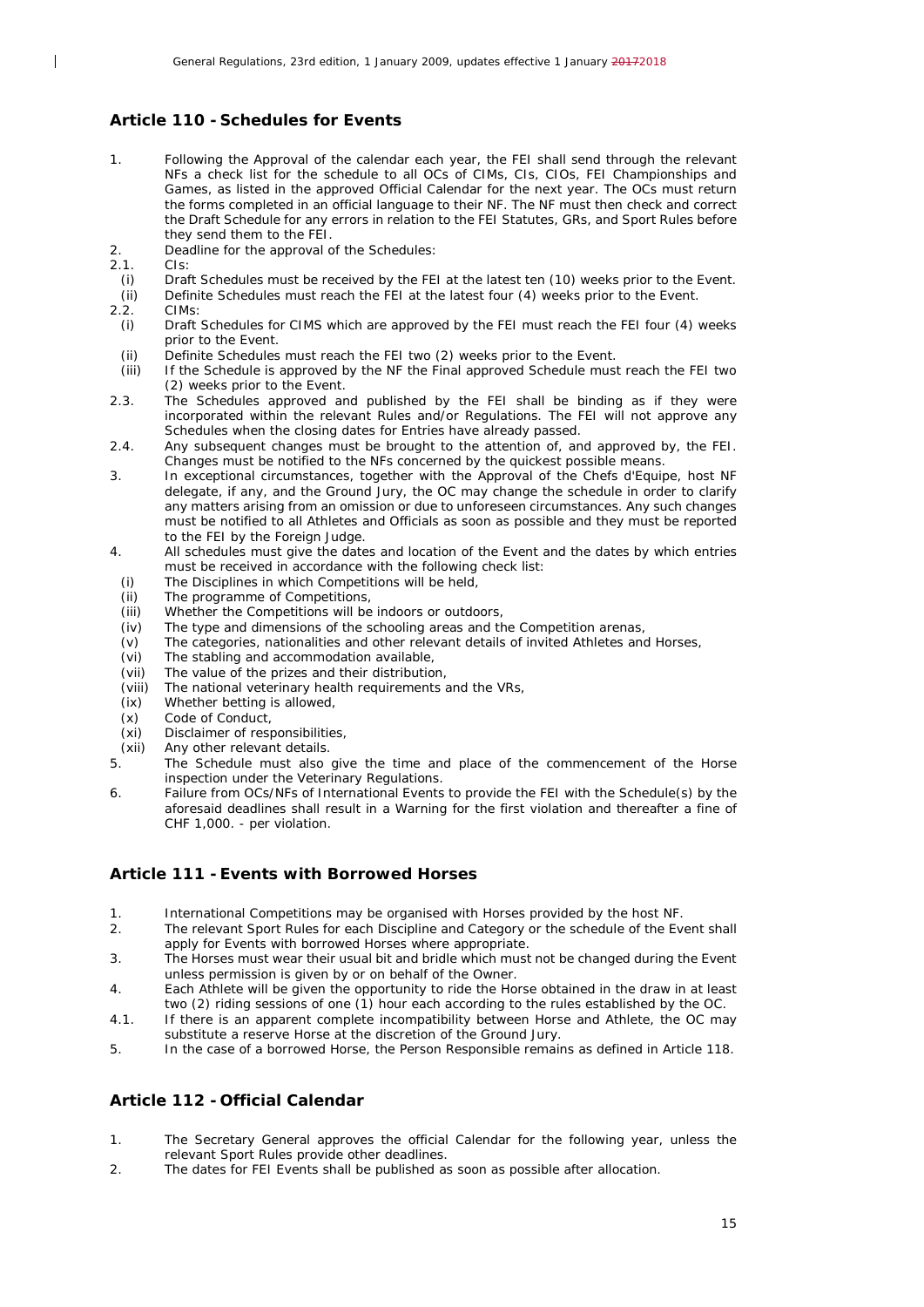$\overline{\phantom{a}}$ 

- 3. The Secretary General shall have the authority to remove any Competition and/or Event from the Calendar if justified circumstances relating to a Competition or the Event are established.
- 4. Applications or modifications for CIs shall be sent to the Secretary General as early as possible in order that they arrive at the latest by 1 October unless an earlier date is specified by the relevant Sport Rules or a different date is specified in writing by the Secretary General. Only one (1) date may be proposed for each Event. In the event a CI is part of a Series, the application should indicate this information. Applications for CIs that arrive after the deadline mentioned above are considered as Late Date Applications or modifications and may only be considered by the FEI at least twelve (12) weeks prior to the Event, unless there is a Force Majeure event.
- 5. Application and modifications for CIMs shall be sent to the Secretary General as early as possible, and no later than four (4) weeks prior to the commencement of the Event.
- 6. Prior to the Decision on the Calendar, the Secretary General may propose modifications to the dates requested by applicants in order to establish an improved Calendar.
- 7. For Late Date Application and/or modification for higher level Events as defined in the relevant Rules and received after the deadline, only a NF and/or OC of another higher level event that may be deemed to be affected by the acceptance of such Late Date Application and/or modification shall be provided the opportunity to give its opinion and if objecting to the late addition or change of dates must explain the reasons for the objection. After an evaluation of the reasons for an objection, the Secretary General may accept the late addition or change.
- 8. Priority of FEI Championships and other high level Events may be regulated for each Discipline in the Sport Rules.
- 9. No NF or OC may organise any International Event which has not been published in the Official Calendar or approved by the Secretary General.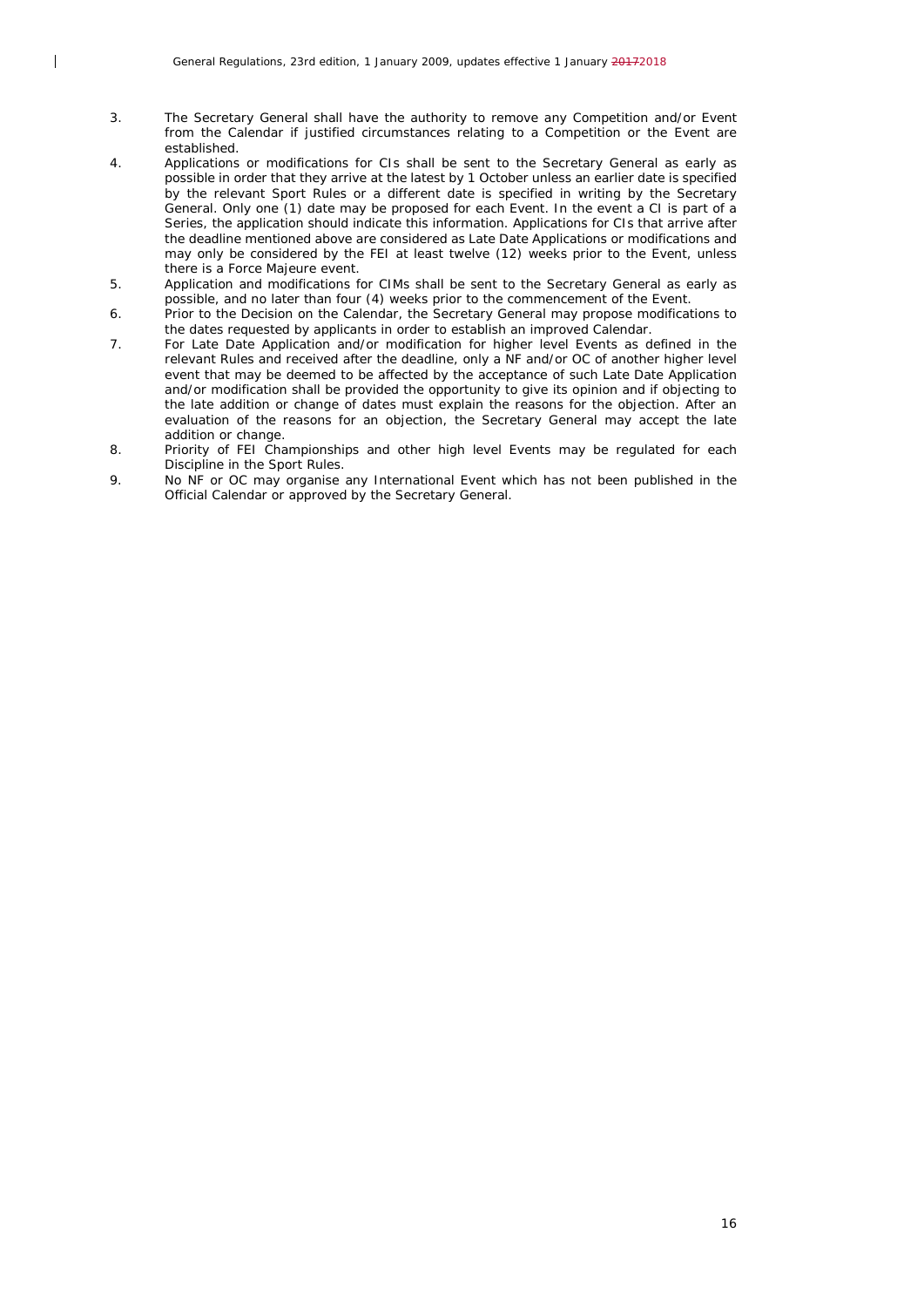## <span id="page-16-0"></span>*CHAPTER II - PARTICIPATION OF ATHLETES AND HORSES*

## <span id="page-16-1"></span>**Article 113 -Registration and Eligibility of Athletes and Horses**

- 1. All Athletes and Horses must be registered with the FEI, and their own NF, or where appropriate with their host NF, before they can be entered and permitted to take part in an International Event, unless otherwise specified by the Sport Rules. (See also Article 119- Sport Nationality Status of Athletes and Chapter V Horses).
- 2. NFs are responsible for registering all Athletes and Horses and shall ensure that such Athletes have the appropriate corresponding sport nationality pursuant to Article 119. NFs are also responsible for unregistering any Athlete and/or Horse that are not competing anymore for any reason.
- 3. Any Athlete and/or any Horse not registered with the FEI and/or not fulfilling an eligibility requirement shall be automatically disqualified, unless compelling circumstances warrant otherwise.
- 4. An Athlete and/or Horse, even if registered with the FEI, is not eligible to participate in an International Event or National Event (and so may not be invited by an OC to such Event or entered by an NF in such Event) if that Athlete and/or Horse has participated, in the six (6) months prior to the first day of the International Event or National Event in question, in an Unsanctioned Event.
- 5. For purposes of Article 113.4, an 'Unsanctioned Event' is an event and/or a competition that is neither published in the official Calendar nor authorised by an NF and/or a National Event authorised or organised by a NF that is suspended by the FEI.
- 6. An Athlete, Chef d'Equipe, Owner, or NF may challenge the application of Article 113.4, or seek a waiver thereof in exceptional circumstances, by application to the Secretary General. A denial of that application may be appealed to the FEI Tribunal, such appeal to be heard on the papers without a live hearing unless the FEI Tribunal orders otherwise.

#### <span id="page-16-2"></span>**Article 114 - Horse Identification**

- 1. The OC shall give an identification number to each of the participating Horses.<br>2. The identification number must be worn during the whole Event at all times wh
- The identification number must be worn during the whole Event at all times when the Horse is out of the Event stables.

## <span id="page-16-3"></span>**Article 115 - Invitations**

 $\overline{1}$ 

- 1. The FEI may impose a specific online system to manage invitations, provided the Secretary General has duly informed the OCs and NFs of such requirement with sufficient prior written notice. Invitations for individual Athletes to take part in CIs must be sent to the NFs of the Athletes concerned. Invitations from OCs must be sent to the NFs of the Athletes concerned. Invitations must include copies of the schedule. The percentage of Athletes personally invited by OCs shall be specified in the Sport Rules for the specific Disciplines. However, these invitations from OCs (foreign and/or home Athletes) must be under the same conditions as for other Athletes and must in no way be directly or indirectly in connection with a financial contribution. Pay Cards and appearance fees, even in the form of VIP tables and Event privileges, are strictly prohibited and will be sanctioned.
- 2. Invitations to take part in CIOs may only be sent from the host NF directly to other NFs and must stipulate the number of Athletes and Horses that may be included in the official team and the number of individual entries that can be accepted.
- 3. At CIOs the number of invited NFs may be limited according to the schedule of the Event as approved by the FEI and the Sport Rules of the relevant Discipline.
- 4. Unless the relevant Sport Rules provide otherwise, the announcement of the approved date and place of a Championship automatically counts as an invitation to all NFs eligible to participate. Intentions to participate must be sent to the host NF as soon as possible.
- 5. All Athletes taking part in CIs, FEI Championships and Games must be given the same allowances and conditions. If similar accommodation facilities are not available for all Athletes and their Horses, allocation shall be decided by a draw.

## <span id="page-16-4"></span>**Article 116 -Entries**

1. The FEI may impose a specific online Entry System to be used by OCs and NFs to manage Athlete and Horse entries, provided the Secretary General has duly informed the OCs and NFs of such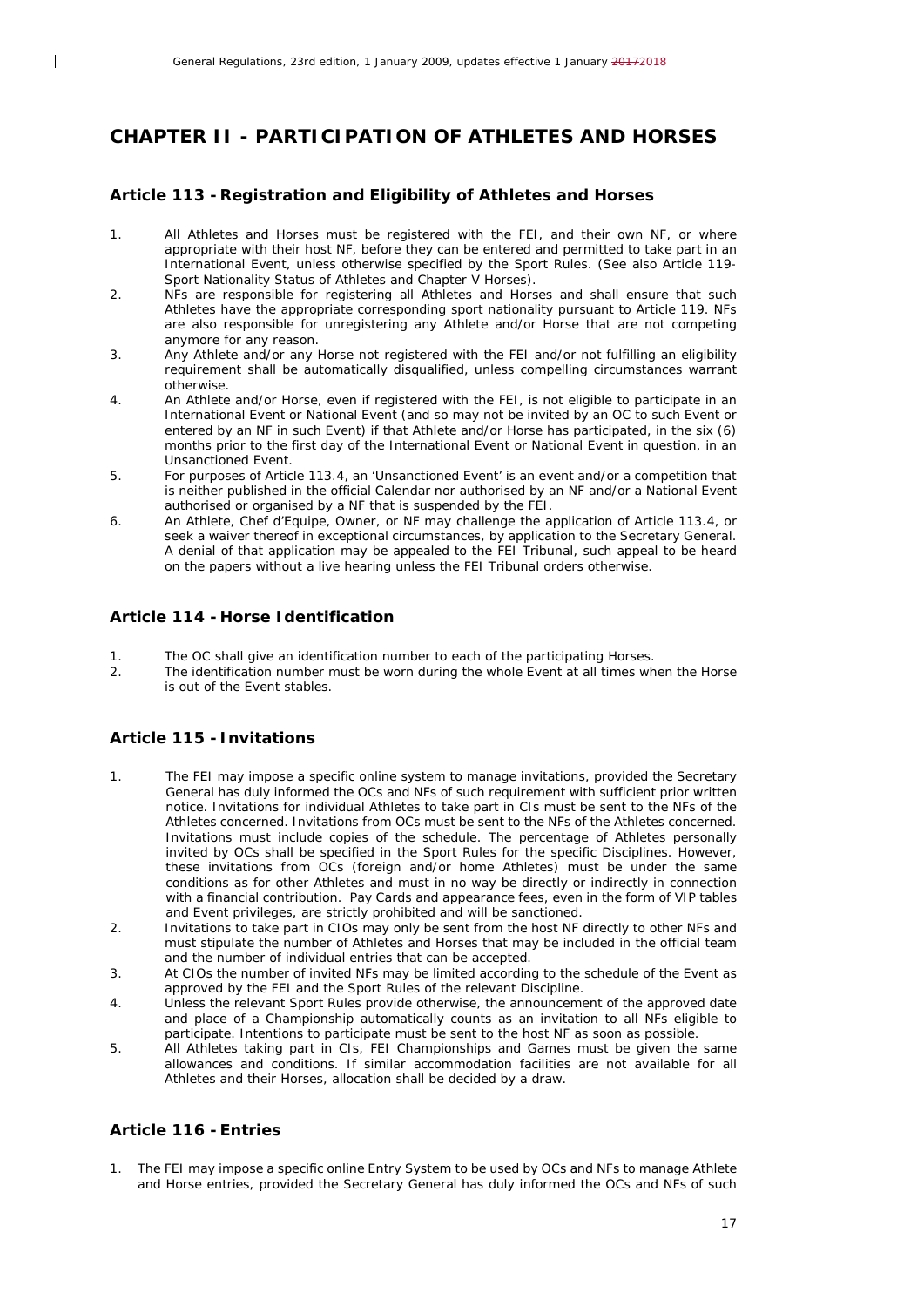requirement with sufficient prior written notice. If the entries of Athletes and Horses are not made through such online Entry System as imposed by the FEI (if applicable), such entries shall not be accepted by the FEI. In addition, any Athlete and Horse competing in any Competition without having being entered through any online Entry System as imposed by the FEI will be disqualified by the FEI, unless compelling circumstances warrant otherwise. If an online Entry System is imposed by the FEI, the Secretary General shall establish and make available to OCs and NFs guidelines detailing all relevant information and processes.

2. Entries for FEI Championships and FEI World Equestrian GameS<sup>™</sup>

2.1 All Athletes invited or nominated must be entered by their NFs. All Athletes selected by their NFs, in accordance with the relevant Sport Rules and as specified in the Schedule, must be accepted by the OC. OCs may not accept any other entries.

2.2 NFs are responsible for selecting and entering qualified Horses and Athletes. This includes the fitness and capability of the Horses and the Athletes to participate in the Competitions for which they are entered.

2.32 Entries shall be made following the compulsory two (2) phases outlined below:

(i) Nominated entries

 $\overline{\phantom{a}}$ 

Must be made at least four (4) weeks before the Event and must include a list of the names of Athletes and Horses from which the definite entries and any substitutions will be chosen and state the number of Athletes and Horses which the NF intends to send. The number of nominated entries of Athletes and Horses must not exceed twice the number invited in the Schedule or prescribed by the Sport Rules. Once the nominated entries have been sent in, NFs may send fewer Athletes and/or Horses but never more than the number of nominated entries. NFs which are not represented after having made nominated entries and whose excuse is not acceptable to the OC shall be reported by the OC to the Secretary General for consideration of their excuse by the FEI Tribunal.

(ii) Definite entries

Must be made at the latest four (4) days preceding the beginning of the Event. These represent the final selection of Athletes and Horses that will travel to the Event. The definite entries may not exceed the number listed and must be chosen from the list of names on the nominated entries. After the definite entries have been sent in, substitutions of Athletes and/or Horses may only be made with the express permission of the OC.

2.43 Entries for Athletes and Horses must include their name, FEI registration number (FEI ID) and, where appropriate, qualifications.

3. Entries for all other International Events:

3.1 Entries for each Discipline shall be regulated in the each relevant Sport Rules., except for any FEI Championship and for the FEI World Equestrian Games where this Article shall apply.

3.2. Definite entries must be made at the latest four (4) days preceding the beginning of the Event. These represent the final selection of Athletes and Horses that may participate in the Event. Substitutions of Athletes and/or Horses may only be made in accordance with the relevant Sport Rules.

4. Should an NF send more Athletes and/or Horses than shown in the nominated entry the OC is not obliged to accommodate them or to allow them to participate in that Event even if the Sport Rules and schedule would allow such participation.

5. At an Event, an Athlete may withdraw any or all his Horses from a competition, but he may not add a Horse not previously entered for that competition without the approval of the OC and the Ground Jury.

6. Where an NF has made a nominated entry of a team and finds that it will be unable to send a team, it must immediately inform the OC.

7. Teams or individual Athletes who have been definitely entered by their NFs at any Event and fail to take part without valid excuse must be reported by the Foreign Judge/Technical Delegate to the Secretary General for consideration by the FEI Tribunal. Competing at another Event staged at the same time does not constitute a valid excuse for failure to participate at an Event. Withdrawals after the date of definite entries or no-shows will result in the Person Responsible being liable to reimburse the OC for any financial loss incurred by the OC (i.e. stabling and accommodation if provided by the OC, as mentioned in the schedule) as a result of such late withdrawal or no-show.

8. Unless otherwise provided in the Sport Rules, an NF cannot make definite entries for the same Athlete/Horse combination to more than one (1) OC for the same time period on penalty of disqualification of such Athlete/Horse combination from the Event in which they eventually participate.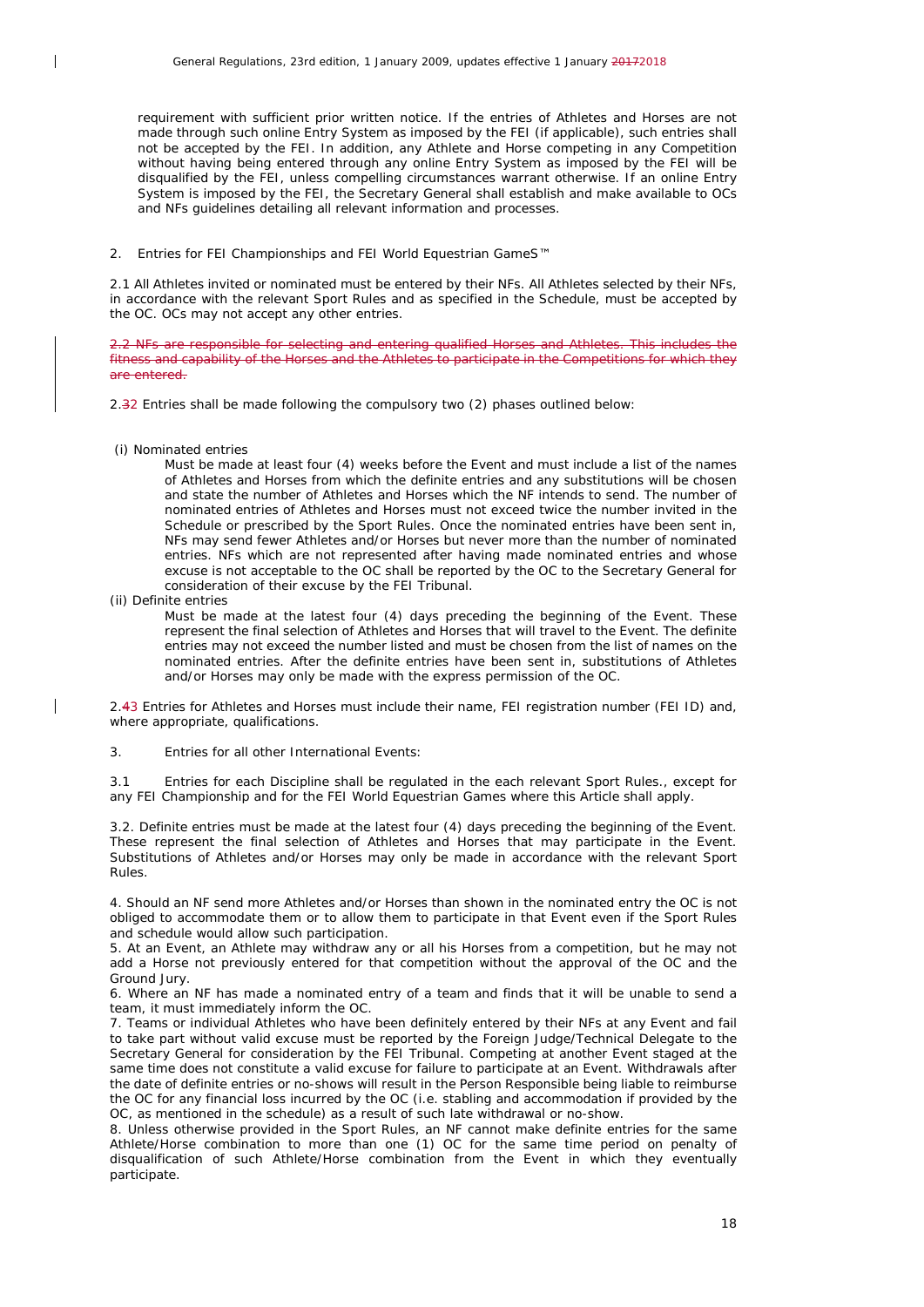## <span id="page-18-0"></span>**Article 117 - Selection of Representative Teams and Individuals**

- 1. NFs have the final responsibility for the selection of all Athletes and Horses to participate in any International Event or to represent their countries at CIOs, FEI Championships, FEI Regional, Olympic Games, and Paralympic Games provided that the Athletes and Horses are qualified in all respects under the conditions set forth for each Event and have the sport nationality of the NF for whom they are competing.
- 2. NFs are responsible for selecting and entering qualified Horses and Athletes. This includes the fitness and capability of the Horses and the Athletes to participate in the Competitions for which they are entered
- 2.3. Only Horses and Athletes in possession of approved Certificates of Capability may be entered for FEI World Championships and Olympic Games, (Appendix C) in accordance with the applicable Sport Rules and Olympic Regulations.
- 3.4. Only Athletes properly licensed by NFs and having the sport nationality of the nominating NF may be accepted as entries for CIs.
- 4.5. Athletes whose NF has been suspended or expelled may not be accepted as entries for any International Event, or national Event outside the country of their NF, during the period of the Suspension or expulsion, unless otherwise approved by the Bureau.
- 5.6. No Athlete may take part "hors concours" in any International Competition unless otherwise specified by the Sport Rules of the relevant Discipline.
- $6.7$ . No Athlete may be accepted as an entry for any International Event under any other name than that appearing on his licence.

#### <span id="page-18-1"></span>**Article 118 - Person Responsible**

 $\overline{\phantom{a}}$ 

- 1. The Person Responsible for a Horse has legal responsibility for that Horse, including responsibility under the GRs and the VRs and unless otherwise stated is liable under the Legal System (Chapter VIII).
- 2. It is the obligation of the Person Responsible and of every other person subject to the Statutes, GRs and Sport Rules to know the Statutes, GRs and relevant Sport Rules, and lack of such knowledge does not relieve these persons from liabilities under the Statutes, GRs and Sport Rules.
- 3. The Person Responsible shall be the Athlete who rides, vaults or drives the Horse during an Event, but the Owner and other Support Personnel including but not limited to grooms and veterinarians may be regarded as additional Persons Responsible if they are present at the Event or have made a relevant Decision about the Horse. In vaulting, the lunger shall be an additional Person Responsible.
- 4. Athlete under 18 years of age (Minor Athlete):<br>4.1 If the Athlete is under 18 years of age when the
- 4.1 If the Athlete is under 18 years of age when the entry is submitted, the NF or Chef d'Equipe must nominate a representative for the Athlete.
- 4.2 The representative may be a parent of the Athlete, the Chef d'Equipe, the team coach, the team veterinarian, the Owner or some other responsible adult and shall be communicated to the OC and the NF with the entry.
- 4.3 If the NF and Chef d'Equipe fail to nominate the representative, either parent of the Athlete may be considered as the representative.
- 4.4 The Minor Athlete shall remain the Person Responsible, unless compelling circumstances warrant otherwise.
- 4.5 The representative may represent the minor Person Responsible in all dealings with the OC, the NFs and the FEI Officials, including, but not limited to, witnessing the medication process.
- 4.6 When the representative is from another NF than the Person Responsible's, all communications shall take place through the Person Responsible's NF.
- 5. The Person Responsible, together with the Chef d'Equipe if present, is responsible for the condition, fitness and management and for the declaring or "scratching" of each and every Horse under his jurisdiction.
- 6 The Person Responsible is responsible for any act performed in the stables to any Horse under his jurisdiction, by himself or by any other person with access to the Horse, and is responsible while riding, driving or exercising any Horse under his jurisdiction. The Person Responsible is not relieved from such responsibility as a result of the lack or insufficiency of stable security.
- 7. If, for any reason, the Person Responsible is unable or is prevented from caring for the Horses under his jurisdiction he must immediately notify the Secretary of the OC and the Veterinary Commission.
- 8. In the context of betting, the Person Responsible and/or any Support Personnel must not, by any manner whatsoever, infringe the principle of fair play, show non-sporting conduct, or attempt to influence the result of a Competition in a manner contrary to sporting ethics. Any violations of the above will be subject to Chapter VIII of the General Regulations and Chapter X of the Statutes.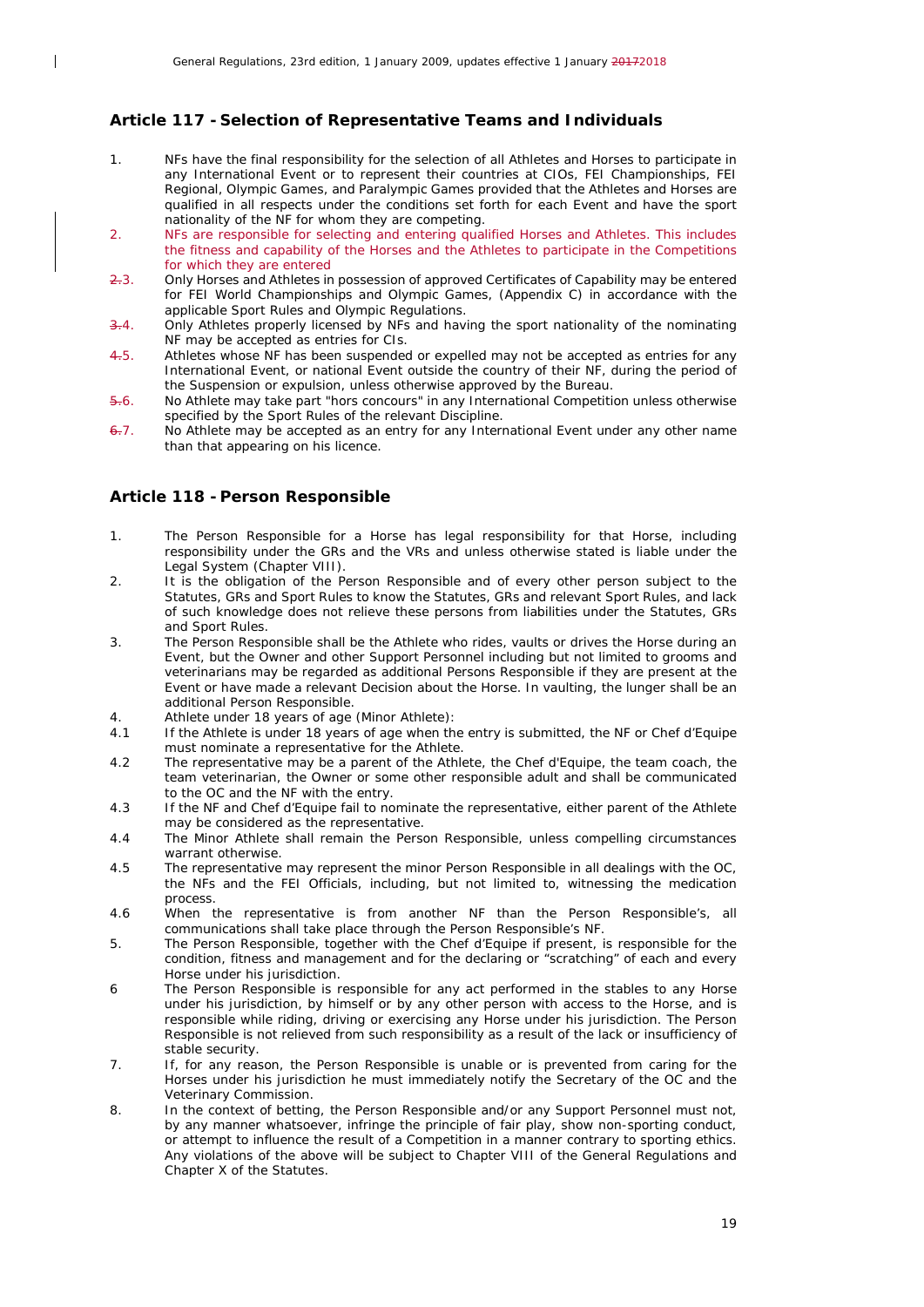## <span id="page-19-0"></span>**Article 119- Sport Nationality Status of Athletes**

1. General principles:

 $\overline{\phantom{a}}$ 

- 1.1 The NF of a country where an Athlete has his nationality is his "own" NF. Proof of nationality is necessary for an Athlete to compete for a country.
- 1.2 Except as provided in paragraphs 4, 5, 6.2, and 6.3, an Athlete may only compete, at International Events, for his "own NF", as defined in paragraph 1.1.
- 2. Sport nationality and sport nationality changes: Adult Athletes<br>2.1 An Athlete who is a national of more than one (1) country n
- 2.1 An Athlete who is a national of more than one (1) country must decide as of the age of (eighteen) 18 years which of his countries of nationality will be his own NF for international competition purposes. Thereafter, subject to paragraph 2.2.1, he can only represent that NF in international competition. Further changes to his sport nationality can only be accomplished through a sport nationality change process, subject to the conditions outlined in this paragraph 2.
- 2.2 Sport nationality changes:<br>2.2.1 Basic requirement: an Adu
- Basic requirement: an Adult Athlete who is or who becomes the national of more than one (1) country and wishes to compete for his new/other country of nationality may apply for a sport nationality change to the FEI in the manner indicated in paragraph 2.2.5 below. In the case of a new nationality, this nationality must have been acquired by 31st December of the preceding year.
- 2.2.2 The following Aadditional requirements prior to participation in FEI Championships (except FEI Championships for Young Horses), FEI World Cup™ Series, and team competitions at FEI Championships for Young Horses), FEI World Cup<sup>™</sup> CIOs:
	- *(i)* Subject to the exceptions set forth in paragraph 2.2.3 below, the Athlete must have had legal residence in his new country prior to the first competition he wishes to compete in under his new sport nationality, for either: (a) a minimum of two (2) uninterrupted years; or (b) a total of five (5) years of non-consecutive periods.
- *(ii)* The Athlete shall not have taken part in any of the competitions set forth in Article 2.2.2. above for his previous NF in the two (2) years prior to the first competition he wishes to compete in under his new sport nationality.
- 2.2.3 The residency requirement set out in paragraph 2.2.2 (i) shall be mandatory, except where the Athlete can establish one of the following:
	- *(i)* the Athlete's entitlement to his new nationality was established by his birth in that country;
	- *(ii)* The Athlete's entitlement to his new nationality was acquired by virtue of descent or through other means related to family heritage-
	- *(iii)* the naturalized Athlete was a former national whose loss of nationality was neither voluntary or due to criminal acts; or
	- *(iv)* the naturalized Athlete had to renounce his former nationality as a condition of acquiring a new one.
- 2.2.4 Where the naturalized Athlete can establish that he is legally married to a national of the new country of nationality, the residency requirement set out in paragraph 2.2.2 (i) shall be reduced to one (1) year of uninterrupted legal residence or three (3) years of nonconsecutive periods of legal residence.
- 2.2.5 An application for an Athlete's change of sport nationality must be filed with the FEI Secretary General, through his new NF, stating the reason for the change and supported by the Athlete's passport or equivalent document for the new country that he wishes to represent. The FEI must inform the current NF that a request for change of sport nationality has been filed.
- 2.2.6 An Athlete shall only be entitled to compete for his new NF once the FEI has given its written approval of the change in sport nationality.
- 2.2.7 In special and exceptional circumstances, the FEI has the discretion to grant exceptions, with the agreement of the NFs concerned.
- 2.2.8 Participation in the Olympic and Paralympic Games is also subject to Olympic and Paralympic Regulations (Bye-law to Rule 42, Olympic Charter) and in particular to any waiting period imposed by these regulations. Similarly, participation in Regional and Continental Games is also subject to the regulations of the relevant governing body.
- 3. Sport nationality and sport nationality changes: Minor Athletes
- 3.1 A Minor Athlete who is a citizen of more than one country can choose each calendar year which NF he wants to represent.
- 3.2 A Minor Athlete may subsequently change his NF (only once per calendar year). Such change of NF is subject to the previous NF's, the new NF's and the FEI's approvals if the Minor Athlete has already participated in an international event for another NF since 1 January of that calendar year.
- 3.3 As of the Minor Athlete's 18th birthday, paragraph 2 above applies. At such time, the Athlete will register with the chosen NF who will, in turn, register the Athlete with the FEI.
- 4. If an associate state, province or overseas department, a country or a colony acquires independence; if a country becomes incorporated within another country by reason of a change of border; or if a new NF is recognized by the FEI, an Athlete may continue to represent the country to which he belongs or belonged if that country continues to have an NOC. However, he may, if he prefers, choose to represent his new NF. This particular choice must receive the Approval of the FEI and may be made only once.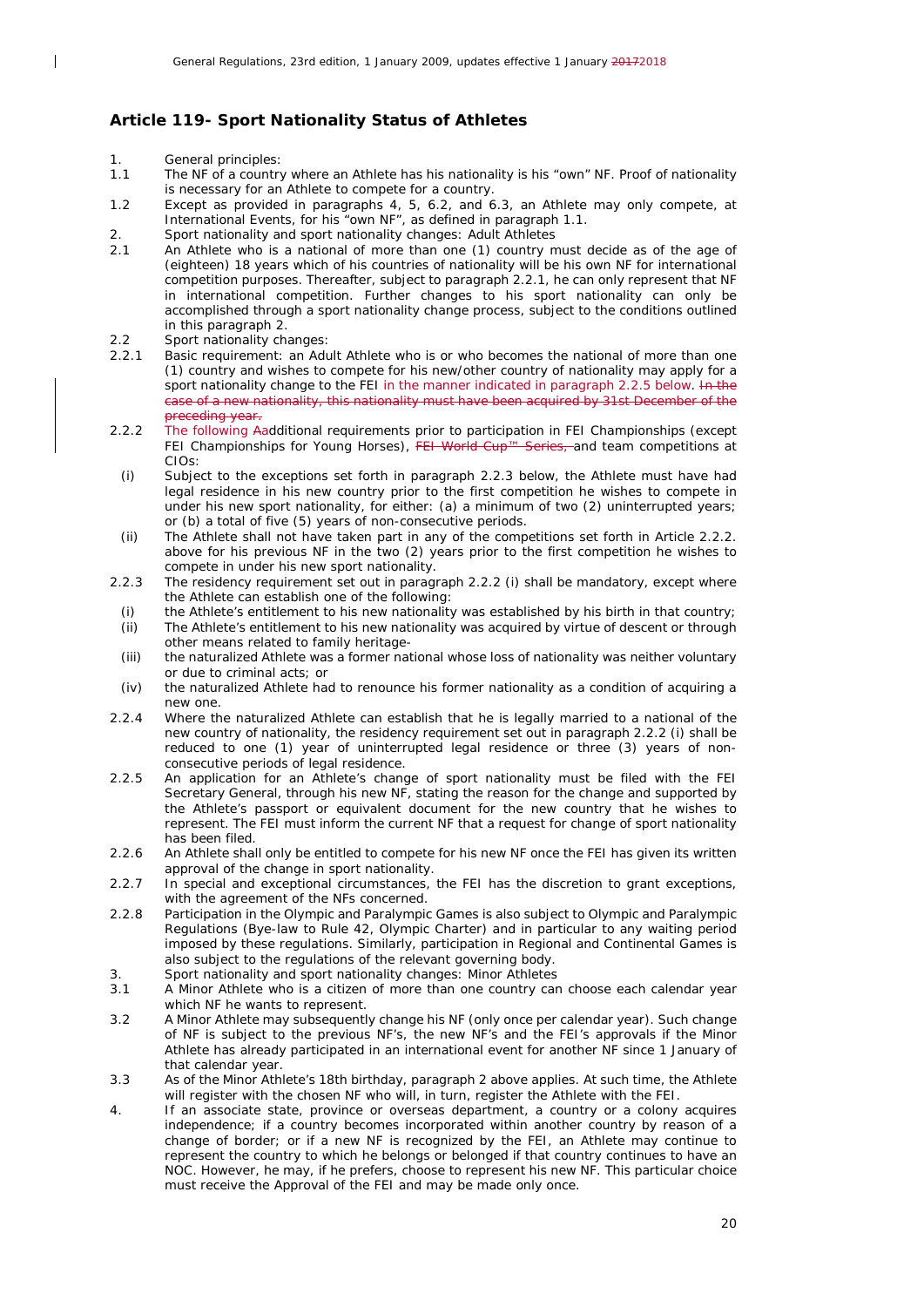- $5.1.5$ 5.1. An Athlete Living outside his country of nationality who: (i) loses his nationality; (ii) becomes a refugee; or (iii) whose home country does not have an NF which is a member of the FEI, can compete internationally as if he were a national of the host country in all International Events including Championships, until such time as his home country has an NF which is a member of the FEI.
- 5.2 Athletes whose country of citizenship does not have an NF which is a member of the FEI, and whose situation does not qualify under paragraphs 4 and 5.1 above, may receive special authorisation from the FEI to compete in FEI Events under the FEI flag, in exceptional circumstances and on a case by case basis.
- 6. Athletes Living outside their country of nationality:

 $\overline{\phantom{a}}$ 

- 6.1. An Adult Athlete Living outside his country of nationality can have his entries processed by his "host-NF" for participation in CNs, CIMs as well as CIs if he is given permission of his own NF and the FEI. The Athlete, while keeping his own NF, comes under the jurisdiction of the host NF for the above-mentioned Events and must take part according to the relevant Sport Rules. This administrative facility is not a change of sport nationality. The Athlete will in all circumstances keep his "own NF", and always compete under its flag.
- 6.2 A Minor Athlete may compete for his country of residence in the following Events, and regardless of the country where the Event is organised: CIs for Children, Pony Riders, Junior Riders and Young Riders (which excludes CIOs and Championships), and senior CIMs as defined in Appendix E, GRs. In such circumstances, the Athlete will be compelled to inform his "own NF" as well as the FEI.
- 6.3 A Minor Athlete who has always competed for his country of residence and not his own NF, may apply to the FEI to establish his country of residence as his own NF once he turns eighteen (18), even though he is not a national of such country, only if: (i) he has never competed under the flag of his own NF; (ii) the country of residence, in the FEI's opinion, qualifies as a country where obtaining nationality is overly burdensome; (iii) the Minor Athlete has a valid identity card or residence permit for the country of residence, or other equivalent document; and (iii) the Minor Athlete has been a resident of the country of residence for at least the last five (5) consecutive years. The FEI shall have sole discretion to grant or deny an application presented under this provision, weighing the best interests of equestrian sport against the best interests of the Minor Athlete.

#### <span id="page-20-0"></span>**Article 120 - Chefs D'Equipe**

- 1. NFs must appoint a Chef d'Equipe if they have three (3) or more Athletes taking part in CIOs, FEI Championships or FEI Regional or Olympic Games or Paralympic Games. If only individual Athletes are entered, or no separate Chef d'Equipe is appointed, NFs must nominate one of the Athletes to act as Chef d'Equipe.
- 2. It is recommended that Chefs d'Equipe be appointed for CIs.<br>3. Chefs d'Equipe must attend all technical meetings organise
- 3. Chefs d'Equipe must attend all technical meetings organised for them in relation to the Event.
- 4. The Chef d'Equipe has responsibility for the following:
- 4.1. The general management and fitness of the Horses entered for the Event and the observance of the VRs by Team Veterinarians and other official team members.
- 4.2. The declaration and the scratching of Athletes and Horses entered for the Competitions at CIOs, FEI Championships, FEI Regional, Olympic Games and Paralympic Games, and at CIs if appointed.
- 4.3. The general management, fitness and behaviour of Athletes, especially those under the age of 18. In the case of Athletes under the age of 18, the Chefs d'Equipe are responsible for the behaviour of both their teams and individuals for the entire duration of the Event and are obliged to stay with their teams and individuals.
- 4.4. Notifying the OC which Athletes and Horses have been selected to start in team Competitions.
- 5. The Chef d'Equipe may change the Athletes and Horses within the selected team but he cannot add or substitute any member and/or Horse of the official team by an individual Athlete and/or Horse entered in that Event but not selected for the team, except in cases of accident or illness as per Article 121.3 (unless the requirements of a Certificate of Capability prevent this change, see FEI World Championships, Olympic Games).
- 6. Chefs d'Equipe are not allowed to perform any other official functions at an Event.<br> $\frac{1}{2}$  A Chef d'Equipe or his NE may annoint a deputy to attend meetings or performed
- 7. A Chef d'Equipe or his NF may appoint a deputy to attend meetings or perform other functions, but the deputy, unless otherwise qualified, shall not be entitled to any of the rights conferred on Chefs d'Equipe by Article 131.

#### <span id="page-20-1"></span>**Article 121 - Declaration of Starters**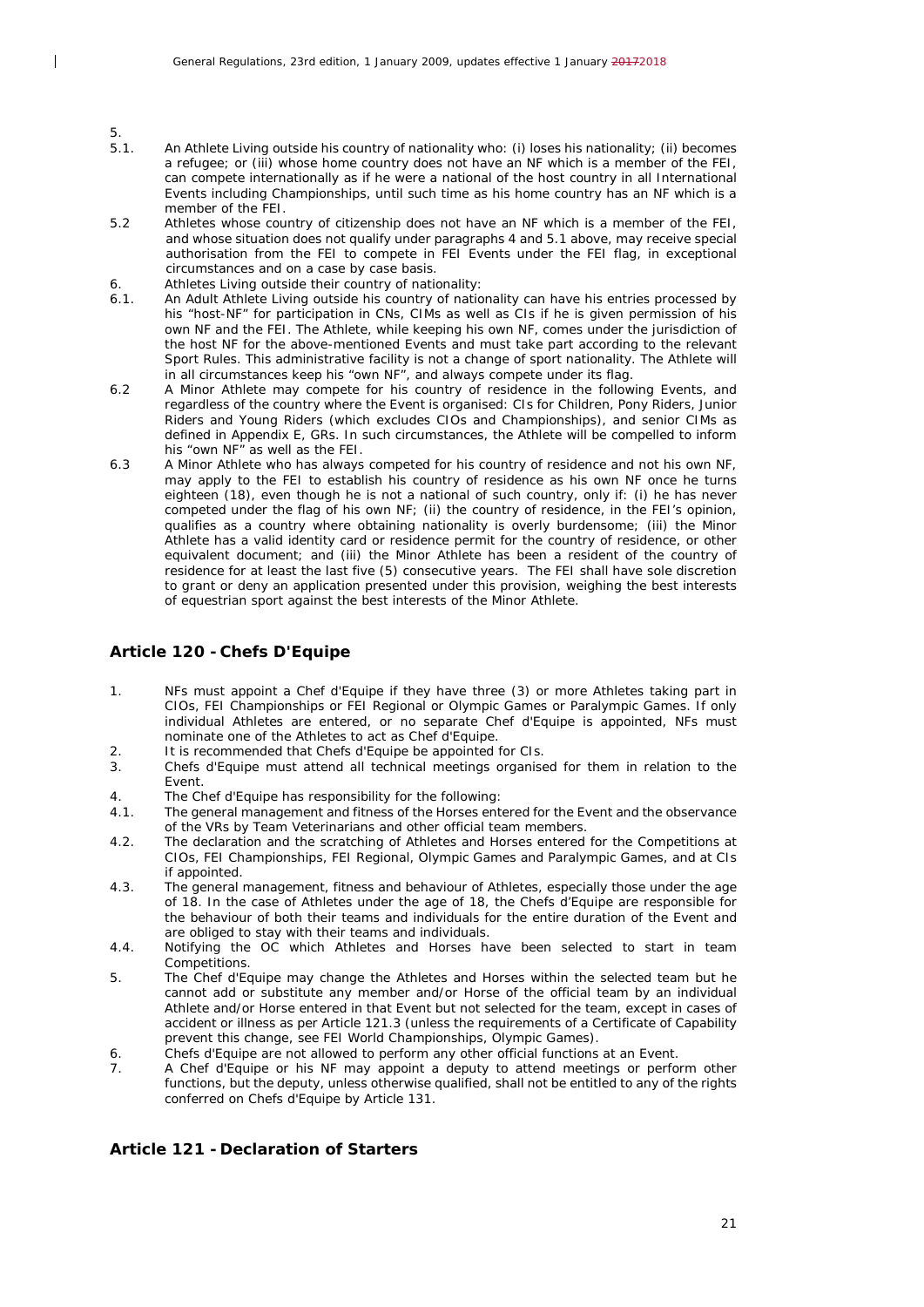- 1. Chefs d'Equipe must declare the entries for the official team Competition and the names of individual Athletes, by the time established by the OC in accordance with the Sport Rules.
- 2. If NFs enter more Athletes and Horses than the number allowed in the official team, the Chef d'Equipe must designate the Athletes and Horses selected for the official team at the latest following the first Horse inspection, unless otherwise specified in the relevant Sport Rules for each Discipline.
- 3. In case of accident or illness of a team member and/or Horse nominated for a team Competition, such individual Athlete and/or Horse entered in that Event may be substituted. This must be announced by the Chef d'Equipe at the latest one hour before the start of the relevant Competition unless otherwise specified in the relevant Sports Rules. The Athlete/Horse being withdrawn cannot then take part in any other Competition in that Event.

## <span id="page-21-0"></span>**Article 122 - Dress and Salute**

 $\overline{\phantom{a}}$ 

- 1. In all Competitions that take place in an arena under the jurisdiction of a Ground Jury, each Athlete must salute the President of the Ground Jury as a matter of courtesy, unless the President gives other instructions. The OC in agreement with the President of the Ground Jury must instruct the Athletes to salute Heads of State when present, and may do so if there is a special guest occupying the official box.
- 2. The President or a member of the Jury shall acknowledge all salutes.<br>3. Athletes must be properly dressed when appearing before spectators
- Athletes must be properly dressed when appearing before spectators.
- 4. Registration of Colours:<br>4.1. Special colours or colour
- Special colours or colouring of parts of the uniform to be worn at Competitions in accordance with the Sport Rules of the relevant Discipline are subject to approval by the relevant Technical Committee.
- 4.2. Special colours or colouring of parts of the uniform may only be registered by NFs with the FEI in order to retain exclusivity of use in favour of the applicant on the following conditions:
	- *(i)* An application for registration will be accepted by the FEI at any time during the year. The accepted registration will be valid for five years inclusive of the year the application is accepted. The date and time of receipt of the application will establish the order of priority of registration.
- *(ii)* Black, red, navy and green jackets with collars of the same colour cannot be registered.
- *(iii)* Colours already widely used by NFs which are not registered will not be accepted for registration by a third party unless they have been out of use for one year.
- *(iv)* Colours must be in accordance with the Sport Rules of the Discipline concerned.<br>*(v)* Colours registered for five years will be automatically re-registered unless such
- *(v)* Colours registered for five years will be automatically re-registered unless such registration is cancelled in writing before 31st December of the fifth year of the prior registration.
- *(vi)* Colours registered in accordance with these rules can only be worn by those persons authorised to do so by the NF in possession of the registration.
- 4.3. Disputes about colours are to be referred to the Secretary General whose Decision is final.

## <span id="page-21-1"></span>**Article 123 - Olympic and Regional Games under the Patronage of the IOC, and Paralympic Games under the patronage of the IPC**

- 1. Only Athletes who satisfy the applicable conditions set forth in the GRs, the Olympic Regulations, the Olympic Charter, its Bylaws and the regulations of the relevant governing bodies may be entered for the Olympic and Regional Games under the patronage of the IOC (see Appendix B). Only Athletes who satisfy the conditions set forth in the GRs and applicable Paralympic Regulations may be entered for the Paralympic Games.
- 2. All Athletes, Officials, Persons Responsible, grooms, veterinarians, trainers, Chefs de Mission, Chefs d'Equipes, National Federation representatives, and/or any other member of the Athlete's support personnel or entourage participating in, or accredited to the Olympic, Paralympic, and/or Regional Games are subject, by virtue of such participation and/or accreditation, to any IOC, IPC, and/or applicable Regional Organisations' Rules.

## <span id="page-21-2"></span>**Article 124 - Young Riders, Juniors, Pony Riders, Children and Veterans**

- 1. Athletes of the appropriate age may take part in FEI Competitions and FEI Championships of more than one (1) Category for Young Riders, Juniors, Children and Pony Riders, but in each Discipline only in one (1) of these FEI Championships in any one (1) calendar year.
- 2. Athletes may take part in FEI Senior Competitions and Championships from the beginning of the year they reach the age of (eighteen) 18 but they may only take part either in a Junior or a Young Rider or a FEI Championship for Seniors in the same Discipline in any calendar year. Further exceptions regarding age limits are set forth in the Sport Rules of the relevant Disciplines.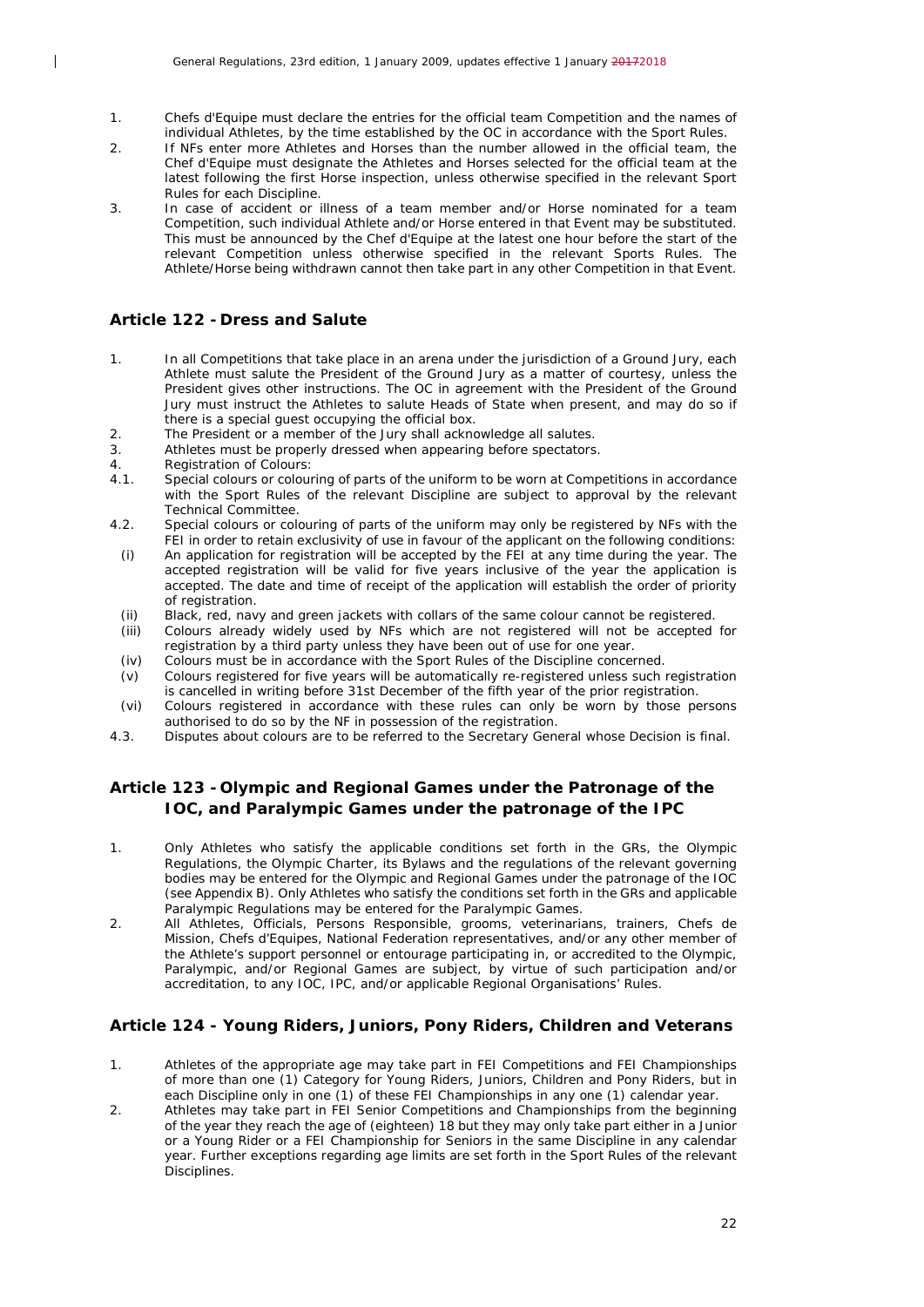- 3. In exceptional cases, Technical Committees may with the approval of the Bureau vary any of the ages set out in the definitions for specific Events or regions.
- 4. Rules regarding Veteran Athletes are set forth in the Sport Rules of each Discipline.

 $\begin{array}{c} \hline \end{array}$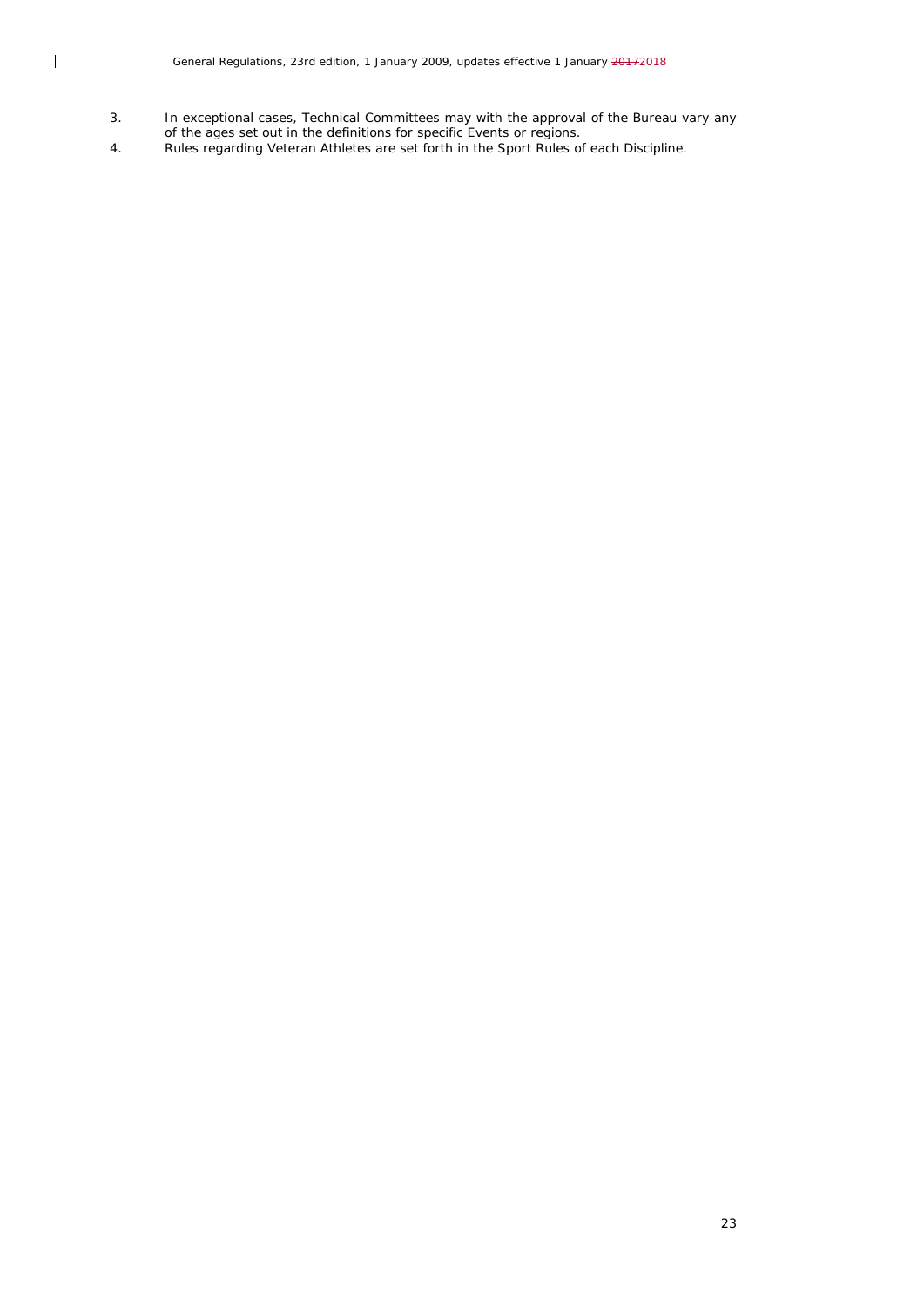## <span id="page-23-0"></span>*CHAPTER III – CEREMONIES, PRIZES AND EXPENSES*

#### <span id="page-23-1"></span>**Article 125 - Ceremonies**

 $\overline{\phantom{a}}$ 

- 1. Opening, Prize-giving and Closing Ceremonies may follow local custom but they must include the procedure set forth in the following paragraphs.
- 2. The representative of the FEI, or if no representative is present, the President of the Ground Jury must be invited to participate in the Opening, Prize-giving and Closing Ceremonies of all FEI Championships and FEI World Cup™ Finals.
- 3. All Athletes invited to be present at a Prize-giving ceremony must remain mounted on the Horses on which they have competed, or on their carriages. If a podium is used for the ceremony (as for the Olympic Games), the prize winners may be asked to dismount. The Ground Jury should have the ability to approve a substitution in the interest of either safety or horse welfare.
- 4. The FEI representative, or the Foreign Judge, must present the FEI Medals and Trophies before any other prizes are presented by the OC or sponsors.
- 5. Opportunities should be taken at these ceremonies and during the course of the Event to mention that the Event is under the patronage of the FEI.
- 6. The Prize-giving Ceremony for FEI Championships must take place immediately after the end of the Competition.
- 7. OCs should avoid the necessity for Horses to stand for long periods before and during these ceremonies.

## <span id="page-23-2"></span>**Article 126 - Prizes**

- 1. All money prizes are awarded to the Owners or lessees of Horses or Athletes. Cups or mementoes are awarded to the Athletes unless specifically allocated to the Owners of Horses.
- 2. All prize money constitutes a partial reimbursement of the costs of keeping a stable and training and travelling Expenses.

## <span id="page-23-3"></span>**Article 127 -Allocation of Prizes**

- 1. In all Competitions the prizes must be distributed according to the provisions of this Article. 2. The value of the first prize for individuals or teams, either in cash or in kind easily convertible into cash, may never exceed one third (1/3) of the total value of the prize money and prizes convertible into cash, offered for the whole Competition unless otherwise specified in the Sport Rules for the relevant Discipline.
- 3. The minimum number of prizes offered for each Competition must be allocated on the basis of one (1) prize for every commenced four Athletes, with a minimum of five (5) prizes.
- 4. Prizes, as set forth above, must be offered for all qualifying Competitions for a general classification at that Event, or for a general classification after a Series of Events.
- 5. A single prize in cash, or in kind, may be allocated for a general classification at the conclusion of a Series of qualifying Competitions, or at the end of the Event for the accumulation of points, or at the conclusion of a Series of qualifying Events, provided always that prizes have been offered for each of the preliminary or qualifying Competitions or Events, according to this Article.

## <span id="page-23-4"></span>**Article 128 - Distribution of Prizes**

- 1. The total amount of prize money shown for each Competition in the schedule must be distributed.
- 2. Prize money must be distributed to the Chefs d'Equipe or to the winning Owners, lessees or Athletes within ten (10) days after the last Competition of the Event provided they have met all their financial and other obligations to the OC.
- 3. Prize money for a Competition may not be distributed while any Protests or Appeals relating to that Competition are under consideration during an Event.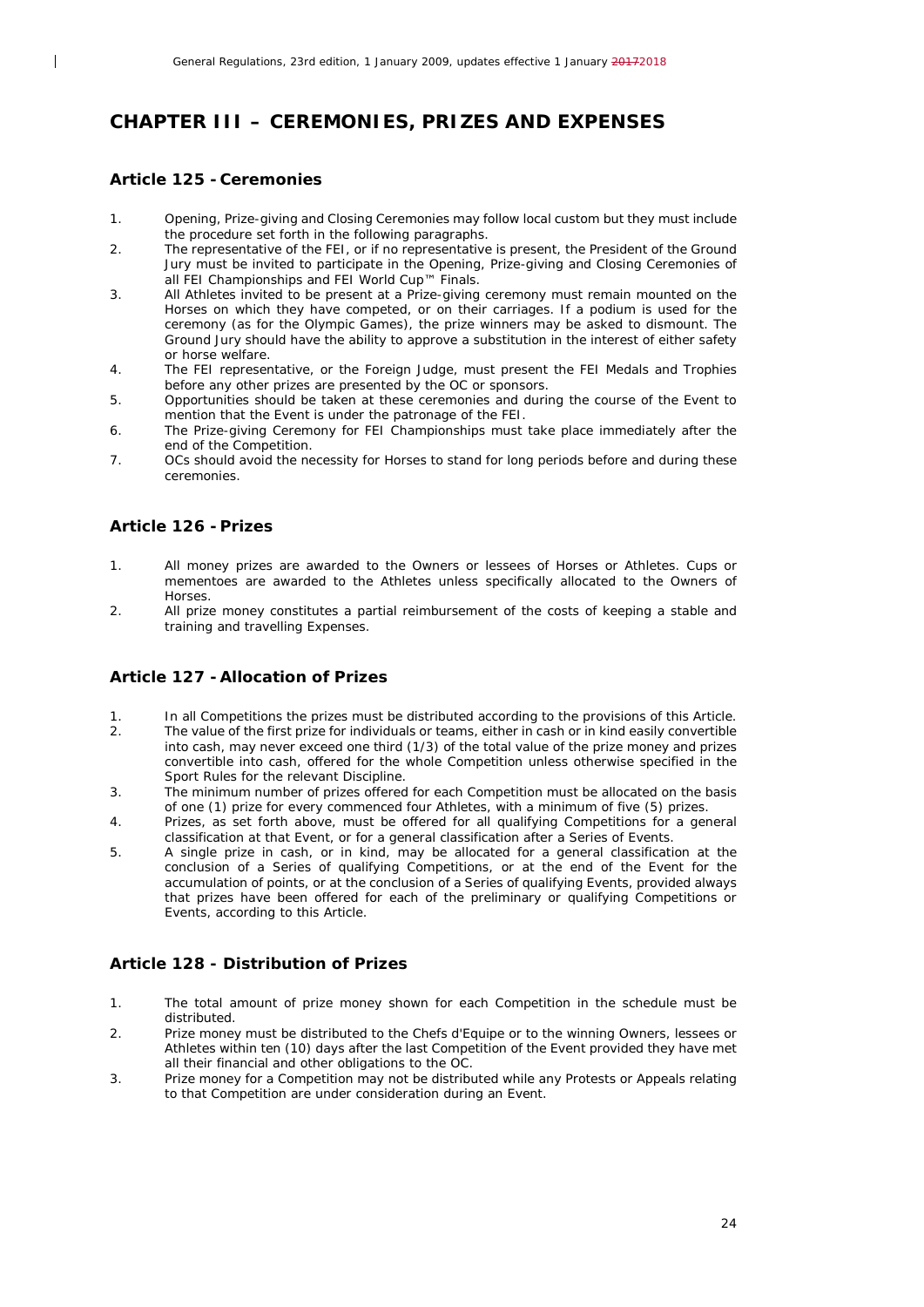## <span id="page-24-0"></span>**Article 129 -FEI Medals**

 $\overline{\phantom{a}}$ 

FEI Medals shall be awarded to participating individuals and teams in order of merit at FEI Championships according to the Sport Rules of the relevant Disciplines.

#### <span id="page-24-1"></span>**Article 130 - Challenge Cups**

If a challenge cup for an International Competition has to be won a specified number of times for outright possession, either by the same Athlete or by the same country, the general conditions of the Competition may not be changed before the expiration of five (5) years from the first Competition or until it has been won outright under the original conditions, whichever first occurs.

#### <span id="page-24-2"></span>**Article 131 -Expenses**

- 1. Expenses of Chefs d'Equipe, Team Veterinarians, Athletes, Grooms, Horses, or any other appropriate person shall be regulated in the relevant Sport Rules for each Discipline. 2. Expenses of Officials:
- 2.1. The NFs and OCs shall meet the travelling, accommodation and meals Expenses of all Officials according to the GRs and Sport Rules.
- 2.2. FEI appointed Officials whose Expenses are to be paid by the OC shall be appointed with the agreement of the OC.
- 3. In the event of a multi-disciplinary Championships, all FEI Officials within the same category shall receive the same per diems (exact amount to be decided by the FEI).

#### <span id="page-24-3"></span>**Article 132 -Badge of Honour**

- 1. Owners of Horses present at an Event, who are not Athletes, are entitled to a pass provided by the OC giving them access to the stands and the collecting ring and a special access pass for the stables. OCs must provide one (1) pass for a minimum of two (2) Owners per Horse; however, for stable access refer to the Veterinary Regulations.
- 2. Members and Honorary Members of the Bureau, members of the Standing Committees, holders of laissez-passer, and holders of FEI Badges of Honour are entitled to free admission and access to the stands (deemed appropriate by the OC and the FEI, but at a minimum access to the Athletes' stand) at all Events under the jurisdiction of the FEI, provided that the relevant OC is informed at least a week prior to the Event. The Secretary General shall provide certificates to all persons entitled to this privilege upon request.
- 3. Holders of the certificates must apply, as early as possible, and not later than one (1) month prior to the Event, to the particular OCs for the necessary tickets and passes. Certificates must be presented with the application and must be returned with the tickets or passes.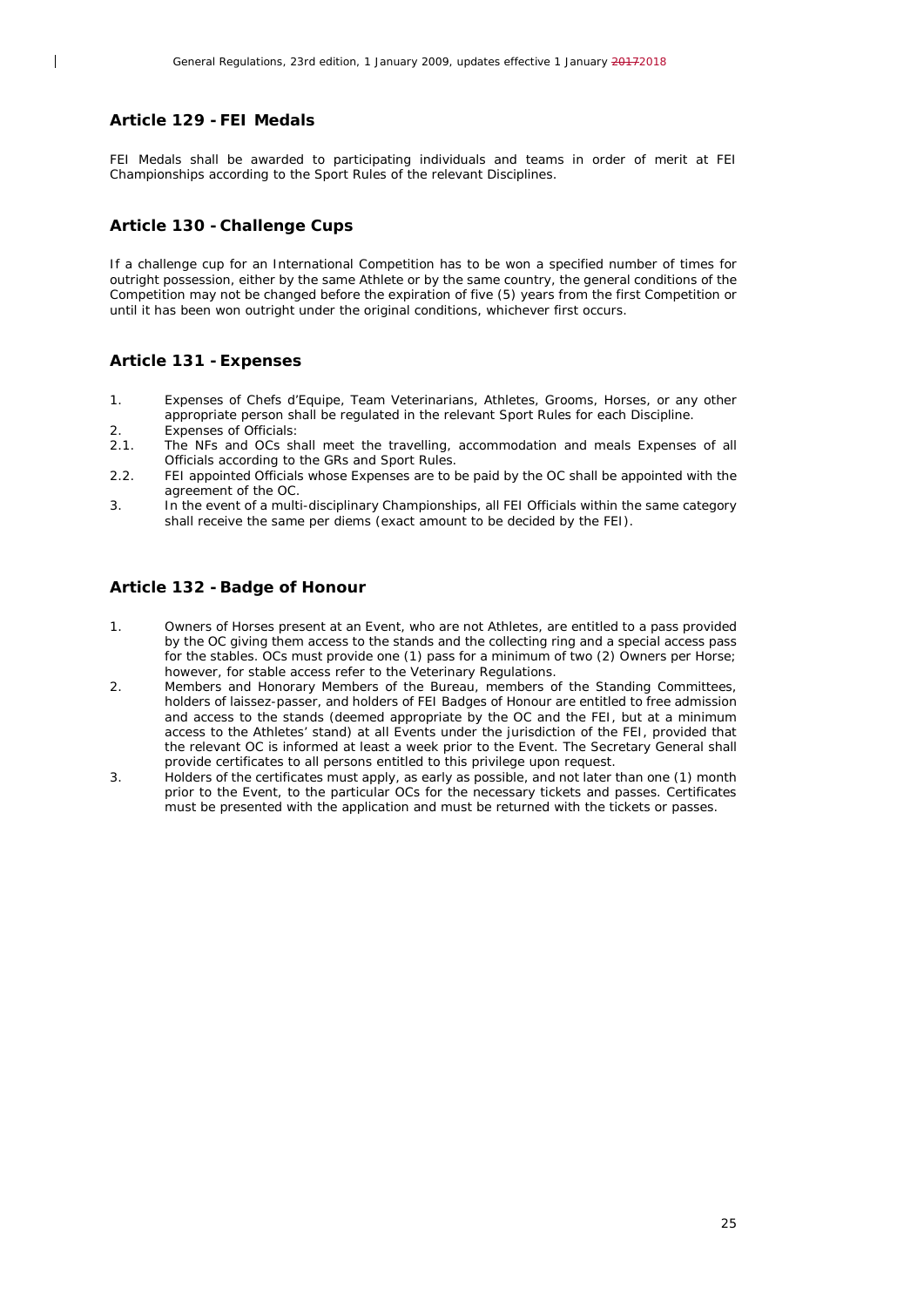## <span id="page-25-0"></span>*CHAPTER IV – COMMERCIAL AND SPONSORSHIP*

#### <span id="page-25-1"></span>**Article 133 - Commercial Rights**

 $\overline{\phantom{a}}$ 

- 1. The ownership of the FEI title and FEI logos; the titles, logos, and Competition formulae of all FEI-named Events are vested with the FEI.
- 1.1. The FEI owns all Official International Ranking Lists and is the beneficial owner of any and all intellectual property rights which may now or at any time in the future exist anywhere in the world in respect of any data or information resulting from the ranking of Athletes and Horses competing at the Events and Competitions held under its authority.
- 1.2. The FEI is the absolute and outright legal and beneficial owner of any and all intellectual property rights which may now or at any time in the future exist anywhere in the world in respect of any data or information relating to the Events. No one may collect or exploit any data or information relating to the Events and Competitions without the FEI's prior written authorisation. To the extent any such person or entity is deemed to own or control rights to such data or information by operation of applicable law, that person or entity hereby assigns to the FEI all such existing and (by present assignment of future rights) all such future rights (including intellectual property rights and other proprietary rights) in that data or information. NFs are allowed to use, free of charge, the data of the Events held in their territory and the data of their Athletes regardless of where they compete. In addition, OCs shall also be entitled to use, free of charge, the data of their own Event.
- 1.3 The FEI has the exclusive right to exploit the aforesaid properties through all media, including new media, Internet and TV in all its forms, as well as for sponsorship, betting, and marketing purposes according to the conditions set forth in paragraphs 2 and 3 below.
- 2. With regard to FEI-named Events, an Agreement shall be reached between the FEI and the relevant NF and OC, which defines their respective rights and duties related to the exploitation of all commercial properties and the possible sharing of the revenues therefrom.
- 2.1. The Agreement shall recognise previous commitments of the relevant NF and OC and resolve any possible conflicts.
- 2.2. Subject to the provisions in paragraph 3, the normal basis for the Agreement will be the license to the relevant NF and OC of the commercial properties for a fee established by the FEI for each Category of FEI Championship or Event and for possible profit sharing.
- 2.3. With regard to the FEI-named Series and Competitions organised as a part of other Events, the Agreement shall be reached between the FEI and the relevant NF and OC which shall respect previous commitments of the relevant NF and OC, unless otherwise agreed.
- 3. The terms of the Agreement must be finalized before the Bureau confirms the final allocation of the Event and/or the approval of the FEI-named Series or Competition. The exploitation of all commercial properties, betting and TV rights must be negotiated in such a way as to assure the feasibility of the Event, FEI-named Series or Competition concerned, taking into consideration the technical and sporting conditions and the promotion of equestrian sport.
- 4. If an FEI-named Event has a title sponsor, the sponsor's name may appear in conjunction with the relevant title.
- 5. FEI Championships, FEI World Cup™ Finals and FEI Nations Cup Series must use the official logos of the FEI on all posters and on the front page of all schedules and programmes.
- 6. CIOs must use the official logos of the FEI on all posters and on the front page of all schedules and programmes.

## <span id="page-25-2"></span>**Article 134 - Sponsored Teams**

In order to take part in FEI Events, sponsored teams must be registered with the FEI in accordance with the relevant Sport Rules.

## <span id="page-25-3"></span>**Article 135 - Advertising on Athletes and Horses and Promotion**

- 1. Athletes participating in an Event agree to be filmed, televised, photographed, identified, interviewed and otherwise recorded during the Event for the purposes of the media coverage of the Event (by means of all and any media throughout the world in perpetuity) and the promotion of the sport. Athletes therefore assign with full title guarantee in perpetuity to the FEI all rights of any nature in any such recordings. Athletes agree that their name and image and any photographs and moving images taken of them at an Event may be used by the FEI and/or OC for the purposes of publicising the Event and promoting the sport.
- 2. At all Events, except Regional and Olympic Games under the patronage of the IOC, Athletes may wear clothing and use equipment (including, but not limited to, riding equipment and vaulting back pads) and vehicles which identify the manufacturer, the Athlete's sponsor(s),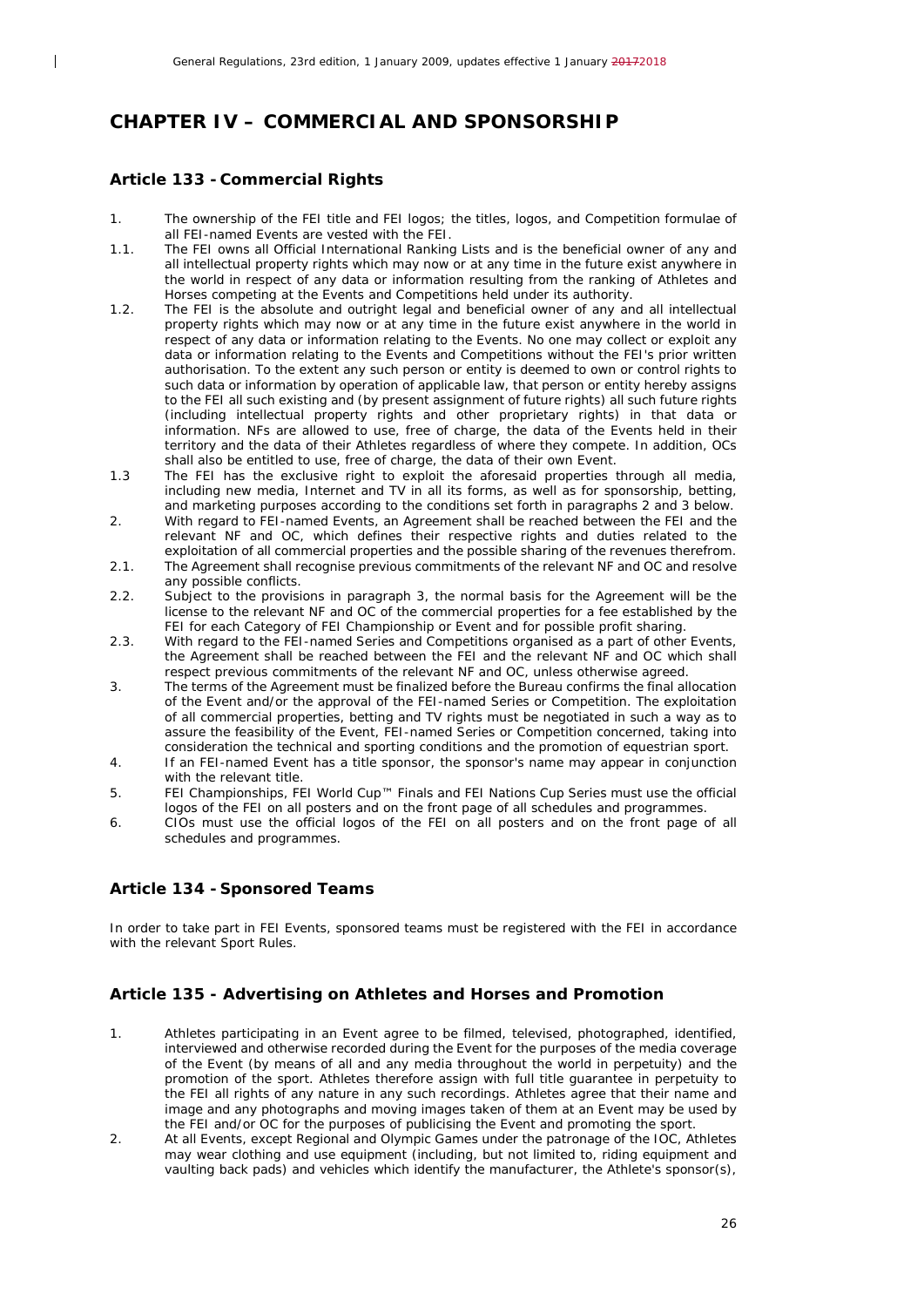the Athlete's team sponsor(s), the NF's sponsor(s), the Athlete's nation, and/or the Athlete himself, but only under the specific conditions set forth below:

- 2.1. Identification of a Non-Sponsor Manufacturer<br>2.1.1. While present in the Competition area and o
- While present in the Competition area and during the prize-giving ceremonies names or logos identifying a non-sponsoring manufacturer of the clothing, equipment and/or vehicles (including but not limited to carriages) may appear only once per item of clothing, equipment and/or vehicle and solely on a surface area not exceeding:
- *(i)* three square centimeters (3 cm2) (maximum on centimeters -1 cm- high, maximum three centimeters -3 cm- wide) for clothing and equipment except for the harnesses during the Driving Events;
- *(ii)* fifty square centimeters (50 cm2) on each side of vehicles during the Driven Dressage and Obstacle-Cone Driving Phases of Driving Events;
- *(iii)* the size of the strap on which the identification of the manufacturer appears, and no longer than ten centimeters (10 cm), only once on each harness during the Driving Events.
- 2.2. Identification of Sponsors

 $\overline{\phantom{a}}$ 

- 2.2.1. While present in the Competition area and during the prize-giving ceremonies the name and/or logo of the Athlete's sponsor(s), his team sponsor(s) and/or his NF's sponsor(s) may appear on a surface area not exceeding:
	- *(i)* four hundred square centimeters (400 cm2) on each side of vehicles during the Driven Dressage and Obstacle-Cone Driving Phases of Driving Events and Vaulting back pads;
	- *(ii)* two hundred square centimeters (200 cm2) on each side of saddle cloth;
	- *(iii)* eighty square centimeters (80 cm2) only once on jackets or top garments at the height of breast pockets during the Reining Events and Driven Dressage and Obstacle-Cone Driving Phases of Driving Events;
	- *(iv)* eighty square centimeters (80 cm2) on each of the two sides of jackets or top garment at the height of breast pockets for Jumping Events, Dressage Events and for Jumping and Dressage tests of Eventing;
	- *(v)* one hundred square centimeters (100 cm2) only once on Vaulting outfits;
	- *(vi)* eighty square centimeters (80 cm2) (maximum twenty centimeters -20 cm- long, maximum four centimeters -4 cm- wide) only once lengthwise on the left leg of the riding breeches during the Jumping Events and the Cross-Country and Jumping tests of Eventing. In any case, the surface area on the riding breeches should be dedicated to the visibility of the following only: the Athlete's name, identification of the Athlete's nationality, the name and/or logo of the Athlete's sponsor(s), his team sponsor(s) and/or his NF's sponsor(s);
	- *(vii)* sixteen square centimeters (16 cm2) on both sides of the shirt collar and of the hunting stock or centrally in the middle part of the collar on the ladies' blouses;
	- *(viii)* Either two hundred square centimeters (200 cm2) on one arm of jackets or top garment or one hundred square centimeters (100 cm2) on each arm of jackets or top garment for the Cross-Country tests of Eventing and Endurance Events;
	- *(ix)* one hundred twenty five square centimeters (125 cm2) (maximum twenty five centimeters - 25 cm- long, maximum five centimeters -5 cm- wide) vertically in the middle part of the hard hat for the Jumping Events and for the Jumping and Cross-Country tests of Eventing and for the Endurance Events;
	- *(x)* seventy five square centimeters (75 cm2) for the logo on ear hoods in Jumping Events, Dressage Events, Driving Events, Vaulting Events and Eventing Events.
- 2.2.1.1 Unless stated otherwise in the Sport Rules, Athletes shall wear the official clothing of their NF throughout all stages of competition (team and individual) during the FEI Championships and/or CIOs.
- 2.2.1.2 Should a NF not have an official clothing, the Athlete(s) of such NF shall be entitled to wear their own clothing, subject to the relevant Discipline Rules and requirements of this Article.
- 2.2.2. The Marathon Phase of Driving Events is specifically excluded from this Article and instead is governed by the Sport Rules for Driving.
- 2.2.3. The OC may display the name and/or logo of a Competition and/or Event sponsor(s) on members of the OC crew present in the competition area and on numbers present on front and back of the bibs worn by Athletes during the Cross-Country tests of Eventing and Endurance Events, as well as on stable rugs when they are in the Competition area and during the prize-giving ceremonies at all FEI Events. The size of name and/or logo on Athlete's number shall not exceed 100 cm2.
- 2.3. Athlete's National identification
- 2.3.1. While present in the Competition area and during the prize-giving ceremonies the name or logo of the Athlete's nation, its national symbol and/or its national flag, and/or the Athlete's NF logo or name may appear on a surface area not exceeding:
- *(i)* four hundred square centimeters (400 cm2) on each side of a vehicle during the Driven Dressage and Obstacle-Cone Driving Phases of Driving Events and Vaulting back pads;
- *(ii)* eighty square centimeters (80 cm2) only once on jackets or top garments, at the height of breast pockets during the Reining Events and Driven Dressage and Obstacle-Cone Driving Phases of Driving Events;
- *(iii)* a reasonable size on each of the two (2) sides of jackets or top garment, at the height of breast pockets and on the collar for Jumping Events, Dressage Events and for Jumping and Dressage tests of Eventing.
- *(iv)* two hundred square centimeters (200 cm2) on each side of saddle cloth;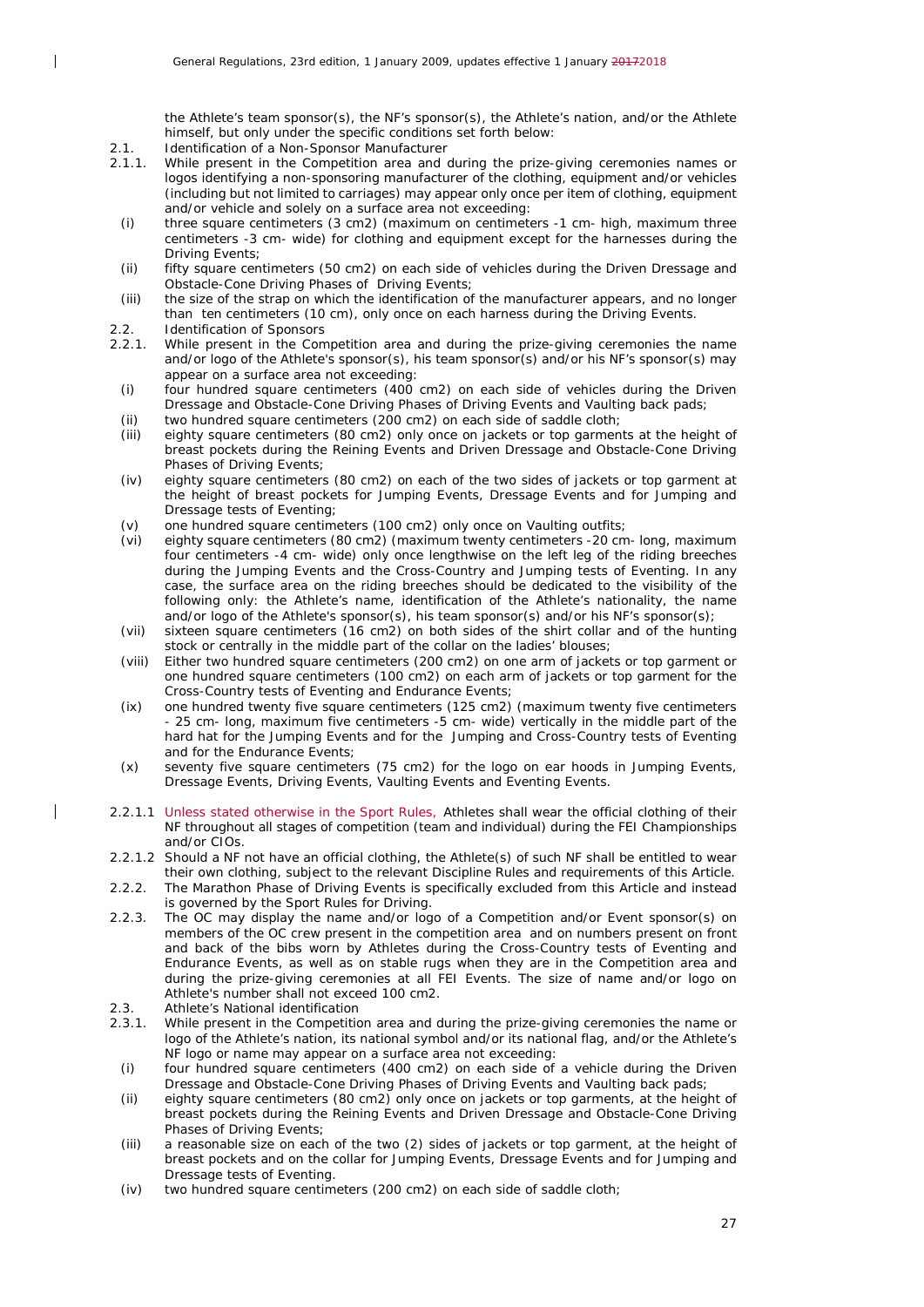- *(v)* one hundred square centimeters (100 cm2) only once on Vaulting outfits;
- *(vi)* Either two hundred square centimeters (200 cm2) on one arm of jackets or top garment or one hundred square centimeters (100 cm2) on each arm of jackets or top garment for Events in all Disciplines;
- *(vii)* Vertically in the middle part of the Protective Headgear for the Jumping Events;
- Vertically in the middle part of the protective head gear of Dressage;
- *(ix)* Vertically in the middle part of the protective head gear of Eventing and Endurance Events. In both cases, national colors may appear on the entire surface of such protective headgear;
- *(x)* eighty square centimeters (80 cm2) (maximum twenty centimeters -20 cm- long, maximum four centimeters -4 cm- wide) only once lengthwise on the left leg of the riding breeches during the Jumping Events, and the Cross-Country and Jumping tests of Eventing and the Endurance Events:
- *(xi)* seventy five square centimeters (75 cm2) for the logo on ear hoods in Jumping Events, Dressage Events, Driving Events, Vaulting Events and Eventing Events. In any case, the Athlete's national identification can be combined in the same surface area with the name and/or logo of the Athlete's sponsor(s), his team sponsor(s) and/or the NF's sponsor(s) as long as their presence and visibility are in compliance with the surface areas mentioned in paragraph. 2.2.1. and 2.3.1 above.
- (xii) In addition, each Discipline may specify in its relevant Sport Rules that the name or logo of the Athlete's nation, its national symbol and/or its national flag, and/or the Athlete's NF logo or name may appear on another part of the clothing, equipment and/or vehicles.
- 2.4. Athlete's Name

 $\overline{\phantom{a}}$ 

- 2.4.1. While present in the Competition area and during the prize-giving ceremonies the Athlete's name may appear on a surface area not exceeding:
- *(i)* eighty square centimeters (80 cm2) (maximum twenty centimeters -20 cm- long, maximum four centimeters -4 cm- wide) only once lengthwise on the left leg of the riding breeches during the Endurance Events, the Jumping Events and the Jumping and Cross-Country tests of Eventing.
- 3. Unless otherwise specified in this Article, no advertisement or publicity is permitted on any Athlete, Official, Horse, vehicle, vaulting back pads or riding equipment while present in any Competition area or during the performance. However, Athletes inspecting the course may wear the logo of their sponsor, their team sponsor(s), and/or of their NF's sponsor(s) and/or their nationality within a frame not exceeding four hundred square centimeters (400 cm2) on the front and back of their top garments and within a frame not exceeding fifty square centimeters (50 cm2 ) on head gear.
- 4. The FEI shall be entitled to require that an armband be worn by Athletes ranked #1 on an Official International Ranking List at Events.
- 5. Failure to wear such armband where and when required after being notified to do so by an Official and/or the FEI, shall result in a Yellow Warning Card, being issued to the Athlete unless exceptional circumstances apply.
- 6. Unless otherwise provided in the Sport Rules, advertising may appear on obstacles and on the sides of the arena provided any applicable broadcast, internet, or similar law or agreement permits such advertising. For example, specifications for sponsored obstacles/fences are covered in Sport Rules.
- 7. Unless otherwise agreed in writing by the FEI, for the purpose of this Article, the Competition area shall include all areas where the Athlete is being judged or his/her Horse is undergoing a Horse. It shall not include collecting rings/practice arenas, the "start & finish box" in Eventing, the holds at the veterinary gates in an Endurance Event or the compulsory rests in a Driving Event.
- 8. The Chief Steward is responsible for ensuring that the above provisions are respected by Athletes before entering the arena. Athletes not complying with the above will not be permitted to enter the arena during competition. An official clothing approved by a NF not complying with the requirements of this Article will not be authorised by the FEI.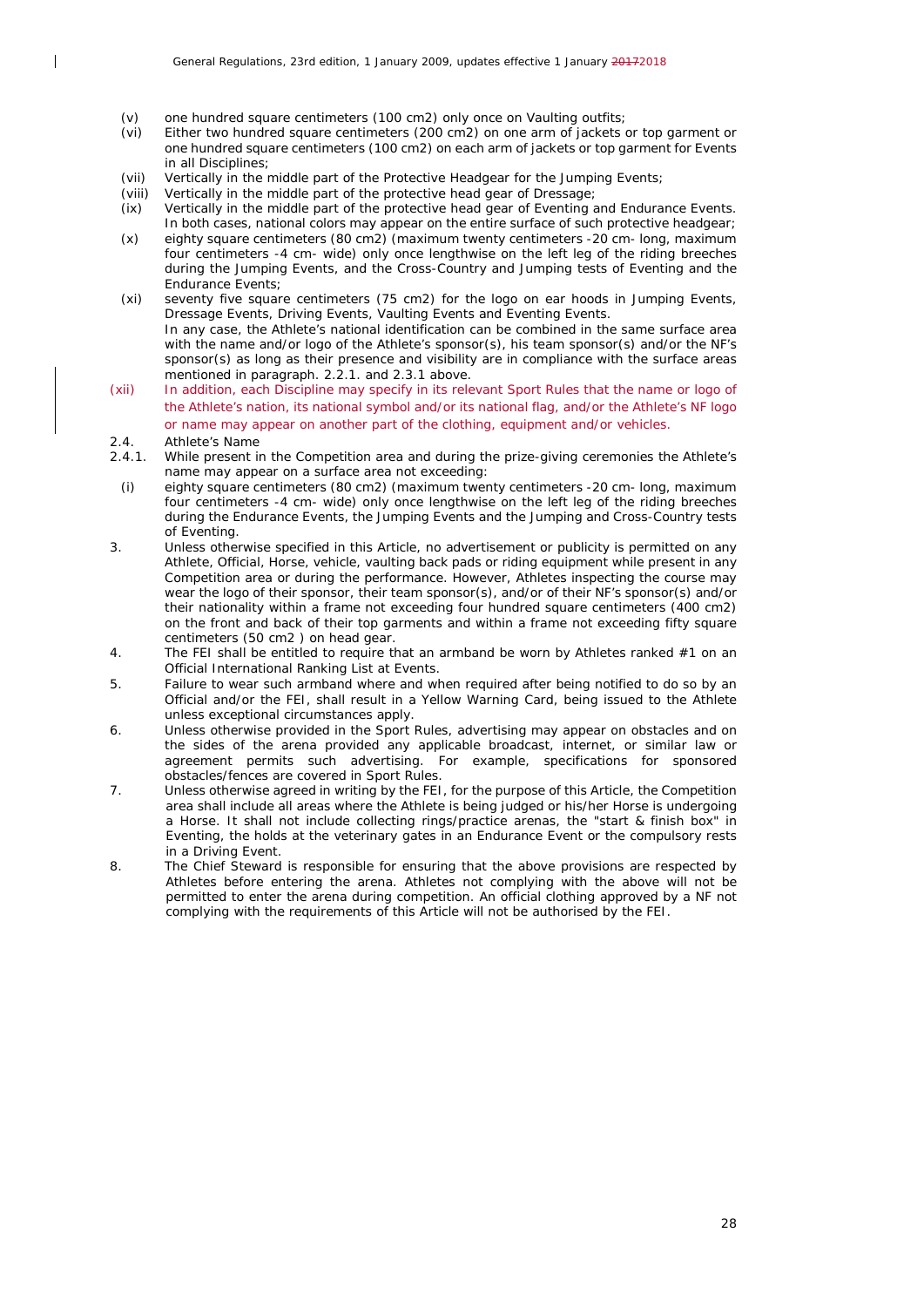## <span id="page-28-0"></span>*CHAPTER V - HORSES*

 $\overline{\phantom{a}}$ 

#### <span id="page-28-1"></span>**Article 136 -Age of Horses**

Age restrictions on Horses taking part in FEI competitions shall be specified in the relevant Sport Rules.

#### <span id="page-28-2"></span>**Article 137 - Horse Passports and Microchips**

- 1. Every Horse entered for any Competition at CIMs (see Appendix E) in a country other than the country of the Horse's residency, and all Horses entered for other CIs, FEI Championships, Regional, Olympic Games and Paralympic Games, at all times, must have an official, valid FEI passport, or a national passport approved by the FEI and inserted inside an FEI Recognition Card. In the case of Horses permanently resident in a Member State of the European Union, all Horses must have an acceptable national EU approved passport in compliance with Commission Regulations, to which an FEI recognition card is applied. The exception to the latter being the possession of an FEI passport which has been continually revalidated without any interruption.
- 2. Notwithstanding the paragraph above, Horses taking part in CIMs (see Appendix E) and in CSI-P in their country of residence are not required to have a FEI Passport or FEI Recognition Card as mentioned in paragraph 1. All such Horses must be properly registered with the FEI and identifiable. All Horses permanently resident within a Member State of the European Union must have as a minimum a suitable national EU approved passport in compliance with Commission Regulation.

As of 1 January 2017 the following requirements apply to Horses that are registered with the FEI for the first time: (i) to be identifiable at least by a National Passport approved by the FEI or a FEI Passport; and (ii) scans of the description page and diagram required pages of the National Passports approved by the FEI and/or FEI Documents must be uploaded by the NFs to the FEI Database prior to the Horse competing being definitely entered in the Event. All Horses permanently resident within a Member State of the European Union must have as a minimum a suitable national EU approved passport in compliance with Commission Regulation.

- 3. All FEI and/or national passports must include the full name, address and signature of the Owner as registered by the NF. The description of the Horse and the diagram must be accurately completed in order to be acceptable, and the FEI and/or national passport must include a record of all vaccinations and medication control tests. Whenever the name of a Horse with an FEI and/or national passport is changed, or any pertinent changes are made to an FEI and/or National Passport, the NF must notify the FEI.
- 4. NFs are responsible for issuing FEI passports and FEI Recognition Cards for all Horses required to have them and for ensuring that the FEI and/or national passports are correctly completed, as specified in the VRs, prior to being authenticated by the stamp of the NF and the signature of an Official of the NF. In all cases NFs must be content that the description of the Horse must be accurately completed to a suitable standard. NFs must provide the identification page to the FEI for registration. The Person Responsible for a Horse at an Event is responsible for the accuracy of the FEI and/or national passport and for presenting it at the passport control, except for Events with borrowed Horses (Article 111) where it is the responsibility of the host NF.
- 4.1 As of 1 January 2010 the FEI does not issue passports for horses which are statutory subject to the European Union identification requirements laid down in Commission Regulation. Art. 1010 and Annex XVII, VRs apply to EU Horses documentation procedures. The exception being the revalidation of an FEI passport that has been continuously revalidated without interruption.
- 5. A Horse may only have one FEI passport or one national passport with an FEI Recognition Card as per paragraph 1 of this Article and one permanent FEI number. If an NF is satisfied that an FEI and/or national passport has been lost or if any section of the FEI and/or national passport is full, it must issue an FEI and/or national passport clearly marked "duplicate" and bearing the same number as the original FEI passport. The issue of a duplicate FEI and/or national passport must be reported to the FEI (see VRs).
- 6. OCs must arrange for each Horse to be positively identified at the passport control during the examination on arrival, in accordance with the VRs. Any case of misleading or inaccurate information in an FEI and/or national passport, or if the Horse cannot be positively identified, must be reported to the President of the Appeal Committee, who must report the case to the FEI, giving the number of the FEI and/or national passport with the FEI Recognition Card and the name of the Horse.
- 7. If any Horse arrives at a CI, FEI Championship, Regional Games or Olympic Games without an FEI and/or national passport with an FEI Recognition Card, or if its FEI or national passport is inaccurate, it must not be allowed to compete unless the Appeal Committee (or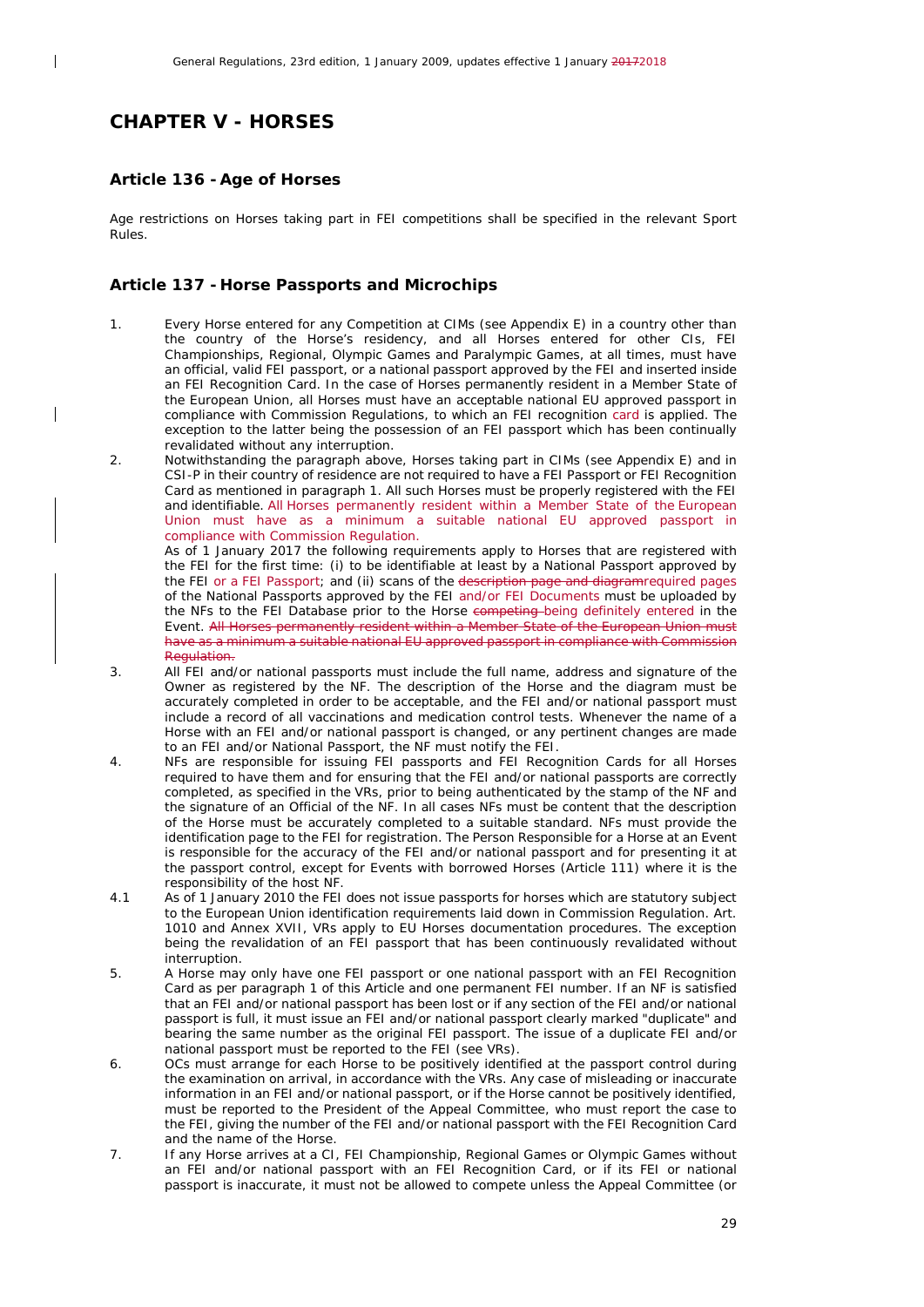the Ground Jury if there is no Appeal Committee) gives its approval. Only in exceptional circumstances may a Horse without an FEI or national passport or without an FEI Recognition Card be allowed to compete.

8. All Horses registered for the first time with the FEI must be identifiable with a microchip, compatible with ISO 11784 and ISO 11785.

#### <span id="page-29-0"></span>**Article 138 - Names of Horses**

 $\overline{\phantom{a}}$ 

- 1. In principle, the first registered name of a Horse entered in the passport shall be the original name under which it was originally registered by its NF, and this name must remain permanently in the passport.
- 2. The first registered name may not be the name of a commercial company or product. If this name is considered to be the name of a commercial company or product, a new first registered name must be entered and remain permanently in the passport.
- 3. A commercial prefix or suffix may be added to the name mentioned in paragraphs 1 and 2 above, and must be entered in the passport. However, at Regional and Olympic Games under the patronage of the IOC, such prefix or suffix cannot appear in a programme or be used in any other way.
- 4. If a new first name shall be used and entered in the passport and/or the commercial prefix/suffix be changed, the Horse must carry the new name and/or the new prefix/suffix for the next twelve (12) months as follows: new name and/or new prefix/suffix ex previous name/prefix/ suffix (see VRs).

#### <span id="page-29-1"></span>**Article 139 - Owners and Lessees of Horses**

- 1. NFs must keep a register of the Owners and lessees of Horses with official passports. Changes of Owners and records of leasing agreements must be entered in the FEI and/or national passport and authenticated by the stamp and signature of an NF official.
- 2. The nationality of a Horse is that of its Owner or of the Lessee, where a lease is current, or of the country in which the company owning or leasing it is registered. A company may, however, own a Horse in partnership with an individual.
- 3. When one or more Horses belong to a partnership of Owners of different nationalities, the Owners must declare to the FEI, before making the first entry, the nationality under which the Horse or Horses will compete and that nationality must be entered in the FEI and/or national passport. The Horses must retain that nationality until the partnership is dissolved or the Horses are sold. Any consequent change of nationality must be reported to the FEI.
- 4. Horses entered for the Olympic Games must be the property of Owners of the same nationality as the Athlete by 15th January of the year of the Games (see Olympic Regulations).
- 5. Athletes may take part in all Events except Olympic Games with Horses belonging to Owners of a different nationality (see also Article 118 Person Responsible).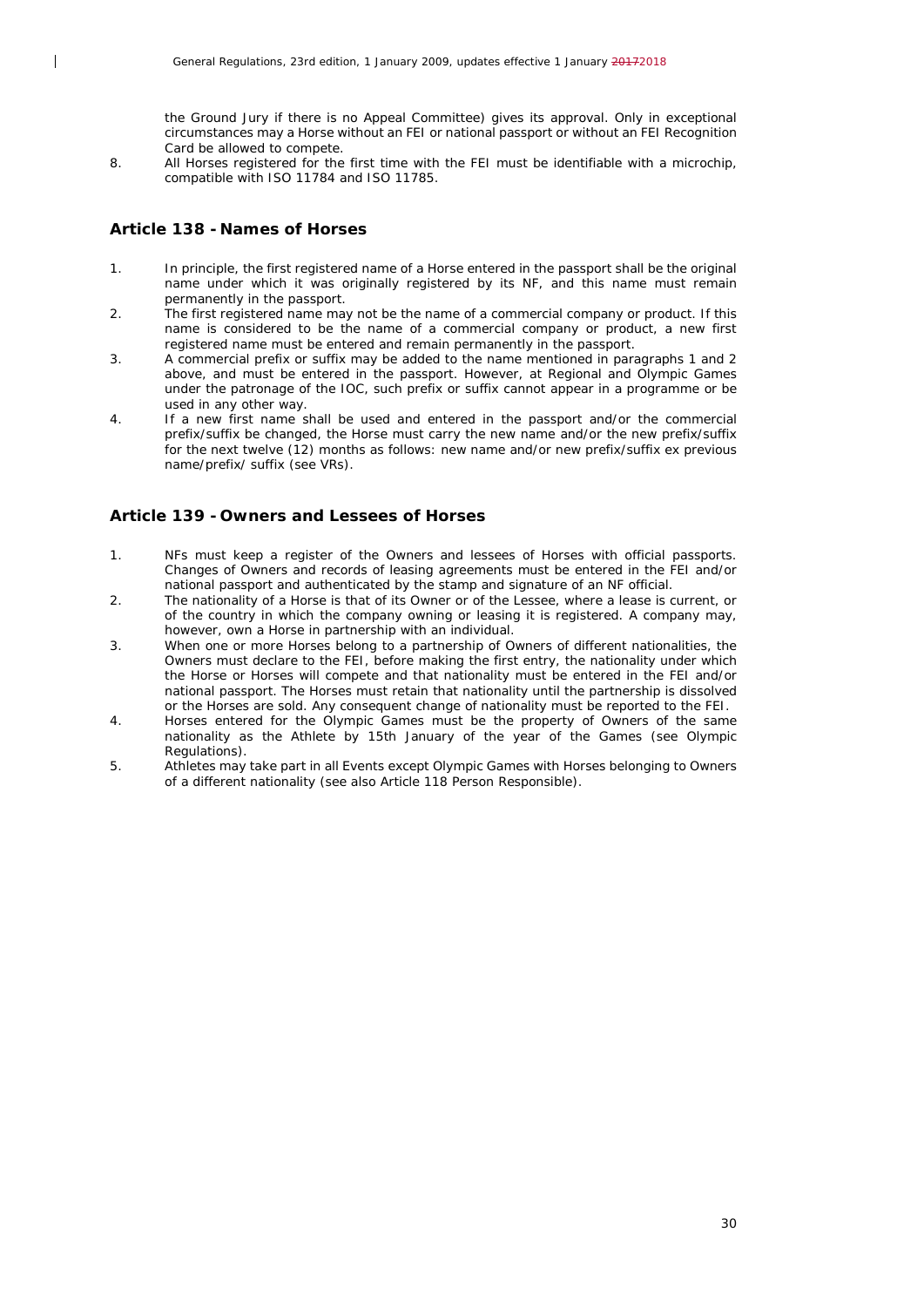## <span id="page-30-0"></span>*CHAPTER VI – PROTECTION OF ATHLETES AND HORSES*

#### <span id="page-30-1"></span>**Article 140 - Protection of Athletes**

 $\overline{\phantom{a}}$ 

- 1. While riding on the show grounds the use of a properly fastened Protective Headgear will be mandatory. In the Competition arena venue and adjacent warm-up areas, as well as riding from one to the other and from the stables for the purposes of competing, the Protective Headgear requirements are governed by the applicable Sport Rules. Failure to wear such Protective Headgear where and when required (either as per the requirement(s) of these General Regulations or as per the requirement(s) of the relevant Sport Rules) after being notified to do so by an Official, shall result in a Yellow Warning Card, being issued to the Athlete unless exceptional circumstances apply. The use of cameras on Athletes or equipment (such as on Protective Headgear, head covering or carriage) shall not be permitted, unless otherwise specifically agreed by the FEI. An Athlete's decision to wear a camera while competing shall always be voluntary and at the Athlete's own risk.
- 2. The Ground Jury after consultation with the responsible medical officer may at any time exclude from further participation in a Competition or an entire Event any Athlete who is unfit to continue by reason of a serious or potentially serious injury, impairment, or health condition.

#### <span id="page-30-2"></span>**Article 141 - Protection of Horses**

In cases of illness or injury during an Event, the Ground Jury will decide, after consulting the Veterinary Delegate or Commission, whether the Horse may continue in that or subsequent Competitions.

#### <span id="page-30-3"></span>**Article 142 -Abuse of Horses**

- 1. No person may abuse a Horse during an Event or at any other time. "Abuse" means an action or omission which causes or is likely to cause pain or unnecessary discomfort to a Horse, including, but not limited to:
	-
	- *(i)* To whip or beat a Horse excessively;<br>*(ii)* To subject a Horse to any kind of ele *(ii)* To subject a Horse to any kind of electric shock device;<br>*(iii)* To use spurs excessively or persistently;
	- To use spurs excessively or persistently;
	- $(iv)$  To jab the Horse in the mouth with the bit or any other device;  $(v)$  To compete using an exhausted, lame or injured Horse;
	- To compete using an exhausted, lame or injured Horse;
	-
	- *(vi)* To "rap" a Horse. To abnormally sensitise or desensitise any part of a Horse;
	- *(viii)* To leave a Horse without adequate food, drink or exercise;
- *(ix)* To use any device or equipment which causes excessive pain to the Horse upon knocking down an obstacle.
- 2. Any person witnessing an Abuse must report it in the form of a Protest (Article 163) without delay. If an Abuse is witnessed during or in direct connection with an Event, it should be reported as a Protest (Article 163) to an Official. If the Abuse is witnessed at any other time it should be reported as a Protest (Article 163) to the Secretary General who, following a review of the Protest, shall take a Decision as to whether or not to refer the matter for referral to the FEI Tribunal.

## <span id="page-30-4"></span>**Article 143 -Medication Control and Anti-Doping**

- 1. Medication Control and Anti-Doping provisions are stated in the Anti-Doping Rules for Human Athletes (ADRHA), in conjunction with the World Anti-Doping Code, and in the Equine Anti-Doping and Controlled Medication Regulations (EADCM Regulations).
- 2. The decision as to whether a Horse may compete in an Event when under treatment or medication with a Prohibited Substance is made by the President of the Ground Jury on the recommendation of the Veterinary Delegate or Commission according to the procedures set out in the VRs.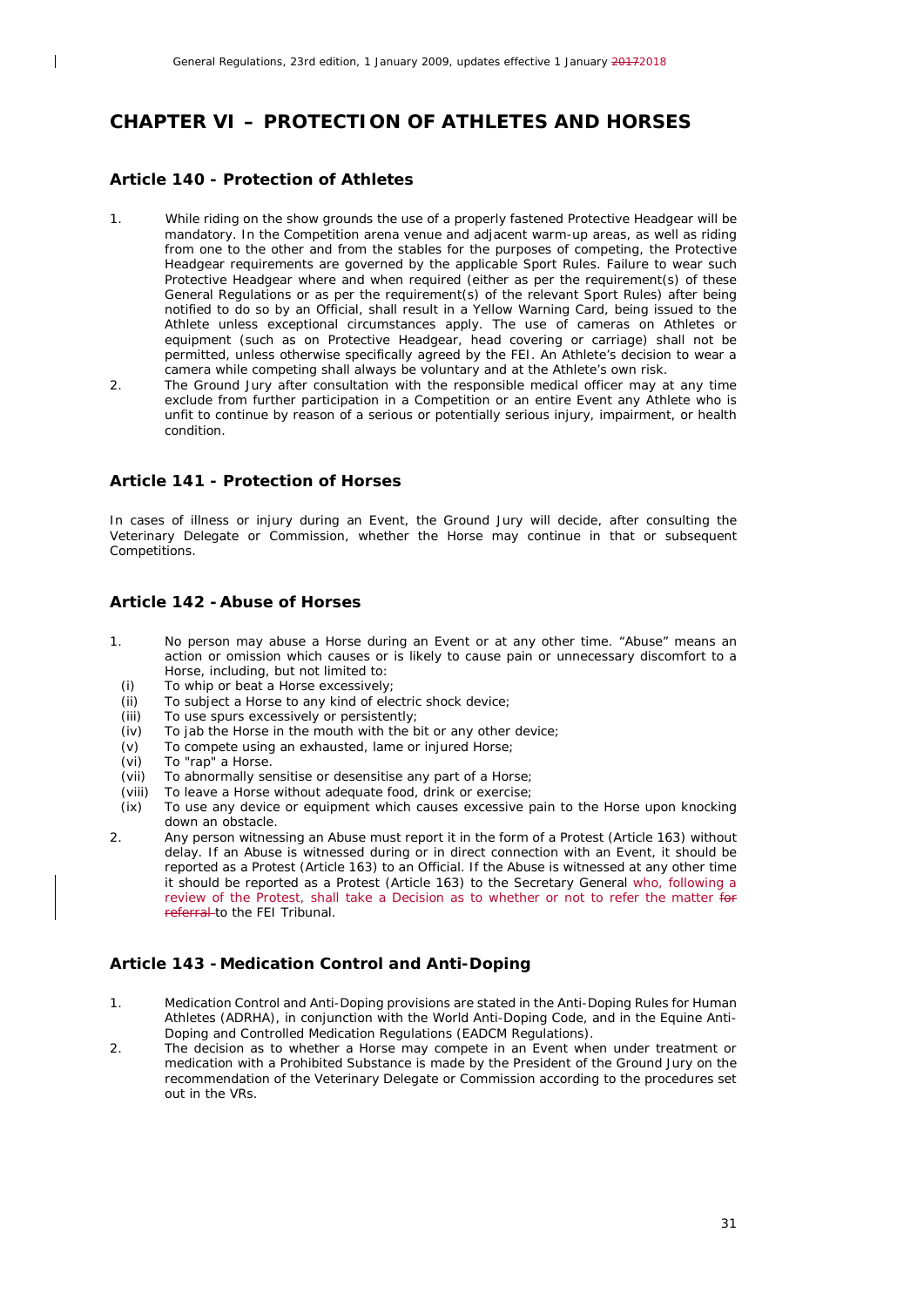## <span id="page-31-0"></span>*CHAPTER VII – EVENT OFFICIALS*

#### <span id="page-31-1"></span>**Article 144 - Judges**

 $\overline{\phantom{a}}$ 

- 1. A Judge is a Member of a Ground Jury appointed to control a Competition or Event. The number and Category of Judges to be appointed as members of a Ground Jury for an International Competition or Event are set forth in the GRs, and the Sport Rules for each Discipline.
- 2. There shall be three (3) Categories of Judges: Official International Judges, International Judges and International Candidate Judges or as otherwise defined in the Sport Rules. The necessary qualifications for each Category are set forth in the Sport Rules for each **Discipline**
- 3. NFs are required to send to the FEI the names, qualifications and nationality of persons who are recommended to exercise the functions and fulfil the duties required of International Judges and International Candidate Judges for the first time, according to the requirements set forth in the Sport Rules for each Discipline.
- 4. Judges of all categories must retire at the end of the year in which they reach the age of 70. In special circumstances and by decision of the relevant Technical Committee, this age limit may be extended.
- 5. Judges in each Category may not fill appointments at a higher level than set forth in the GRs or the relevant Sport Rules.

## <span id="page-31-2"></span>**Article 145 - International Candidate Judge**

- 1. The FEI maintains a list of all qualified International Candidate Judges who have been recommended by their NFs and accepted by the FEI in cooperation with the relevant Technical Committee.
- 2. The qualifications and duties of an International Candidate Judge are specified in the Sport Rules of each Discipline.

#### <span id="page-31-3"></span>**Article 146 - International Judge**

- 1. The FEI maintains a list of qualified International Judges appointed by the relevant Technical Committee after consultation with the relevant NFs.
- 2. The qualifications and duties of an International Judge are specified in the Sport Rules for each Discipline.
- 3. The Sport Rules of each Discipline may specify the qualifications required to be a member or the President of the Ground Jury at different types and categories of international Events.
- 4. Unless the Sport Rules of the relevant Discipline otherwise provide, only an International Judge may be appointed as a member of the Ground Jury for a Championship or a FEI World Cup™ final or as the President for other International Events.
- 5. An International Judge may be appointed as a member of the Ground Jury for a Championship and a FEI World Cup™ Final and as the President for all other International Events.

## <span id="page-31-4"></span>**Article 147 - Official International Judge**

- 1. The FEI maintains a List of Official International Judges selected by the FEI from the List of International Judges on the recommendation of the relevant Technical Committee, based on technical merit and experience.
- 2. The Sport Rules of each Discipline may with the approval of the FEI specify the Events at which the President of the Ground Jury must be an Official International Judge.
- 3. Unless the Sport Rules of the relevant Discipline provide otherwise, only an Official International Judge, provided he can speak one (1) of the two (2) official languages fluently, may be appointed as President of the Ground Jury for FEI World Cup™ Finals, FEI Championships for Seniors, Regional and Olympic Games.

## <span id="page-31-5"></span>**Article 148 -Foreign Judge**

1. A Foreign Judge is required to be appointed for certain international Competitions and Events according to the GRs, and Sport Rules.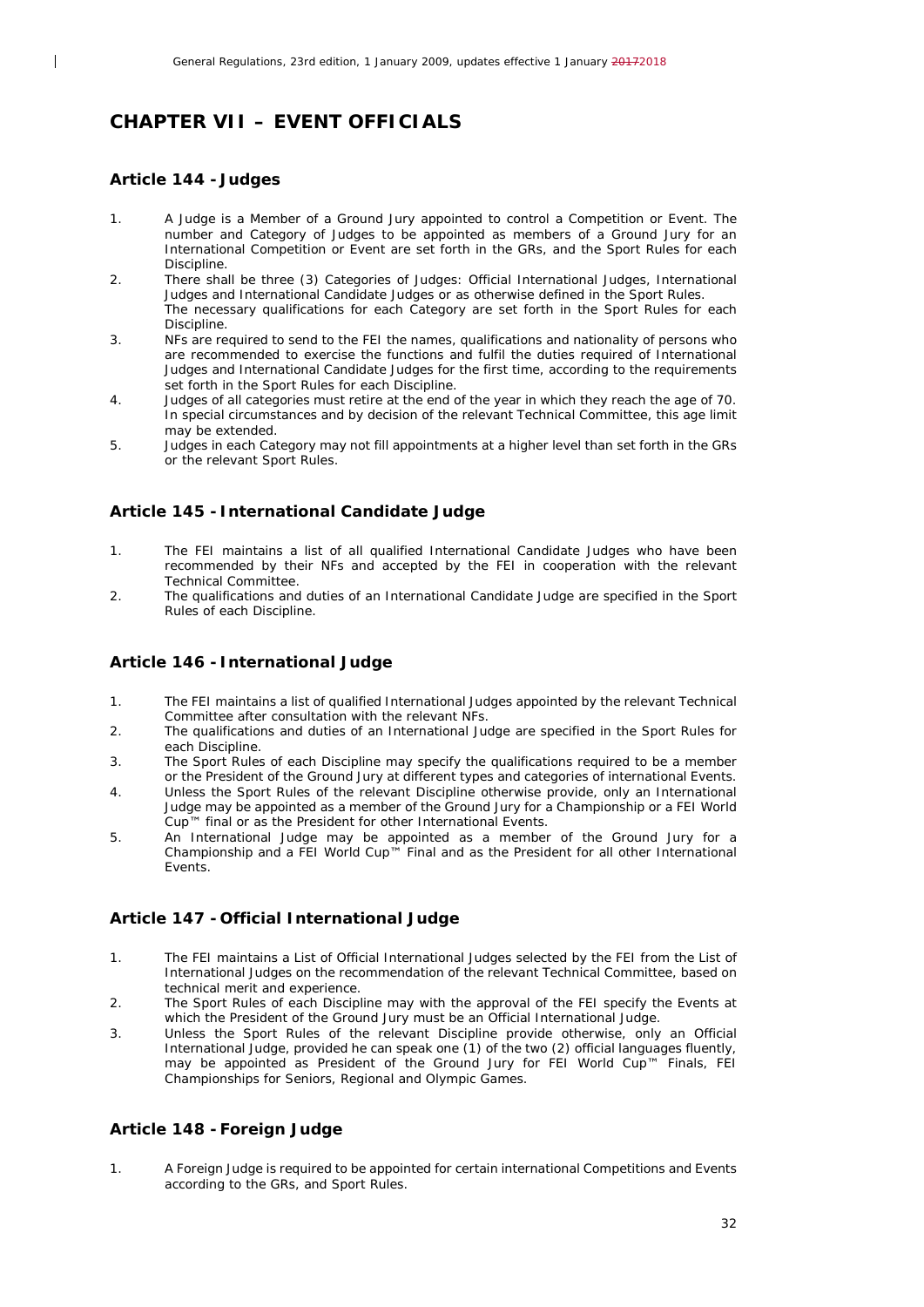- 2. The President or a member of a Ground Jury is considered to be foreign if he is of a different nationality than that of the country in which the Event is taking place. The FEI may grant exceptions from this Article where it is deemed appropriate. Additional restrictions may apply as per the Sport Rules of the relevant Discipline.
- 3. A Foreign Judge must be selected from the appropriate Lists of Judges.
- 4. The Foreign Judge, in addition to judging the Competitions, may offer advice to the OC on the general running of the Event and has the authority to interpret the Statutes, GRs and Sport Rules and to ensure they are enforced. The Foreign Judge is required to send a report to the FEI on the Competitions and on the organisation of the Event as a whole.
- 5. If a Technical Delegate is not appointed, the Foreign Judge at an Event, apart from judging the Competitions, is required to check, observe and follow-up all matters relating to the organisation and running of the Event unless restricted from doing so by these GRs or in the Sport Rules for the specific Discipline.

#### <span id="page-32-0"></span>**Article 149 - Ground Juries – Appointment**

- 1. The Ground Jury shall consist of a President and a number of Judges of the appropriate categories as set forth in the Sport Rules for each Discipline. The Ground Jury is responsible for the technical judging of all Competitions and for all other Decisions except where otherwise stated in the Statutes, GRs or relevant Sport Rules.
- 2. A Ground Jury is considered to be international if the President or one (1) of the Judges, is a Foreign Judge, unless more than one (1) Foreign Judge is required for a particular Event by the Sport Rules for that Discipline.
- 3. International Ground Juries are optional at CIMs (see Appendix E) but compulsory at other international Events.
- 4. In exceptional circumstances, the FEI may authorise CIs outside Europe to be organised without the presence of a Foreign Judge.
- 5. The President and members of Ground Juries at international Events shall be appointed by the relevant NF/OC, unless otherwise stated in this Article or in the relevant Sport Rules.
- 6. The Foreign Judge for CIs (W) and CIOs must be nominated by the FEI in cooperation with the Technical Committee for appointment by the relevant NF/OC.
- 7. The FEI shall, with the cooperation of Technical Committees, appoint the Presidents of Ground Juries for:
- 7.1. FEI World Cup Finals and other FEI-named Events or Competitions;
- 7.2. FEI Continental and FEI Regional Championships of all Disciplines and categories, unless not scheduled in the relevant Sport Rules:
- 7.3. Regional and Continental Games.<br>8. The FEL shall in consultation wi
- The FEI shall, in consultation with Technical Committees, appoint the Presidents and the members of the Ground Juries for:
- *(i)* FEI Continental Dressage Championships for Ponies, Juniors, Young Riders and Seniors;
- *(ii)* Dressage Competitions at Regional Games;
- *(iii)* FEI Continental Vaulting Championships;
- *(iv)* FEI World Championships for all Disciplines;
- *(v)* FEI World Cup™ Dressage Finals; and
- *(vi)* Olympic Games.

 $\overline{\phantom{a}}$ 

- In the Event of any Official appointed by the FEI being unable to attend, the FEI in cooperation with the Chair of the relevant Technical Committee is responsible for selecting a substitute.
- 10. A Judge may not carry out any functions at the same Event that are primarily of a national character.
- 11. The duties of the Ground Jury are set out in Article 159.

## <span id="page-32-1"></span>**Article 150 - Appeal Committee - Appointment**

- 1. An Appeal Committee consisting of a President and at least two members shall be appointed for all international Events unless the Sport Rules of the relevant Discipline provide otherwise. The NF of an Event must be consulted about the composition of the Appeal Committee.
- 2. The Appeal Committee must be international (i.e. the President or one of the members must be foreign) for FEI World Cup™ Finals, FEI Championships, Regional and Olympic Games.
- 3. Appointments:<br>3.1. The FEI in con-
- 3.1. The FEI in consultation with the relevant Technical Committee shall appoint the Presidents and all the members of Appeal Committees for FEI World Equestrian Games and Olympic Games.
- 3.2. The FEI shall, in consultation with the Technical Committees, appoint the President of the Appeal Committee for FEI World Cup™ Finals, FEI Championships and Regional Games.
- 3.3. The FEI in consultation with Technical Committees shall appoint the members of the Appeal Committee for FEI World Cup™ Finals, FEI Championships and Regional Games.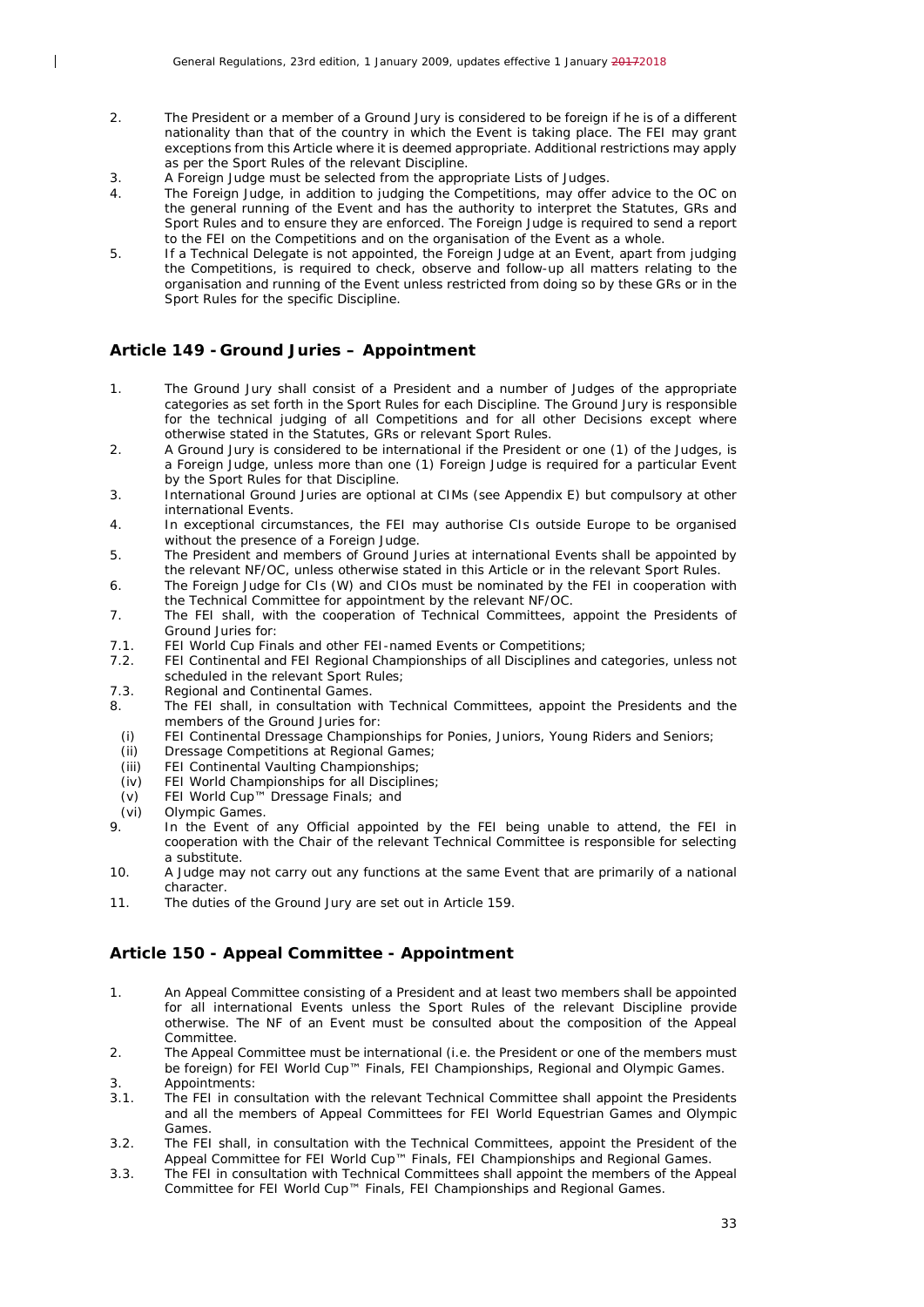- 4. The Presidents and Members of the Appeal Committees must have expertise in equestrian Events. At least one (1) of them must be or have been an International Judge or International Technical Delegate and at least one (1) of them should have legal knowledge. They shall be chosen from among the following:
- 4.1. The members of the Bureau for all Events, except World, Continental Championships, FEI World Cup™ Finals, Olympic Games, Paralympics and Regional Games;
- 4.2. The members or former members of the Standing Committees;<br>4.3. Persons on any of the FEI lists of Officials, active or retired
- 4.3. Persons on any of the FEI lists of Officials, active or retired Judges, Stewards, Technical Delegates, Course Designers and Event Veterinarians;
- 4.4. Persons of the host NF who are qualified and expert as required above.
- 5. In the Event of any Official appointed by the FEI being unable to attend, the FEI in consultation with the Chair of the relevant Technical Committee is responsible for selecting a substitute.
- 6. The duties of the Appeal Committee are set out in Article 160.
- 7. For CIMs, the Appeal Committee may be nominated by the NF.

#### <span id="page-33-0"></span>**Article 151 - International Course Designers**

 $\overline{\phantom{a}}$ 

- 1. The FEI maintains lists of Official International, International and International Candidate Course Designers appointed by the relevant Technical Committee after consultation with the relevant NFs.
- 2. The qualifications necessary to be appointed an Official International, International and an International Candidate Course Designer are set forth in the relevant Sport Rules.
- 3. NFs are required to send to the Secretary General the names and qualifications of persons of their nationality under the age of sixty (60) who are recommended to be accepted for the first time by the relevant Technical Committee as International Candidate Course Designers according to the requirements set forth in the relevant Sport Rules.
- 4. The Course Designer is responsible to the Technical Delegate if one is appointed or to the President of the Ground Jury, for laying out and measuring the course and for building all obstacle.
- 5. The Course Designer must report to the Technical Delegate if one is appointed or to the President of the Ground Jury, when he is satisfied that the course is ready in all respects.
- 6. The Ground Jury may not order a Competition to start until either the Technical Delegate or the Course Designer has reported that the course is ready. Thereafter, the Ground Jury is solely responsible for the conduct of the Competition.
- 7. The Sport Rules of each relevant Discipline may specify the qualifications required by Course Designers to be appointed for different types and categories of International Events and the bodies by which they are to be appointed.
- 8. With the exception of Appointments under paragraph 9 below and unless the Sport Rules of the relevant Discipline provide otherwise, the Course Designer at International Events shall be appointed by the relevant NF/OC.
- 9. The Course Designers for FEI World Cup™ Finals, FEI World Championships and Olympic Games shall be selected from the FEI list of Course Designers and appointed by the relevant NF/OC and the relevant Technical Committee.

## <span id="page-33-1"></span>**Article 152 -Technical Delegates**

- 1. The FEI maintains lists of Technical Delegates appointed by the relevant Technical Committee after consultation with the relevant NFs.
- 2. The provisions pertaining to the Technical Delegates are specified in the Sport Rules of the relevant Disciplines.

## <span id="page-33-2"></span>**Article 153 -Appointment of Technical Delegates**

- 1. The appointment of a Technical Delegate for CIs and CIOs is not compulsory, unless stated otherwise in paragraph 3 below or in the relevant Sport Rules, but the Foreign Judge may act as a Technical Delegate if the OC invites him to do so.
- 2. The Sport Rules of each Discipline may provide for the appointment of a Technical Delegate at different types and categories of Events.
- 3. Unless the Sport Rules of the relevant Discipline provide otherwise, the FEI shall, with the consultation of the Technical Committee, appoint foreign Technical Delegates, selected from the appropriate FEI lists, for:
	- *(i)* All FEI World Cup™ Finals;
	- *(ii)* All FEI Championships;
	- Each Discipline at Regional and Olympic Games.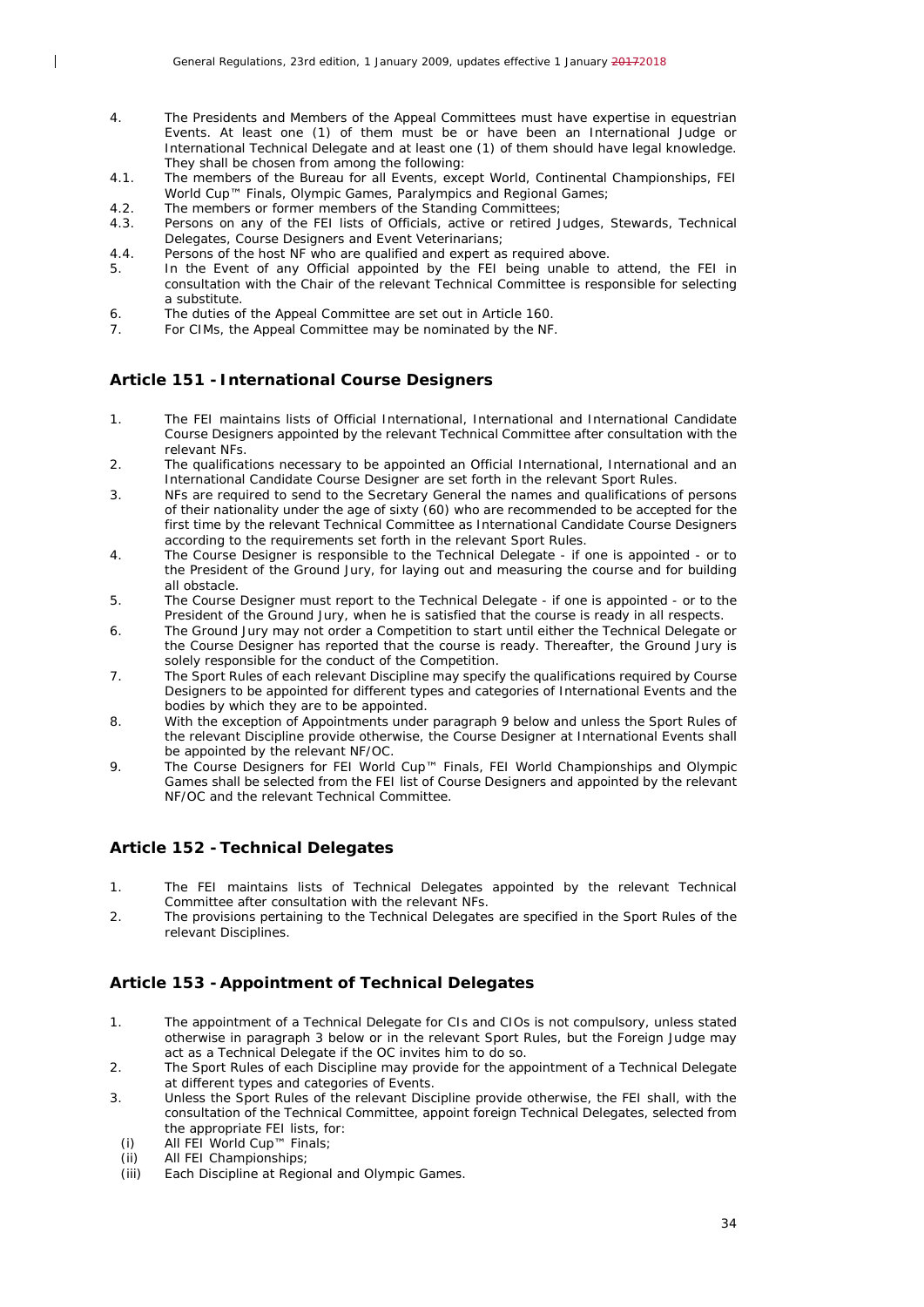#### <span id="page-34-0"></span>**Article 154 -Veterinary Delegates**

- 1. Veterinary Delegates are nominated by the NFs and must be appointed according to the VRs.
- 2. The Veterinary Committee approves the Appointments, categorises the veterinarians according to their experience to officiate in the different Disciplines and maintains the list of Event Veterinarians.
- 3. The NFs/OCs shall appoint the Foreign Veterinary Delegates for CIOs, Regional Games and Continental Games.
- 4. The FEI shall, with the agreement of the Technical Committee, appoint the Foreign Veterinary Delegates for all FEI World Cup™ Finals, FEI Championships and Olympic Games.

#### <span id="page-34-1"></span>**Article 155 - Stewards**

 $\overline{\phantom{a}}$ 

- 1. OCs of all International Events must appoint a Chief Steward and an appropriate number of Stewards under the authority of the Chief Steward, wearing distinctive identification such as badges, arm bands, bibs, etc, with complete freedom of access to all areas mentioned in paragraph 3 below.
- 2. OCs are responsible for all administrative matters relating to the Appointment of the Chief Steward and the Stewards.
- 3. During the whole Event in every part of the stables, in exercise and schooling areas, collecting rings and all other areas under control of the OC, the Chief Steward and the Stewards officiating with him at the Event shall:
	- *(i)* assist the Athletes in conducting reasonable training; *(ii)* intervene in time in order to prevent any abuse of I
- intervene in time in order to prevent any abuse of Horse by Athletes, grooms, owners or any other person;
- *(iii)* intervene in order to prevent any contravention of the Statutes, GRs or Sport Rules or of the common principles of behaviour, fairness and accepted standards of sportsmanship;
- *(iv)* be familiar and assist with doping and medication control procedures.
- 4. One Steward must be on duty at the collecting ring whenever it is in use.<br>5. Any irregularities must be reported immediately by the Chief Steward t
- 5. Any irregularities must be reported immediately by the Chief Steward to the President of the Ground Jury.
- 6. The Chief Steward is required to send a report to the Secretary General on the stewarding of the Event as a whole and on any incident which occurs during that Event. A copy of the report must be given to the Technical Delegate, to the NF and to the OC of the Event.
- 7. The Chief Steward must be a person experienced in equestrian sports, particularly in the Discipline of the Event where he is appointed to officiate. He must speak at least one (1) official language of the FEI. The name of the appointed Chief Steward must be published in the schedule and in the programme of the Event.
- 8. The FEI maintains a list of all qualified FEI Stewards who have been recommended by their NFs and accepted by the relevant Technical Committee. The Chief Stewards must be selected from the appropriate list of FFI Stewards.
- 9. The qualifications for an FEI Steward are specified in the Sport Rules of each Discipline or in the FEI Stewards Manual.
- 10. The NFs must appoint a Steward General in order to maintain communication with the FEI on stewarding matters. The FEI maintains a list of all Stewards General.
- 11. The Steward General must:
- *(i)* attend an FEI seminar for Steward Generals;
- *(ii)* direct and control the stewarding of all International Events organised in his country.<br>12. Stewards are Officials.
- <span id="page-34-2"></span>Stewards are Officials.

## **Article 156 - Status and Liability of Officials**

- 1. Any Official may be removed from a list or from an Event or demoted by the body that appointed him or by his NF. This paragraph confers no power of removal on the OC of an Event. In addition, the FEI Secretary General may provisionally suspend any Official and/or not accept the appointment of any Official in the event there is reasonable cause to believe that any Official has failed to observe the FEI Rules and Regulations.
- 2. Any proposal to take action under paragraph 1 must be reported to the Bureau.<br>2. The Secretary General shall potify in writing any person whom it is pro-posed to i
- The Secretary General shall notify in writing any person whom it is pro-posed to remove and that person may make oral and/or written representations against the proposal for consideration by the relevant body.
- 4. All Officials acting at or in relation to an International Event are acting on behalf of the FEI and therefore are not liable financially or otherwise for any acts, omissions or Decisions undertaken in good faith in connection with their duties.
- 5. An Official is administered by the NF of his country of citizenship or residency. If the Official is to be administered by the country of residency, the NF of his country of citizenship must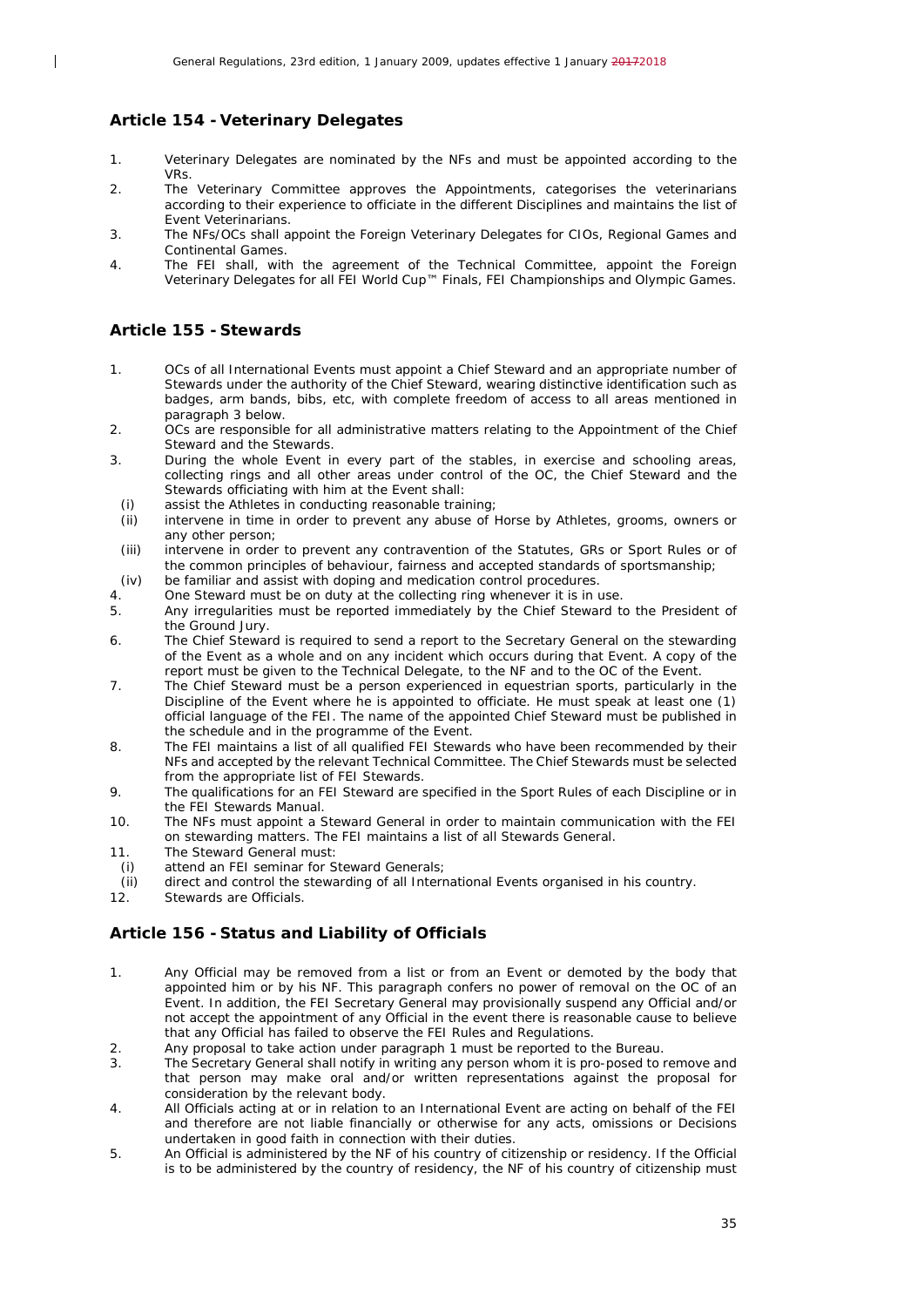$\overline{\phantom{a}}$ 

approve. In the event the Official is also a registered Athlete, he can only be administered by the NF where he is registered as an Athlete.

- 6. An Official can only be administered by one NF. An Official holding multiple citizenships must chose, with concerned NFs and FEI approval, which of his NFs of citizenship will be his administering NF.
- 6.1 Any change of administering NF is subject to prior approval by the FEI and the concerned NFs.
- 6.2 In special situations, determination of the administering NF will be made by the FEI with the agreement of the Official and the concerned NFs.
- 7. All FEI Officials acknowledge and confirm that they will provide their contact details to the FEI and that such details may be shared with relevant third-parties, FEI stakeholders and organisations, such as OCs of FEI Events or National Federations.
- 8. In the context of betting, Officials must not, by any manner whatsoever, infringe the principle of fair play, show non-sporting conduct, or attempt to influence the result of a Competition in a manner contrary to sporting ethics. Any violations of the above will be subject to Chapter VII and VIII of the General Regulations and Chapter X of the Statutes.
- 9. An Official is not eligible to participate in an International Event or National Event (and so may not be invited or nominated to participate in such event) if he has participated, in the six (6) months prior to the first day of the International Event or National Event in question, in an Unsanctioned Event. An Official or his National Federation may challenge the application of this Article 156.9, or seek a waiver thereof in exceptional circumstances, by application to the Secretary General. A denial of that application may be appealed to the FEI Tribunal, such appeal to be heard on the papers without a live hearing unless the FEI Tribunal orders otherwise.
- 10. Officials are bound by all FEI Rules and Regulations while officiating and/or representing the FEI, and in particular by the FEI Officials' Code of Conduct, the FEI Code of Ethics and Conflict of Interest Policy and the FEI Code of Conduct for the Welfare of the Horse.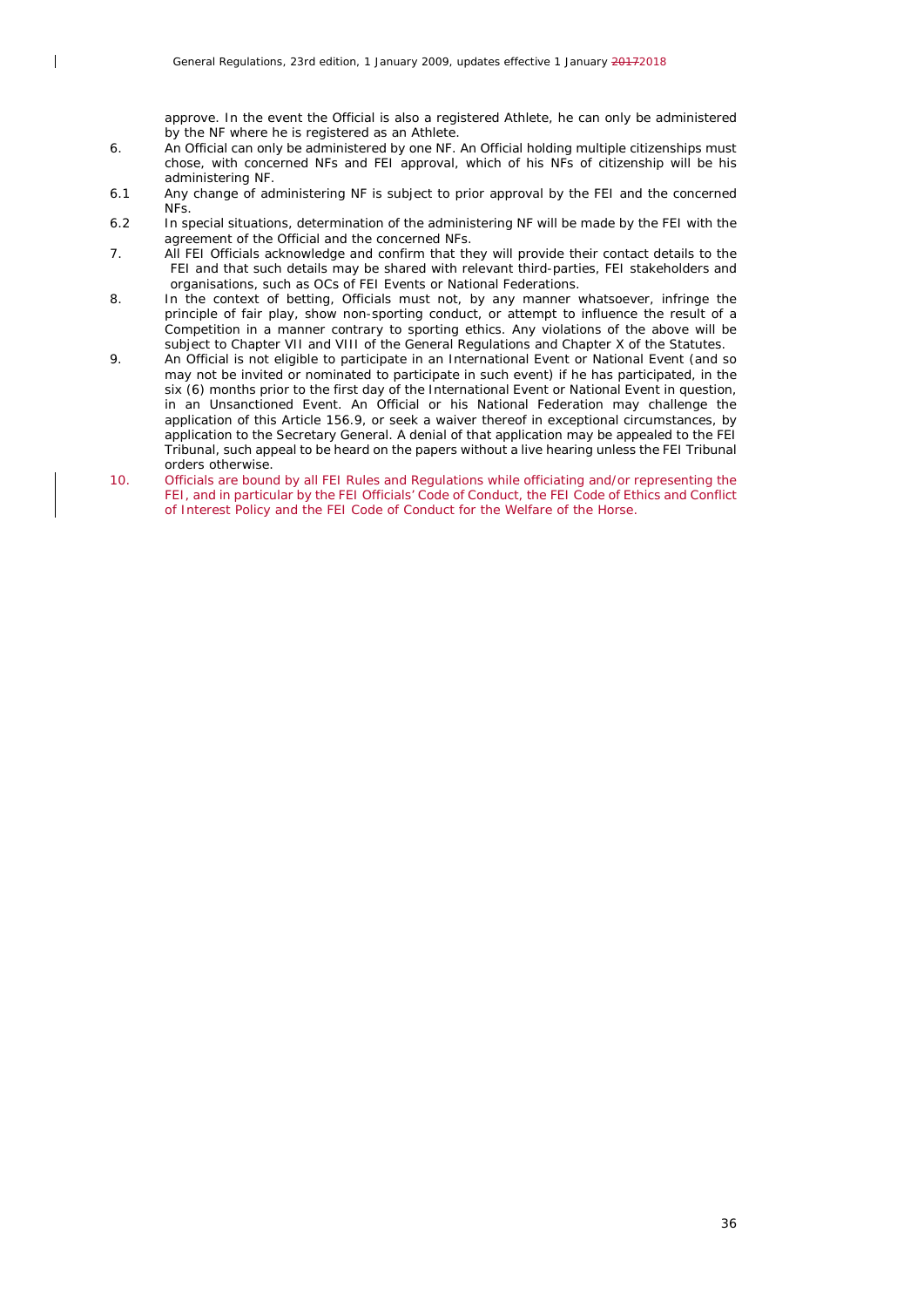## <span id="page-36-0"></span>*CHAPTER VIII – THE LEGAL SYSTEM*

#### <span id="page-36-1"></span>**Article 157 - Preamble**

 $\overline{\phantom{a}}$ 

- 1. The Legal System provides for the following:<br>1.1. The legal powers and responsibilities of Offic
- The legal powers and responsibilities of Officials and bodies appointed under the Statutes, GRs and Sport Rules;
- 1.2. A scale of penalties;<br>1.3. A procedure for lode
- A procedure for lodging Protests against the actions or behaviour of individuals or bodies under the jurisdiction of the FEI;
- 1.4. A process of Appeal to a higher body against Decisions taken or penalties imposed by any person or body acting under the Statutes, GRs or Sport Rules.
- 2. Before reaching a Decision on any Protest or Appeal, the relevant body must examine the available evidence, whether written or oral, hear all the parties concerned where appropriate under the rules (and provided they are available) and take into account all relevant material, in every case trying to reach a fair and equitable Decision. Where one party asserts that the body appealed to does not have jurisdiction and/or the body itself questions its jurisdiction, the body must consider the arguments for and against jurisdiction and render a Decision on jurisdiction prior to considering the merits of the dispute.
- 3. All Athletes, Owners, Support Personnel and any other person taking part in or benefiting from FEI activities accept this Legal System and its dispute resolution mechanisms (which include an Appeal to the Court of Arbitration for Sport as final and binding arbitration) as a condition precedent to participation in FEI activities and/or to receiving any benefit from FEI activities.
- 4. Competitions must be fair for all Athletes. To achieve this objective, the use of all technical assistance available including, but not limited to, official video-recordings (an official video recording is considered to be a recording made by a broadcast network or a video company hired by the OC) is permitted to assist FEI Officials in carrying out their responsibilities under FEI rules. For video recordings to be accepted under FEI Rules for purposes of a Protest, they must be presented within the required time period. If the relevant body relies on video evidence to alter the outcome of any Competition after the results have been communicated, such video recording must contain irrefutable evidence that the original ruling or Decision was incorrect. The use of video shall always be within the confines of the applicable rules and must never by its usage alter the Rules currently in effect.

## <span id="page-36-2"></span>**Article 158 - Conflict Of Interest and FEI Officials' Code of Conduct**

A substantial appearance of a conflict of interest exists whenever an individual involved in any capacity with the FEI is involved in or perceived to be involved in multiple interests, one of which could possibly influence, or is perceived to influence the motivation for an act in the other.

A conflict of interest is defined as any personal, professional or financial relationship, including relationships of family members that could influence or be perceived to influence objectivity when representing or conducting business or other dealings for or on behalf of the FEI.

Conflicts must be avoided whenever practicable. However, conflicts may be linked to experience and expertise that is necessary to qualify Officials. The specific balance between conflict and expertise shall be regulated by the relevant Sport Rules. All FEI Officials are also bound by and subject to the provisions of the FEI Officials' Code of Conduct, attached to these General Regulations as Appendix H.

## <span id="page-36-3"></span>**Article 159 - Ground Jury - Duties**

- 1. The Ground Jury deals with all protests in the first instance within the meaning of Article 163 provided that they relate to matters occurring during or in direct connection with an Event and that they are presented within the period of its jurisdiction within the meaning of Article 159.3. If specified, the Ground Jury may also be competent to decide Protests in the second instance.
- 2. The Ground Jury shall be responsible for signing off the final result(s) of the relevant Competitions, unless specified otherwise in the Discipline Rules.
- 3. The Ground Jury must be available throughout the Event as defined in Appendix A ("Period of an Event") which corresponds to its period of jurisdiction.
- 4. In Protests involving veterinary matters during Events for which there is no Appeal Committee, the President of the Veterinary Commission or the Veterinary Delegate at an Event is invited to join the Ground Jury in an advisory capacity.
- 5. The Ground Jury may impose the following penalties and sanctions:<br>5.1. A Warning:
- A Warning;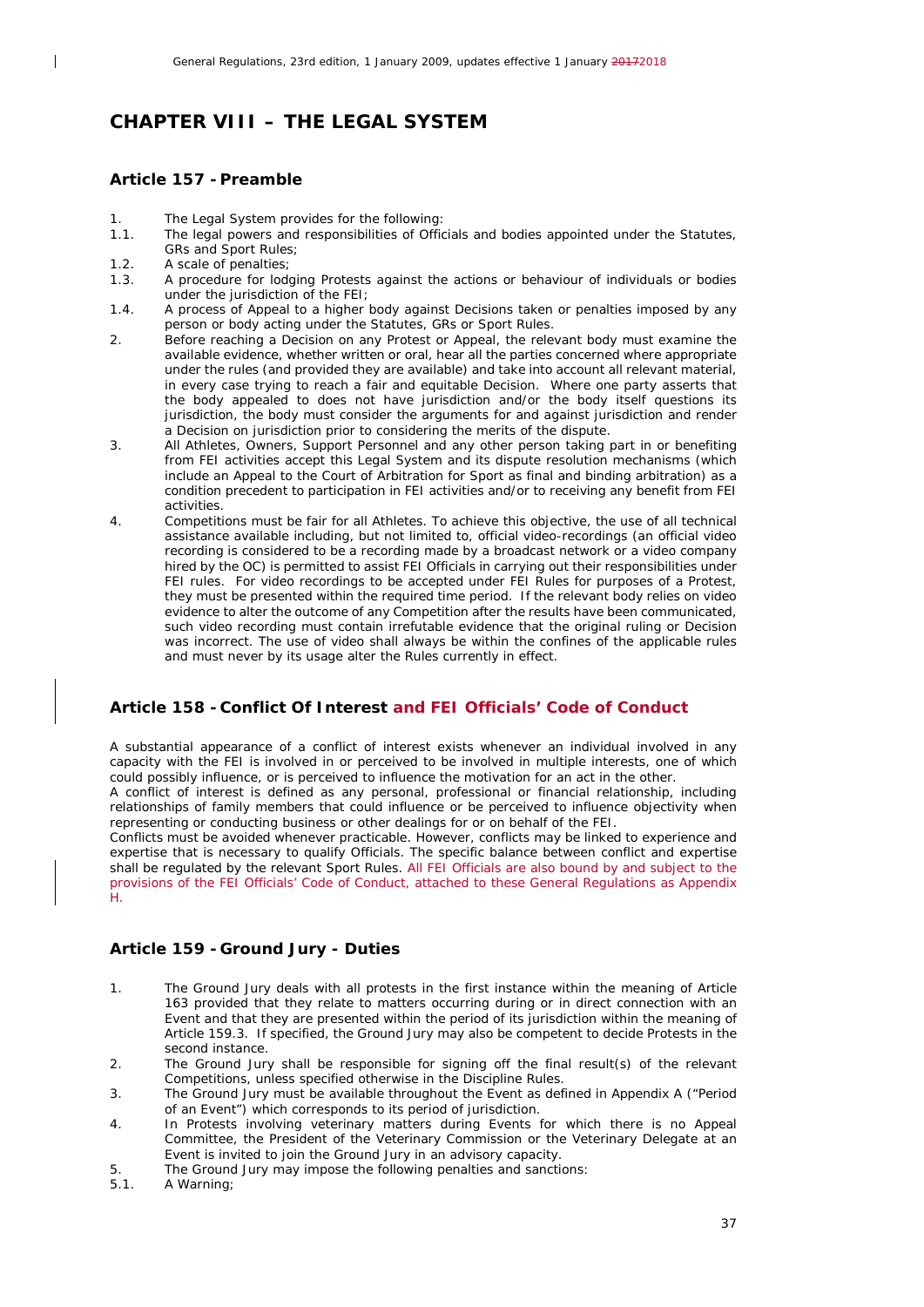5.2. A Yellow Warning Card;

 $\overline{\phantom{a}}$ 

- 5.3. A fine of a maximum of CHF 5,000;<br>5.4. Elimination and/or Disqualification of
- 5.4. Elimination and/or Disqualification of an Athlete(s) and/or Horse(s) from a Competition(s) and/or from an Event;
- 5.5. Automatic Disqualification for the entire Event of a Horse that was found to have left the restricted area without permission;
- 5.6. Suspension of an Athlete with one (1) or more Horses for a period of 24 hours following the moment when the Athlete's Horse is found to have left the restricted area without permission;
- 5.7. In serious cases, immediate Disqualification during the Event with a referral to the Appeal Committee (or to the FEI Tribunal if there is no Appeal Committee).
- 6. Decisions must be orally delivered or notified in writing to the parties concerned. Cases involving penalties must be recorded by the Foreign Judge.
- 7. There is no Appeal against Decisions of the Ground Jury arising from the field of play, which are final and binding, such as, but not limited to:
- 7.1. Where the Decision is based on a factual observation of performance during a Competition or the awarding of marks for performance; whether an obstacle was knocked down; whether a Horse was disobedient; whether a Horse refused at an obstacle or knocked it down while jumping; whether an Athlete or Horse has fallen; whether a Horse circled in a combination or refused or ran out; the time taken for the round; whether an obstacle was jumped within the time; and/or whether, the particular track followed by an Athlete caused him to incur a penalty under the applicable Sport Rules.
- 7.2. The Elimination or Disqualification of a Horse for veterinary reasons, including nonacceptance of a Horse at a Horse Inspection unless otherwise specified;
- 7.3. The Elimination or Disqualification of an Athlete for medical reasons/fitness to compete;
- 7.4. The imposition of a Warning without additional penalties or of a Yellow Warning Card;<br>7.5. Elimination and/or Disqualification during an Event.
- Elimination and/or Disqualification during an Event.
- 8. The Ground Jury shall refer the following to the Appeal Committee:<br>8.1. Any matter which is beyond its competence:
- Any matter which is beyond its competence:
- 8.2. Any matter, within its competence which it considers deserving a more severe penalty than the Ground Jury may impose under Article 159.5;
- 8.3. Any matter concerning alleged acts of abuse of Horses that does not require immediate action for the purpose of judging a Competition; and
- 8.4. Any matter that it decided in the first instance.

#### <span id="page-37-0"></span>**Article 160 -Appeal Committee - Duties**

- 1. The President and at least two (2) members of the Appeal Committee must be available throughout the Event as defined in Appendix A ("Period of an Event") which corresponds to its period of jurisdiction. Whenever a Protest lodged with the Ground Jury is pending, the Appeal Committee must be available and has jurisdiction until one hour after the relevant Decision of the Ground Jury has been notified according to Article 159.6.
- 2. The Appeal Committee has the authority to Decide the following matters:<br>2.1. Appeals against Decisions of the Ground Jury, except as specified in Artic
- Appeals against Decisions of the Ground Jury, except as specified in Article 159.7.
- 2.2. Protests addressed to the Appeal Committee or referred to it by the Ground Jury;
- 2.3. All cases which are beyond the competence of the Ground Jury;<br>2.4. Reports of passport irregularities in accordance with Article 137
- Reports of passport irregularities in accordance with Article 137.6.
- 3. In cases involving veterinary matters, the President of the Veterinary Commission or the Veterinary Delegate at an Event will be invited to join the Appeal Committee in an advisory capacity.
- 4. The Appeal Committee may impose the following penalties and sanctions:
- 4.1. A Warning;
- 4.2. A fine of a maximum of CHF 10,000 and the assessment of costs;
- 4.3. Elimination and/or Disqualification of Athlete(s) and/or Horse(s) from a Competition or from the Event;
- 4.4. Automatic Disqualification for the entire Event of a Horse that was found to have left the Restricted Area without permission;
- 4.5. Suspension of an Athlete with one (1) or more Horses for a period of 24 hours following the moment when the Athlete's Horse is found to have left the Restricted Area without permission..
- 5. The Appeal Committee shall report to the Secretary General for referral to the FEI Tribunal:<br>5.1. Any case which is bevond its competence:
- Any case which is beyond its competence;
- 5.2. Any case within its competence, other than an Appeal, which it considers deserving of more severe penalties than the Appeal Committee may impose under Article 160.4.
- 6. Decisions of the Appeal Committee on Appeals against Decisions of the Ground Jury are always final and binding.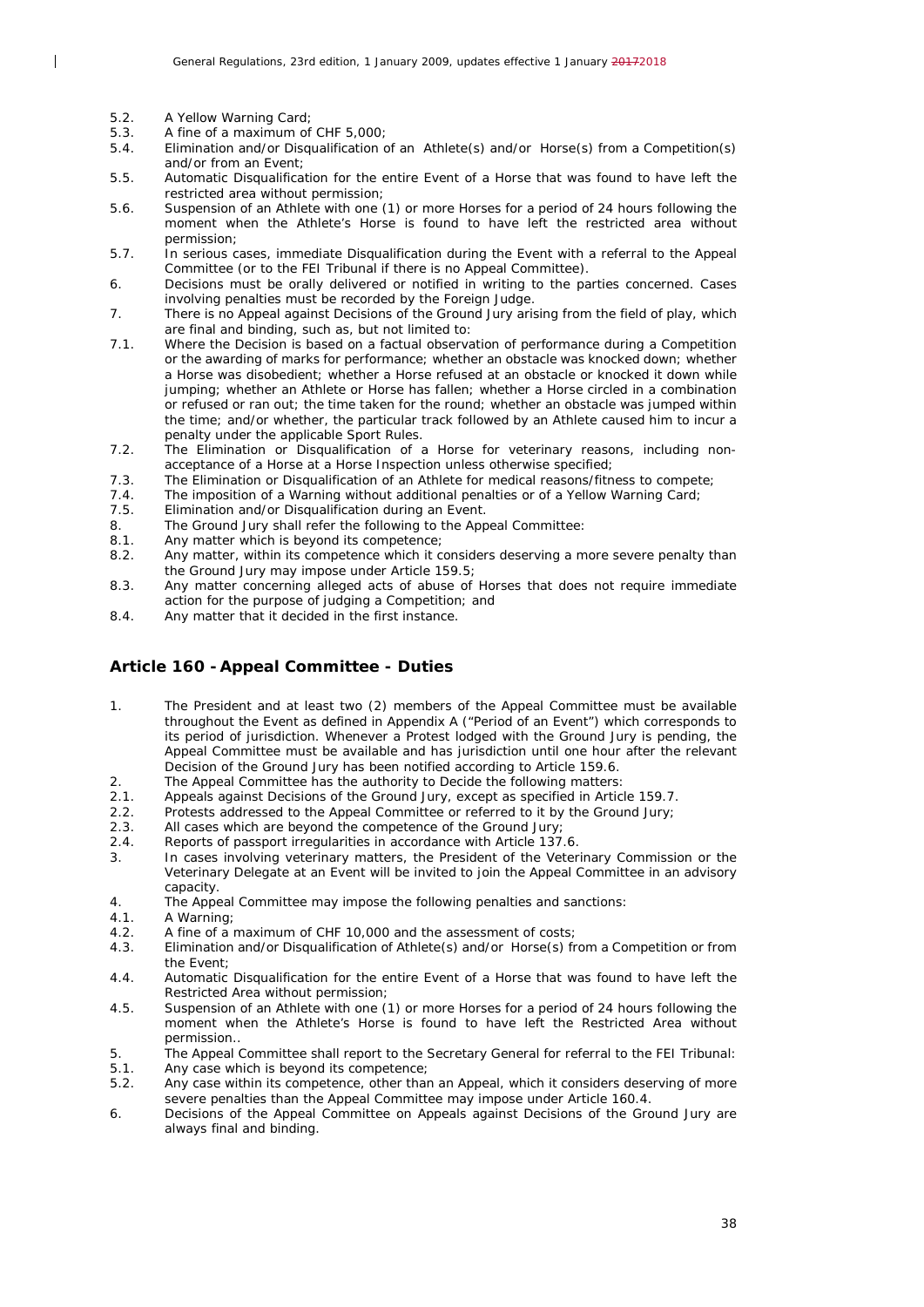## <span id="page-38-0"></span>**Article 161 -FEI Tribunal**

- 1. The competence of the FEI Tribunal is defined in the Statutes (See Article 38).
- 2. The FEI Tribunal may impose the following penalties, or, where appropriate, delegate to the FEI Secretary General or the FEI Legal Department the ability to do so:
- 2.1 A Warning;

 $\overline{\phantom{a}}$ 

- 2.2. A fine in an amount commensurate with the gravity of the violation and, where applicable, in accordance with the fine schedule associated with the rule violated;
- 2.3. Disqualification of Athlete(s) and/or Horse(s) from Competitions or from Events;<br>2.4. Suspension of a body for any period;
- 2.4. Suspension of a body for any period;<br>2.5. Suspension of individuals and Horses
- 2.5. Suspension of individuals and Horses for any period up to Suspension for life;<br>2.6. A Provisional Suspension or such other interim relief or conservatory measure
- 2.6. A Provisional Suspension or such other interim relief or conservatory measures as it sees fit pending its final determination of the matter.

#### <span id="page-38-1"></span>**Article 162 - Court of Arbitration for Sport (CAS)**

- 1. The CAS has the power to impose the same scale of penalties as the FEI Tribunal.<br>2. The CAS may impose more severe penalties than those imposed in the first
- The CAS may impose more severe penalties than those imposed in the first instance, provided they are within the limits of the penalty jurisdiction of the body from which the Appeal to the CAS is brought.

#### <span id="page-38-2"></span>**Article 163 - Protests and Disciplinary Cases**

- 1. Protests may be lodged against any person or body involved in any capacity in an International Event or otherwise subject to the jurisdiction of the FEI including for failure to observe the Statutes, GRs or Sport Rules or violation of the common principles of behaviour, fairness, or accepted standards of sportsmanship, whether occurring during or in connection with an International Event or at any other time.
- 2. Protests may only be lodged by the FEI, Presidents of NFs, Officials, Chefs d'Equipe or, if there is no Chef d'Equipe, by a Person Responsible or a Team Veterinarian responsible for Horses taking part in the Event. Protests for abuse of Horses may be lodged by any person or body.
- 3. Unless otherwise specified, Protests must be lodged before the end of the period of jurisdiction of the body that has the competence to hear the relevant Protest. This is true even if the person or body lodging the Protest is not present at the Event. The relevant body does not have jurisdiction to hear the Protest prior to any required deposit being paid.
- 4. Protests in the following matters can only be lodged with the Ground Jury:<br>4.1 Protests concerning the eligibility of an Athlete or Horse for a specific Eve Protests concerning the eligibility of an Athlete or Horse for a specific Event or concerning the conditions of the arena. Such Protests must be filed not later than thirty (30) minutes before the start of the relevant Competition;
- 4.2. Protests concerning an obstacle, or the plan or length of the course for a Jumping Competition or the obstacle Phase of a Driving Competition. Such Protests must be filed no later than fifteen (15) minutes before the start of the Competition;
- 4.3. Protests concerning the cross-country obstacles or courses in Eventing or marathon course or obstacles in Driving, or the course in Endurance. Such Protests must be filed no later than 18:00 on the day before the relevant Competition;
- 4.4. Protests concerning irregularities or incidents during a Competition, or the results of a Competition. Such Protests must be filed no later than thirty (30) minutes after the announcement of the results of the relevant Competition.
- 4.5 Protests challenging the procedures followed in the application or implementation of any FEI rule. Such Protests must be filed no later than thirty (30) minutes after the notification of the application or implementation of such rule.
- 4.6 Lodging a Protest before the Ground Jury within the relevant time limit in matters listed in the previous paragraphs is a prerequisite to a right of Appeal to the Appeal Committee.
- 5. Protests for matters not listed in Article 163.4 must be lodged with the Appeal Committee or with the Ground Jury if there is no Appeal Committee.
- 6. Protests regarding matters which have not occurred during or in direct connection with an International Event and which were not known until after the end of the Event, shall be lodged with the FEI Tribunal through the Secretary General. Such Protests shall be filed no later than fourteen (14) days after the end of the relevant Event. A case shall be deemed to occur in direct connection with an Event if it occurs during the journey towards the Event or, after arrival, including during the period of quarantine, training or acclimatisation.
- 7. All Protests must be in writing, signed by an authorised person within the meaning of Article 163.2 and be accompanied, as the case may be, by any supporting evidence, including names of witnesses.
- 8. Protests to the Ground Jury and to the Appeal Committee shall be presented within the applicable time limit to the President of the Ground Jury or to the President of the Appeal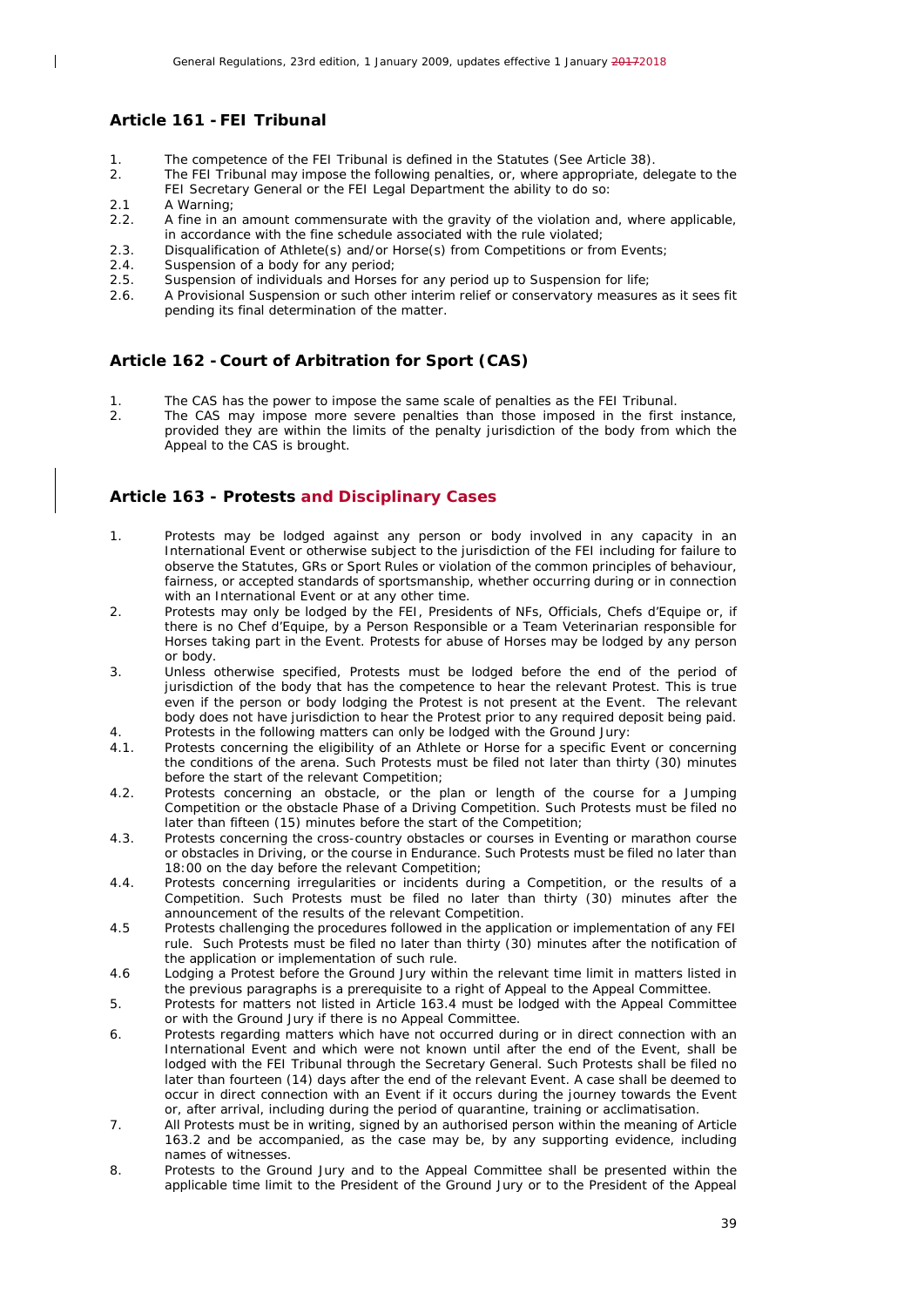Committee, as the case may be, together with the necessary deposit. Protests to the FEI Tribunal shall be sent within the applicable time limit to the FEI Tribunal together with proof of payment of the necessary deposit.

- 9. Notwithstanding anything to the contrary, Protests may be lodged by the FEI, at its sole discretion, may open a disciplinary case against a person(s) in the event that conduct brings equestrian sport, and the FEI in particular, into disrepute and/or in the case of match fixing, betting, bribery and/or corruption and/or in the case of an Abuse of a Horse and/or in the case of any other breach of the FEI Rules and Regulations without the payment of a deposit.
- 10. Any person lodging a Protest should, if possible, secure witnesses to the incident and any other form of evidence, and either bring them to the body before whom the Protest is lodged, or obtain written statements from them, duly signed, together with their names and addresses. Before the FEI Tribunal, these requirements are set out specifically in the Internal Regulations of the FEI Tribunal.
- 11. The Foreign Judge, Technical Delegate, Veterinary Delegate and Foreign Veterinary Delegate must report to the Secretary General all acts or omissions constituting a Protest.
- 12. There is a statute of limitation on prosecution by the FEI, which is time-barred after:
- *(i)* one (1) year for offences committed on the field of play or in its immediate vicinity;
- *(ii)* five (5) years for all other offences;<br>*(iii)* ten (10) years for doping offences:
- ten (10) years for doping offences;
- *(iv)* Match-fixing, bribery and corruption shall not be subject to a statute of limitations.

#### <span id="page-39-0"></span>**Article 164 -Reports**

 $\overline{\phantom{a}}$ 

- 1. Officials are required to send Reports to the Secretary General at the conclusion of Events, in accordance with these GRs and the applicable Sport Rules. Matters giving rise to Protests or Appeals must be included in such Reports.
- 2. Failure to return the Report(s) to the FEI shall be sanctioned by the FEI, first with a Warning and then by a Suspension until the outstanding Report(s) has been provided to the FEI.

#### <span id="page-39-1"></span>**Article 165 -Appeals**

6

- 1. An Appeal may be lodged by any person or body with a legitimate interest against any Decision made by any person or body authorised under the Statutes, GRs or Sport Rules, provided it is admissible (see paragraph 2 below):
- 1.1 With the Appeal Committee (or with the FEI Tribunal if there is no Appeal Committee) against Decisions by the Ground Jury.
- 1.2 With the FEI Tribunal against Decisions of the Appeal Committee or any other person or body.
- 1.3 With the CAS against Decisions by the FEI Tribunal. The person or body lodging such Appeal shall inform the Secretary General and provide him with copies of the statement of Appeal.
- 2 An Appeal is not admissible:<br>2.1 Against Decisions by the Group 2.1 Against Decisions by the Ground Jury in cases covered by Article 159.7.1–4 (or in cases in relation to the arena, an obstacle or the course if there is no Appeal Committee);
- 2.2 Against Decisions of the Appeal Committee on Appeals arising from Decisions made by the Ground Jury.
- 2.3 If there is no Appeal Committee, against Decisions made by the FEI Tribunal on Appeals arising from Decisions made by the Ground Jury.
- 3 Appeals to the Appeal Committee must be in writing, signed and accompanied by supporting evidence in writing or by the presence of one or more witnesses and must be lodged no later than one (1) hour after the Decision of the Ground Jury.
- 4 If there is no Appeal Committee, Appeals to the FEI Tribunal must be in writing, signed and accompanied by supporting evidence in writing or by the presence of one or more witnesses and must reach the FEI Tribunal no later than fourteen (14) days after the end of the Event. So far as Competitions are concerned, the right of Appeal is limited to questions of the eligibility of an Athlete or Horse and questions involving the interpretation of the Sport Rules.
- 5 Appeals to the FEI Tribunal must be dispatched to the Secretary General and signed by the appellant or his authorised agent and accompanied by supporting evidence in writing or by the presence of one or more witnesses at a designated hearing and must reach the FEI Tribunal within thirty (30) days of the date on which the Secretary General's notification of the earlier Decision was sent.
- 6.1 Appeals to the CAS together with supporting documents must be dispatched to the CAS Secretariat pursuant to the Procedural Rules of the CAS Code of Sports-related Arbitration:
- 6.2. So as to reach the CAS within twenty-one (21) days of the date on which the Secretary General's notification of the FEI Tribunal Decision was received by the National Federation of the Person Responsible.
- 6.3 A copy of the statement of Appeal should be sent concurrently to the Secretary General.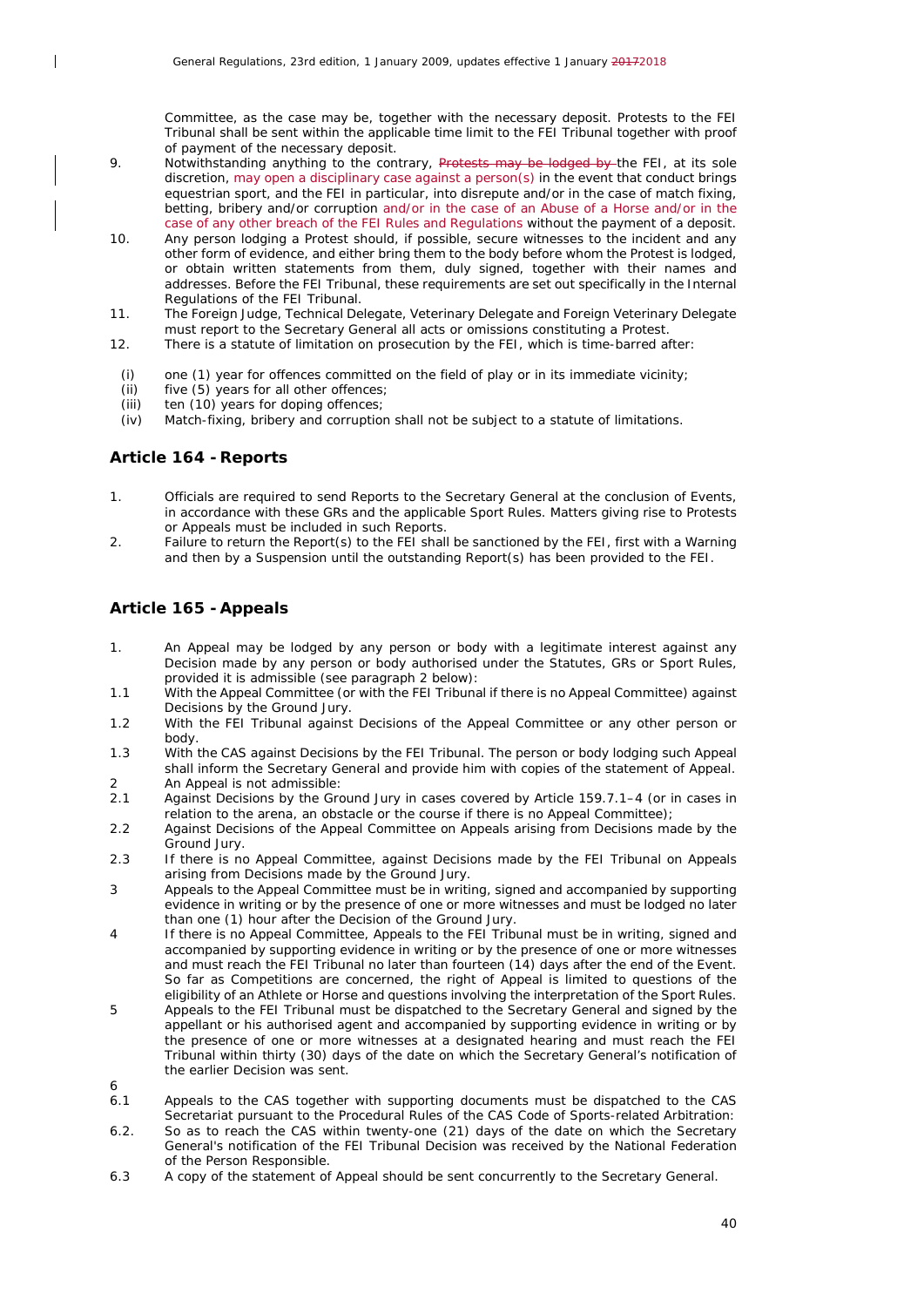#### <span id="page-40-0"></span>**Article 166 - Deposits**

 $\overline{\phantom{a}}$ 

- 1. Protests and Appeals to the Ground Jury or the Appeal Committee must be accompanied by a deposit to the FEI of the equivalent of CHF 150.-.
- 2. Protests and Appeals to the FEI Tribunal must be accompanied by a deposit to the FEI of the equivalent of CHF 500.-.
- 3. No deposit is required for Protests claiming Horse Abuse of any nature.
- 4. The payment of the applicable deposit is a pre-requisite to establishing the jurisdiction of the hearing body.

#### <span id="page-40-1"></span>**Article 167 -Recording Protests, Appeals and Penalties**

- 1. The Foreign Judge (Technical Delegate for Eventing) must include in his report to the FEI all Reports and Protests received by the Ground Jury as well as all Decisions awarded and penalties imposed by the Ground Jury on these and other relevant matters.
- 2. The President of the Appeal Committee must Report to the FEI all Protests, Reports and Appeals, received by the Appeal Committee as well as all Decisions awarded and penalties imposed by the Appeal Committee on these and other relevant matters.
- 3. The Secretary General or his designee shall be responsible for:
- *(i)* Recording delivery of Yellow Warning Cards and notifying any suspension thereof;
- *(ii)* Recording proceedings of the FEI Tribunal and Decisions of the CAS;<br>*(iii)* Notifying the Decisions of these bodies, including the dates on which
- Notifying the Decisions of these bodies, including the dates on which they become effective, to the parties concerned;
- *(iv)* Publication of all Decisions which he believes warrant publication or which have to be published;
- *(v)* Processing reports from Event Officials.

#### <span id="page-40-2"></span>**Article 168 -Time of Implementation of Decisions**

Decisions are effective from the date of oral or written notification to the affected party or parties, so long as such notification is possible under the circumstances. Otherwise, Decisions are effective as of the date specified by the body or person authorised to make the Decision.

## <span id="page-40-3"></span>**Article 169 - Penalties**

- 1. In deciding on the appropriate penalties to be imposed, the following factors shall be taken into consideration, together with any other relevant factors:
- 1.1. Whether the action or omission resulted in an unfair advantage to the offender or an Athlete.
- 1.2. Whether the action or omission resulted in a material disadvantage to any other person or body involved.
- 1.3. Whether the action or omission involved the maltreatment of Horses.<br>1.4. Whether the action or omission affected the dignity or integrity of a
- Whether the action or omission affected the dignity or integrity of any person involved in the sport.
- 1.5. Whether the action or omission involved fraud, violence or abuse or similar criminal acts.
- 1.6. Whether the action or omission was deemed to be deliberate. 2. An oral or written warning is appropriate in cases of minor violations committed unintentionally and without significant consequences.
- 3. A fine is appropriate particularly in cases where the offender has acted negligently.
- 4. Disqualification is appropriate when it is specified in the Statutes, GRs or Sport Rules, or if the circumstances require an immediate action.
- 4.1. Disqualification from a Competition means that the Athlete and/or Horse(s) concerned even should they change ownership are removed from the list of starters and the classification and includes the forfeiture of prize money won in that particular Competition.
- 4.2. Disqualification from an Event means that the Athlete and/or Horse(s) even should they change ownership - may take no further part in that Event and it may include (in addition to what is mandated under paragraph 4.1.) the forfeiture of any prize money won in previous Competitions at that Event where provided for in the Statutes, GRs or Sport Rules.
- 5. A Provisional or Final Suspension, on such terms and subject to conditions as the FEI Tribunal, or as the case may be, the FEI Secretary General, may impose, is appropriate in cases of intentional or very negligent violations. In certain cases a Provisional or Final Suspension may be automatic under the Statutes, GRs or Sport Rules.
- 5.1. During the period of a Provisional or Final Suspension must be for a stated period and during that period the person, Horse or body suspended may take no part in Competitions or Events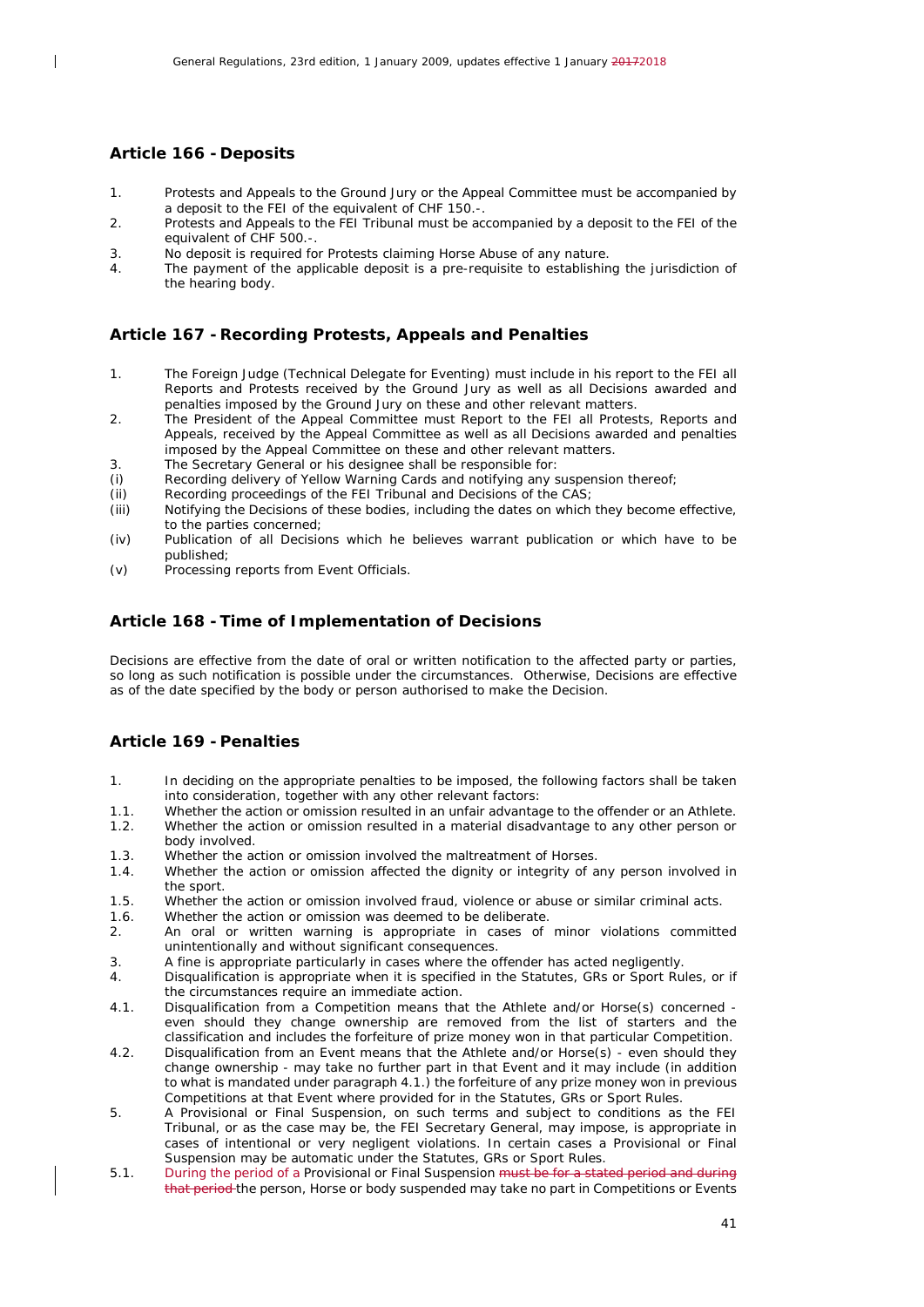as an Athlete, Horse or Official or in the organisation of, any Event under the jurisdiction of the FEI or any Event under the jurisdiction of an NF in accordance with Statutes Article 41, or be present at an Event (other than as a spectator) that is under the jurisdiction of the FEI or any National Federation.

- 5.2. In deciding when any Suspension will commence, the appropriate body shall, in order to achieve a just penalty, take into account the gravity of the offence.
- $6.1$ 
	- Notwithstanding anything to the contrary indicated in paragraphs 3 to 5 above, the penalties or other sanctions provided for in the EADCM Regulations and the FEI Anti-Doping Rules for Human Athletes will be applicable in cases falling under such rules and Regulations;
- 6.2 Abuse of Horses in any form (rapping, abnormal sensitisation or desensitisation of limbs, banned schooling methods etc.) may entail a fine of up to CHF 15,000.- and/or a Suspension of a minimum of three (3) months up to life;
- 6.3 Incorrect behaviour towards (a) Event Officials or any other party connected with the Event (other Athlete, journalist, public etc.) and/or (b) Doping Control Officers, Testing Veterinarian, Chaperones and/or any other person involved in the collection of a doping control sample may entail a fine of CHF 200.- to 10,000.- and/or a Suspension of a minimum of three (3) months up to a maximum of twelve (12) months;
- 6.4 Fraud of any kind, violence and other aActs defined as criminal by the relevant national law, prevailing at the Event- fraud of any kind, and violence shall entail a fine of CHF 1,000.- to 15,000.- and/or a Suspension of a minimum of one (1) month up to life.
- 6.5 Failure to cooperate with an investigation undertaken by, or on behalf of, the FEI may entail a fine of CHF 1,000 to CHF 10,000 and/or a Suspension of a minimum of one (1) month up to twelve (12) months.
- 7. In cases of offences mentioned in paragraphs 6.2 and 6.3 above and which are of a less serious nature and/or in cases specified in the Sport Rules and/or as mentioned in Article  $140$
- 7.1 The President of the Ground Jury, the President of the Appeal Committee, the Chief Steward or the Technical Delegate must notify the Person Responsible during the Period of the Event that he will receive a Yellow Warning Card, which will be delivered either by hand or by any other suitable means. If after reasonable efforts the Athlete cannot be notified during the Period of the Event that he has received a Yellow Warning Card, the Athlete must be notified in writing within fourteen (14) days of the Event. A Yellow Warning Card may be issued in addition to any other sanction(s) that may be issued in accordance with these GRs and/or the relevant Sport Rules.
- 7.2 Should the same Person Responsible receive one (1) more Yellow Warning Card at the same or any other International Event within one year of the delivery of the first Yellow Warning Card, the Person Responsible shall be automatically suspended for a period of two (2) months after official notification from the FEI Secretary General.
- 8 The penalty imposed in any given case can consist of a combination of fine, Suspension and Disqualification. The amount of a fine and the duration of a Suspension shall be decided according to the guidelines mentioned in paragraph 6 above and to the circumstances of the case.
- 9 All fines imposed under the Legal System are due to the FEI. They must not be paid to the OC or any other body but must be paid to the FEI on receipt of a demand. Any person who has not paid a fine within thirty (30) days of receiving a demand for payment will be automatically suspended until the fine is paid in full. If Fines are not paid within ninety (90) days from the date of issue, interest will automatically be charged at the end of each month at the rate of 10% p.a. If fines are inadvertently paid to the OC or any other person such fines shall be remitted to the FEI.
- 10 Decisions of the FEI Tribunal may also impose on unsuccessful parties the payment of costs borne by the FEI for the judicial procedure in the amount of CHF 500.- to 7,500.-. In addition, a party may be ordered to pay further costs not exceeding CHF 10,000.- if the costs of the procedures borne by the FEI have been increased by conducting a hearing or by excessive prolongation of the procedures or other exceptional cause. In the interests of fairness, the cost to the FEI of any hearing which is held in conjunction with other hearings or with an administrative meeting of the FEI Tribunal shall be separately calculated.
- 11 Any person who has not paid any costs as imposed by the FEI Tribunal and/or amounts due to the FEI (such as the costs of a judicial procedure before the FEI Tribunal and/or the CAS, B sample analysis fees, etc.) or has not complied with a requirement to repay/return prize money/prizes to an OC within thirty (30) days of receiving a demand for payment/repayment/return will be automatically suspended until the relevant amount is paid/repaid/returned in full.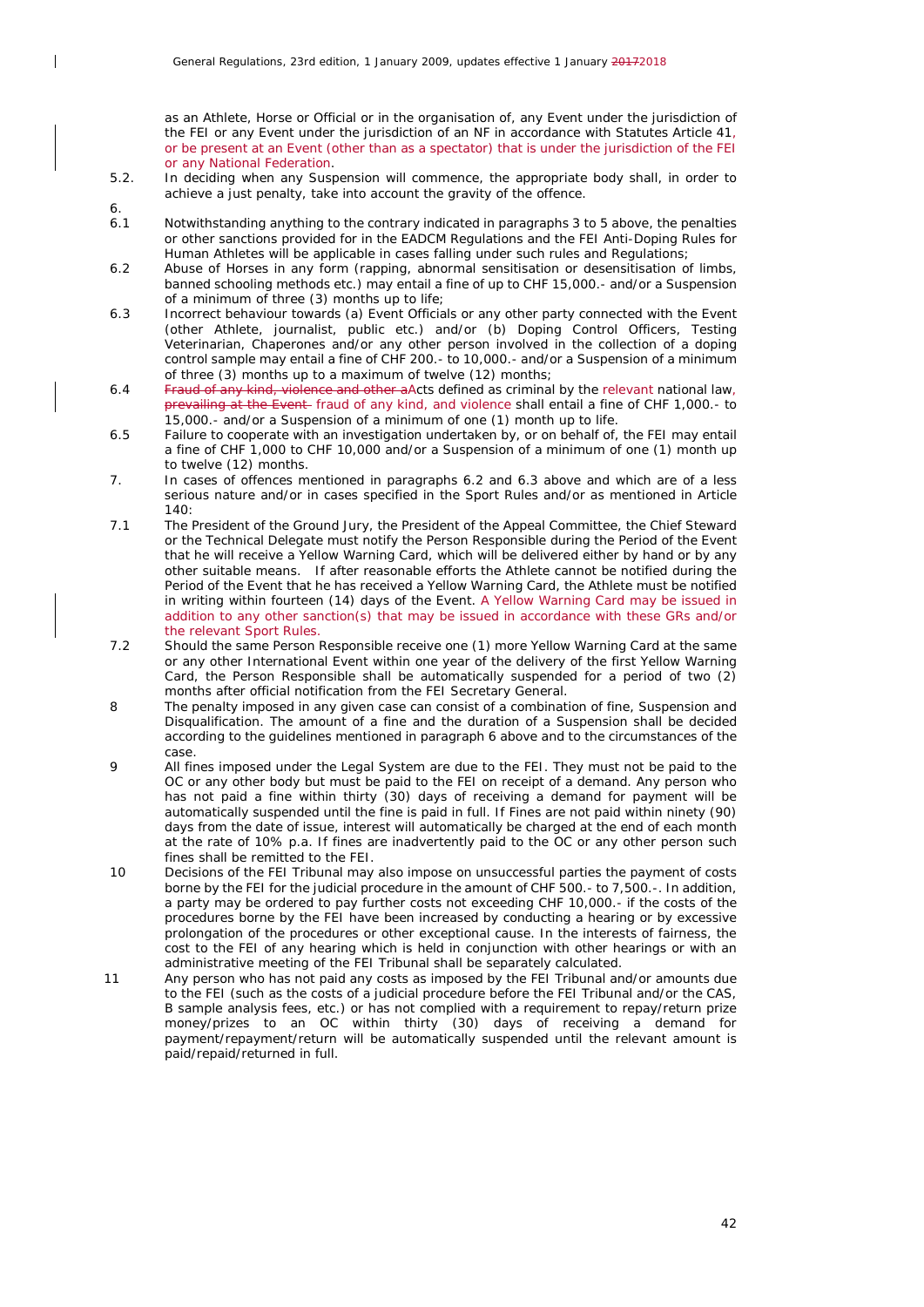## <span id="page-42-0"></span>*APPENDIX A - Definitions*

**Abuse of Horse**: An action or omission which causes or is likely to cause pain or unnecessary discomfort to a Horse, including, but not limited to, any of the following:

- To whip or beat a Horse excessively;

- To subject a Horse to any kind of electric shock device;
- To use spurs excessively or persistently;
- To jab the Horse in the mouth with the bit or any other device;
- To compete using an exhausted, lame or injured Horse;
- To "rap" a Horse.

 $\overline{\phantom{a}}$ 

- To abnormally sensitise or desensitise any part of a Horse;
- To leave a Horse without adequate food, drink or exercise;

- To use any device or equipment which causes excessive pain to the Horse upon knocking down an obstacle.

**Adult Athlete**: An Athlete aged eighteen (18) or older.

**Athlete**: Any person taking part in an FEI Event, including but not limited to, a rider, a lunger, a driver, or a vaulter.

**Athlete Living Outside His Country of Nationality**: An Athlete who spends more than six (6) months of a year in one foreign country (the "host country").

**Caribbean Islands**: Anguilla, Antigua, Aruba , Bahamas , Barbados , British Virgin Islands, Cayman Islands, Cuba, Dominican Republic, Grenada, Guadeloupe, Haiti, Jamaica, Martinique, Montserrat, Netherlands Antilles, Puerto Rico, Saint Barthélemy, Saint Kitts-and-Nevis, Saint Lucia, Saint Martin, Saint Vincent-and-the-Grenadines, Trinidad-and-Tobago, Turks-and-Caicos Islands, United States Virgin Islands

**Category**: A defined group of Athletes for whom the Event or Competition is organised.

**Central America**: The seven states of Belize, Costa Rica, El Salvador, Guatemala, Honduras, Nicaragua, and Panama

**Championship (CH)**: An Event for any Discipline and organised by NFs for Athletes from a welldefined geographical area. See Article 104.

**Children**: Category of Athletes who may take part in FEI "Children" Competitions. Inclusion of Athletes in this category takes place from the year they reach the age of twelve (12) until the end of the year they reach the age of fourteen (14).

**Competition**: Refers to each individual class in which Athletes are placed in an order of merit and for which prizes may be awarded.

**Concours Complet d'Equitation (CC)**: Any Event where the Competitions are exclusively for the Discipline of Eventing.

**Concours d'Attelage (CA)**: Any Event where the Competitions are exclusively for the Discipline of Driving.

**Concours d'Endurance (CE)**: Any Event where the Competitions are exclusively for the Discipline of Endurance Riding.

**Concours de Dressage (CD)**: Any Event where the Competitions are exclusively for the Discipline of Dressage.

**Concours de Reining (CR)**: Any Event where the Competitions are exclusively for the Discipline of Reining.

**Concours de Saut d'Obstacles (CS)**: Any Event where the Competitions are exclusively for the Discipline of Jumping.

**Concours de Voltige (CV)**: Any Event where the Competitions are exclusively for the Discipline of Vaulting.

**Concours International Combiné (CIC)**: Any Event where the Competitions are exclusively for International One Day Event.

**Concours International (CI)**: An International Event of any Discipline. See Article 102.

**Concours International Mineur (CIM)**: A Minor International Event. (See Appendix E).

**Concours International Officiel (CIO)**: An Official International Event of any Discipline. See Article 103.

**Concours Hippique (CH)**: Any Event which includes Competitions for more than one Discipline.

**Concours National (CN)**: A National Event of any Discipline.

**Concours Para-Equestrian (CPE)**: Any Event where the Competitions are exclusively for Equestrian Athletes with disabilities.

**Continent(s)**: The FEI follows the same continental groupings of the IOC.

**Discipline**: Any Equestrian Discipline approved by the General Assembly, such as Dressage, Jumping, Eventing, Driving, Endurance, Vaulting, Reining, and Para-Equestrian.

**Disqualification**: Unless the Sport Rules provide otherwise, Disqualification means that an Athlete and/or the Horse(s), is/are disqualified from the Competition at issue or from any further Competition(s) of the Event. Disqualification may also be retroactive.

**Elimination**: Unless the Sport Rules provide otherwise, Elimination means that an Athlete and/or a Horse may not continue in the Competition at issue and/or in any further Competition(s) of the Event. **Event**: A complete meeting, "Show", "Championship" or "Games". Events may be organised for one or more than one Discipline.

**FEI-named Series**: A Series as defined below and where the FEI owns the title(s), logo(s), Competition formulae and where the FEI has the exclusive right to exploit all media, including new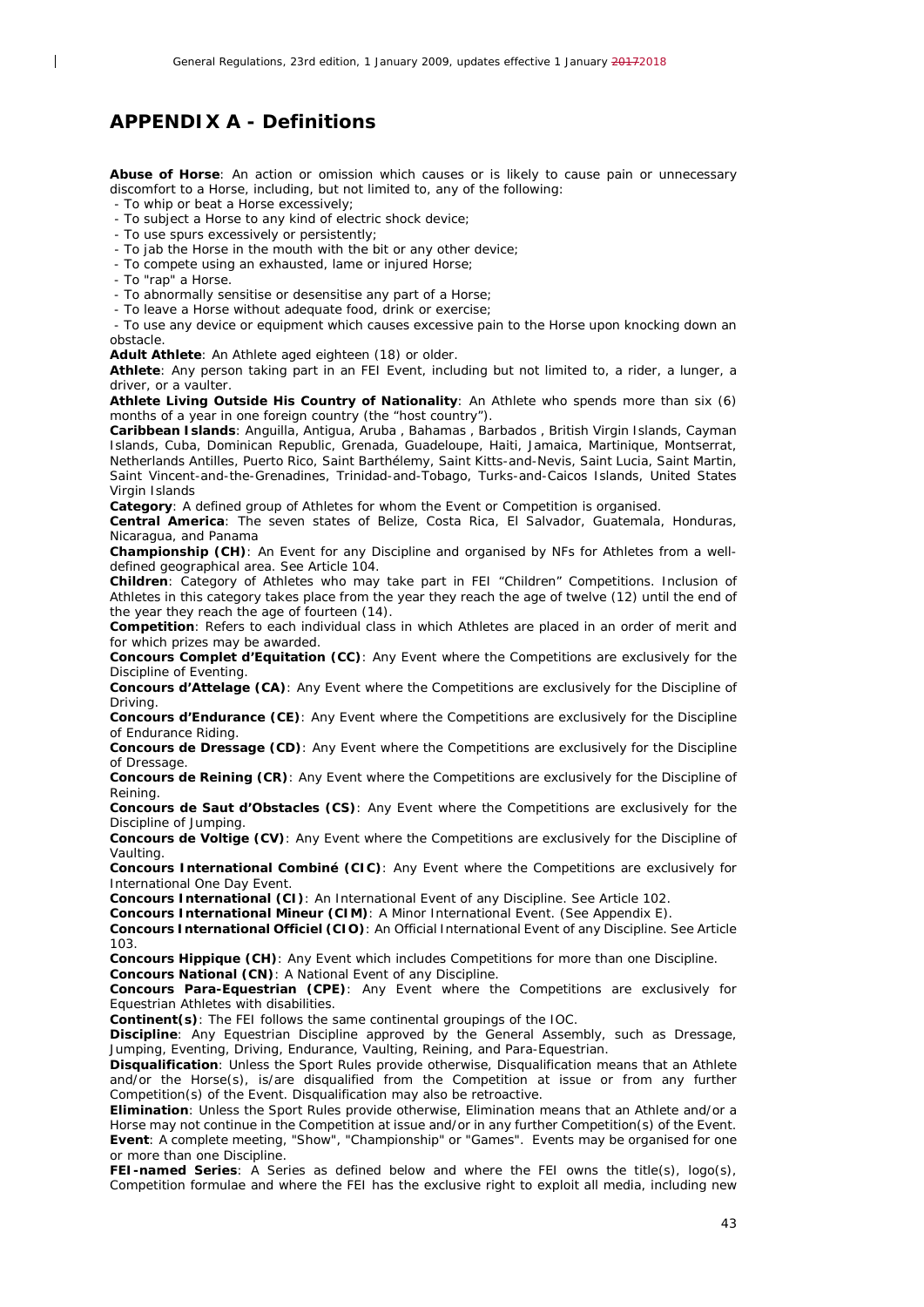$\overline{\phantom{a}}$ 

media, Internet and TV in all its forms, as well as the sponsorship, betting, and marketing rights of such FEI-named Series according to the conditions set forth in article 133 of the GRs.

**FEI Recognition Card**: An accompanying document to a National Passport approved by the FEI and mandatory (unless there is an FEI Passport) for every Horse entered for any Competition at CNs or CIMs (see Appendix E) in a foreign country (see Article 139.2), and for all Horses entered for other CIs, CIOs, FEI Championships, Regional, Olympic Games and Paralympic Games, whether at home or in foreign countries

**FEI Rules and Regulations**: Any rule and regulation duly approved by an appropriate body of the FEI, including but not limited to Statutes, General Regulations, and Sport Rules.

**Force Majeure Event**: Any event or circumstance arising from or attributable to acts, events, omission or accidents which are not reasonably foreseeable by, and which are beyond the reasonable control of and which could not have been reasonably prevented by, a party.

**Horse**: Refers also to a Pony or other member of the genus Equus unless the context requires otherwise. A Horse shall be born from a mare.

**Judge**: Member of a Ground Jury appointed to control a Competition or Event, as described in art. 144.

**Junior**: Category of Athletes who may take part in FEI Competitions for Juniors from the year they reach the age of fourteen (14) until the end of the year they reach the age of eighteen (18).

**Lessee**: A person or entity who receives the use and possession of leased property (e.g. Horse) from a lessor.

**Official**: A person appointed by the FEI or by an Organising Committee and/or NF to perform a specifically defined officiating duty at an FEI Event.

**Organiser or Organising Committee (OC**): Any organisation, group, society, body, or person which is recognised by the applicable NF and held to be responsible for the management of any Event.

**Owner:** Person or entity having a property interest in whole or in part of one or more horses.

**Pay Card**: Any remuneration paid in exchange for an invitation to compete at an FEI Event.

**Period of an Event**: commences one hour before the beginning of the first Horse Inspection and terminates half an hour after the announcement of the final results in the relevant Discipline, unless the Sport Rules for the respective Discipline provide otherwise.

In the Olympic Games the period of an Event coincides with the Olympic Sojourn as established by the IOC.

In the Paralympic Games the period of an Event coincides with the Paralympic Sojourn as established by the IPC.

**Phase**: Refers to separate parts of a Competition at the same Event which are taken together to arrive at the final classification.

Pony Rider: in Jumping, Eventing and Dressage, category of Athletes who may take part in FEI Competitions for Pony Riders from the year in which they reach the age of twelve (12) until the end of the year they reach the age of sixteen (16).

Protective Headgear: Appropriate helmet or Headgear that is in compliance with the applicable international testing standards.

**Report**: a formal record of facts, incidents, Decisions, Protests, Warnings, penalties, and/or any other relevant matters arising during or in connection with an Event.

**Restricted Area**: means the grounds of the Event under the control of the OC.

**Round**: Two or more consecutive circuits of the same, or a similar, course as part of a single Competition.

**Schedule:** An official form approved by the FEI outlining the relevant information of an Event, including but not limited to the dates and location of the Event, the dates by which entries must be received, the Disciplines in which Competitions will be held, the programme of Competitions, the categories, nationalities and other relevant details of invited Athletes and Horses, the stabling and accommodation available, the value of the prizes and their distribution, and any other relevant details.

**Series**: A number of International Competitions held successively at different Events and the results of which may lead to a final classification or qualify Horses and/or Athletes for a final Event or Competition or prize. The Events do not need to be held in different countries.

**Sport Rules**: As defined in the Statutes, and shall include but not be limited to Rules for the Equestrian Disciplines, Veterinary Regulations, Equine Anti-Doping and Controlled Medication Control Regulations, Anti-Doping Rules for Human Athletes, Olympic Regulations, and Paralympic Regulations.

**Suspension:** Has the meaning set out in articles 169.5 – 169.5.2 of the GRs.

**Unsanctioned Event**: An event and/or a competition that is neither published in the official Calendar nor authorised by a NF and/or a National Event authorised or organised by a NF that is suspended by the FEI.

**Young Rider**: category of Athletes who may take part in FEI Competitions for Young Riders from the beginning of the year they reach the age of sixteen (16) until the end of the year they reach the age of twenty one (21).

**Warning**: Verbal and/or written reprimand advising a person or a body of potential future consequences which will occur if the admonishment is not followed.

Any other terms with a capitalised letter in the GRs are defined in the Statutes.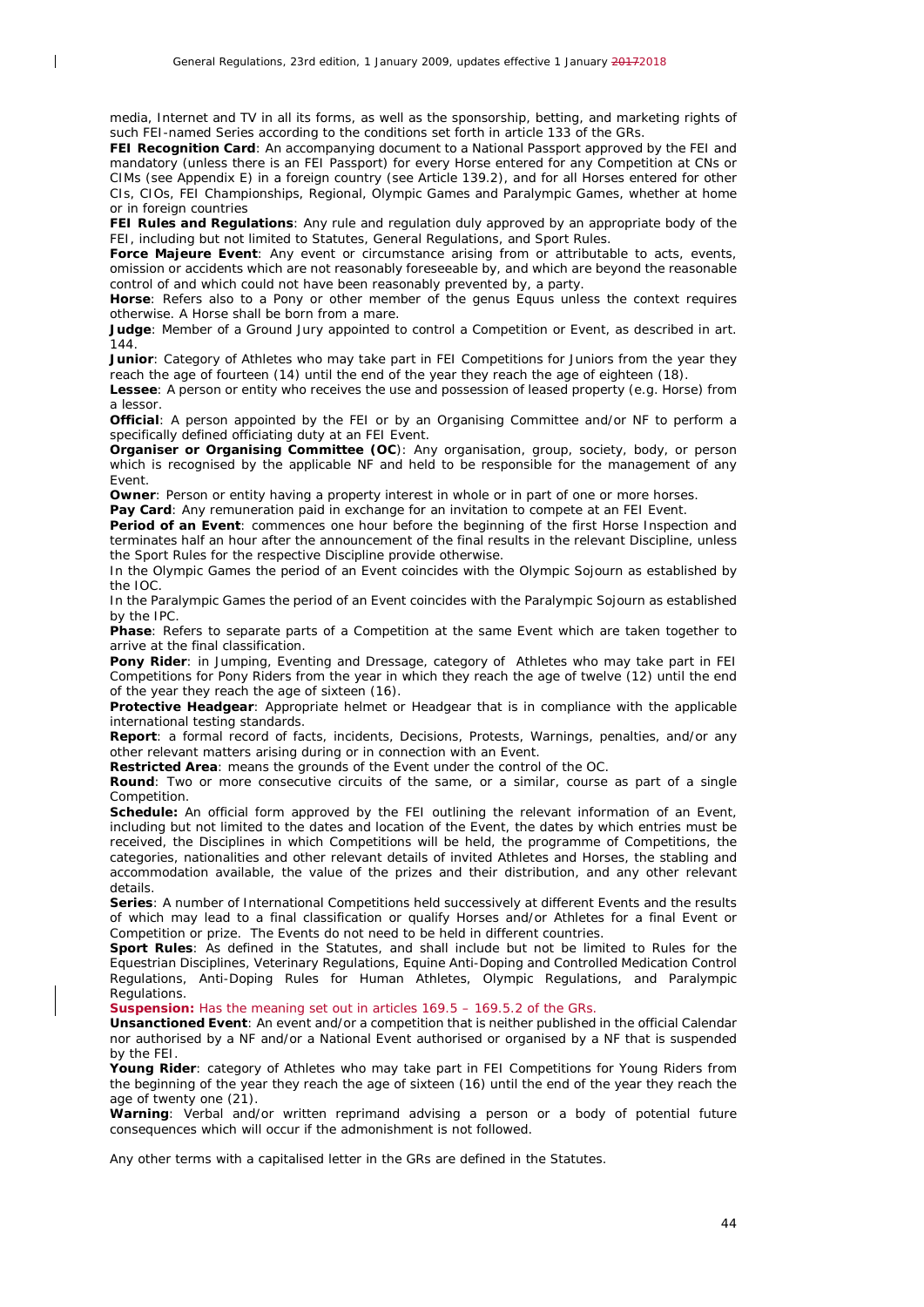## <span id="page-44-0"></span>*APPENDIX B - Olympic Charter: Rule 40 and by-law to Rule 40*

*(Extract from the Olympic Charter, version in force in December 2015)*

#### **40 Participation in the Olympic Games**

To participate in the Olympic Games, a competitor, team official or other team personnel must respect and comply with the Olympic Charter and World Anti-Doping Code, including the conditions of participation established by the IOC, as well as with the rules of the relevant IF as approved by the IOC, and the competitor, team official or other team personnel must be entered by his NOC.

#### **By-Law To Rule 40**

 $\overline{\phantom{a}}$ 

- 1. Each IF establishes its sport's rules for participation in the Olympic Games, including qualification criteria, in accordance with the Olympic Charter. Such criteria must be submitted to the IOC Executive Board for approval.
- 2. The application of the qualification criteria lies with the IFs, their affiliated national federations and the NOCs in the fields of their respective responsibilities.
- 2. Except as permitted by the IOC Executive Board, no competitor, team official or other team personnel who participates in the Olympic Games may allow his person, name, picture or sports performances to be used for advertising purposes during the Olympic Games.
- 4 The entry or participation of a competitor in the Olympic Games shall not be conditional on any financial consideration.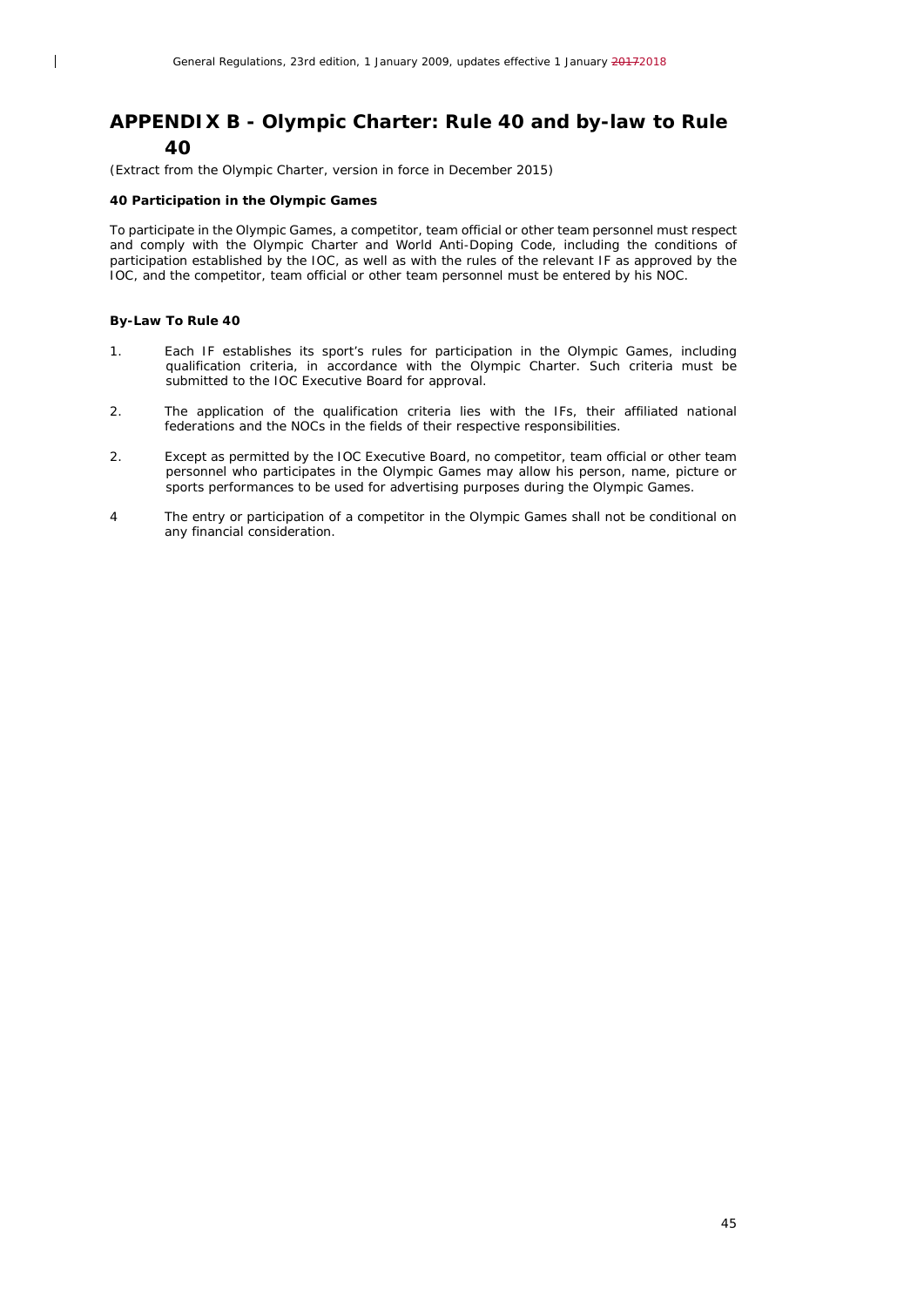## <span id="page-45-0"></span>*APPENDIX C - Certificate of Capability*

#### **To be returned to the FEI accompanied by a "Record of Results" not later than:**

For FEI World Championships, the date corresponding to the nominated entries.

For Olympic Games, the date corresponding to the nominated entries for the Games (see FEI Olympic Regulations).

The undersigned, acting as President of the National Federation of \_\_\_\_\_\_\_\_\_\_\_\_\_\_\_\_\_\_ hereby declares that the combinations, Athletes and Horses mentioned below have the required experience and qualifications to take part in the Equestrian Events at the Olympic Games/FEI World Championships for which they have been entered, and that their performances comply entirely with the standards as set forth in the Sport Rules.

## **Qualified Combinations**

| <b>ATHLETES</b>                                                                                      | <b>HORSES</b>                                                                                 |
|------------------------------------------------------------------------------------------------------|-----------------------------------------------------------------------------------------------|
| Surnames & first names                                                                               | Names & Passport No.                                                                          |
| (maximum of double the<br>number of Athletes &<br>Horses allowed to be sent to<br>FEI Championships) | (age, colour, sex, breed, Stud book<br>Registration number & names of<br>sire & dam if known) |

Date:

 $\overline{\phantom{a}}$ 

Name and Signature of the President of the NF (name in capital letters)

Seal of the NF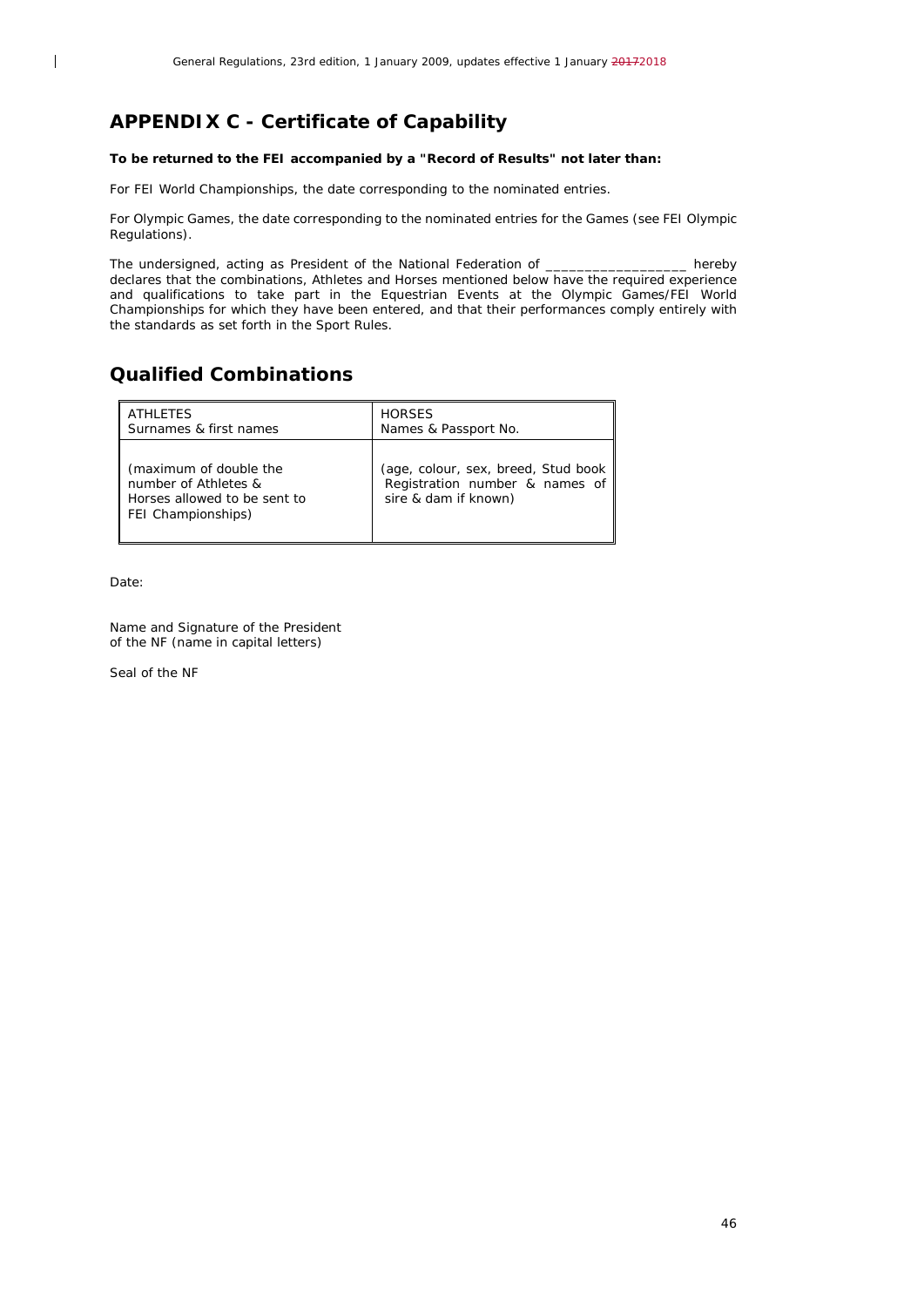# *APPENDIX D - Article 108 Championships Table*

<span id="page-46-0"></span>

| <b>Discipline</b> | Summer Olympic Year          | Summer Olympic Year + 1              | Summer Olympic Year + 2                      | Summer Olympic Year + 3              |
|-------------------|------------------------------|--------------------------------------|----------------------------------------------|--------------------------------------|
| <b>JUMPING</b>    | OLYMPIC                      | CONTINENTAL                          | WORLD EQUESTRIAN GAMES                       | CONTINENTAL                          |
|                   | Individual and Team          | Individual and Team                  | Individual and Team                          | Individual and Team                  |
| <b>EVENTING</b>   | OLYMPIC                      | CONTINENTAL                          | WORLD EQUESTRIAN GAMES                       | CONTINENTAL                          |
|                   | Individual and Team          | Individual and Team                  | Individual and Team                          | Individual and Team                  |
| <b>DRESSAGE</b>   | OLYMPIC                      | CONTINENTAL                          | WORLD EQUESTRIAN GAMES                       | CONTINENTAL                          |
|                   | Individual and Team          | Individual and Team                  | Individual and Team                          | Individual and Team                  |
| <b>DRIVING</b>    | WORLD                        | WORLD                                | WORLD EQUESTRIAN GAMES                       | <b>WORLD</b>                         |
|                   | Four-in-Hand                 | Pairs                                | Four-in-Hand                                 | -Pairs                               |
|                   | Individual and Team          | Individual & Team                    | Individual and Team                          | Individual & Teams                   |
|                   | Singles: Individual and Team | WORLD                                | <b>WORLD</b><br>Singles: Individual and Team | <b>WORLD</b>                         |
|                   |                              | Combined Ponies: Individual and Team |                                              | Combined Ponies: Individual and Team |
|                   |                              | CONTINENTAL                          |                                              | CONTINENTAL                          |
|                   |                              | Four-in-Hand                         |                                              | Four-in-Hand                         |
| <b>ENDURANCE</b>  | WORLD                        | CONTINENTAL                          | WORLD EQUESTRIAN GAMES                       | CONTINENTAL                          |
|                   | Individual and Team          | Individual and Team                  | Individual and Team                          | Individual and Team                  |
| <b>REINING</b>    | WORLD                        | CONTINENTAL                          | WORLD EQUESTRIAN GAMES                       | CONTINENTAL                          |
|                   | Individual and Team          | Individual and Team                  | Individual and Team                          | Individual and Team                  |
| VAULTING          | WORLD                        | CONTINENTAL                          | <b>WORLD EQUESTRIAN GAMES</b>                | CONTINENTAL                          |
|                   | Individual and Team          | Individual and Team                  | Individual and Team                          | Individual and Team                  |
|                   |                              |                                      |                                              |                                      |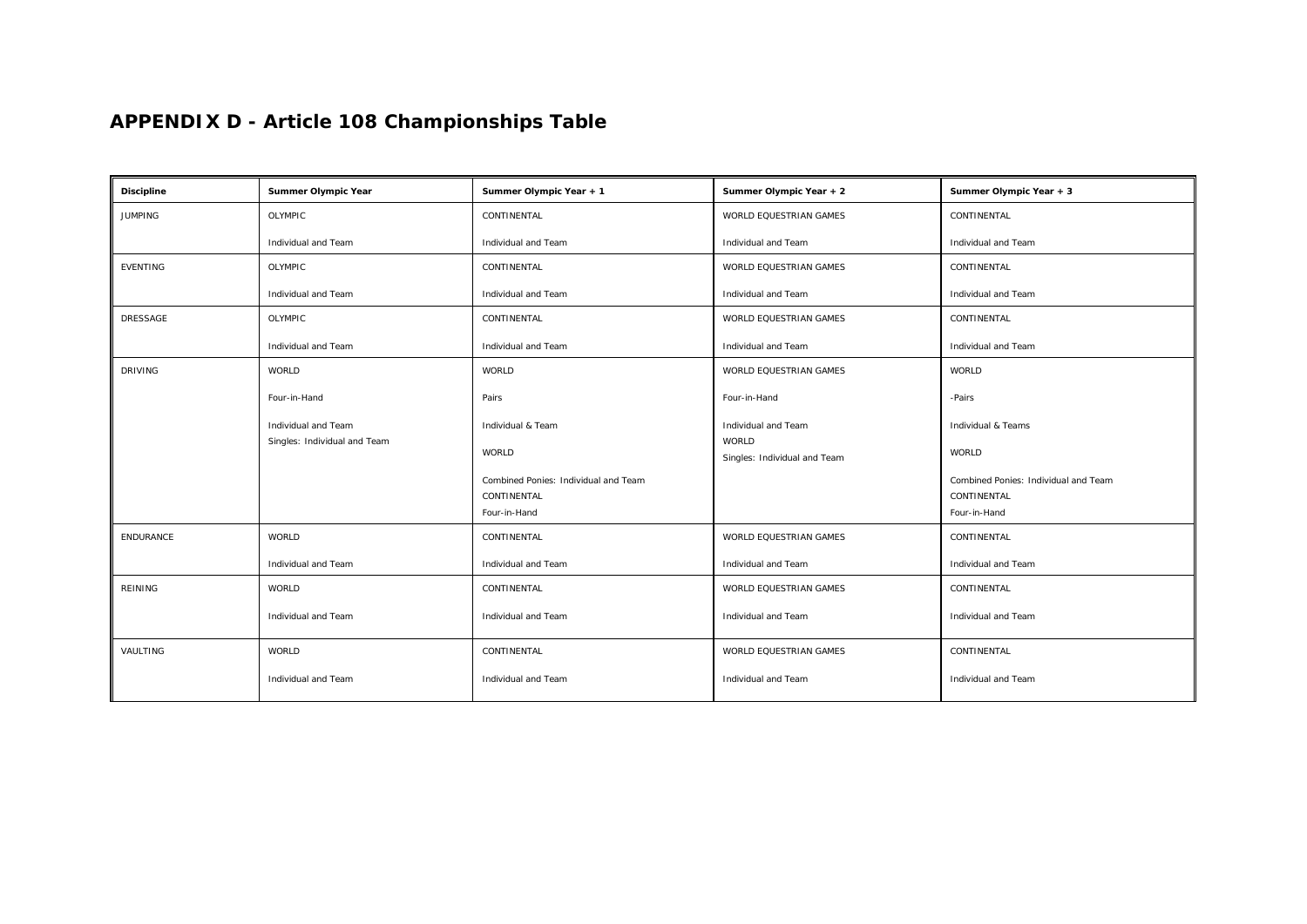| YOUNG RIDERS    | CONTINENTAL                                                                                                                                                                                                                                                                      | CONTINENTAL                                              | CONTINENTAL                                                                                          | CONTINENTAL                                             |
|-----------------|----------------------------------------------------------------------------------------------------------------------------------------------------------------------------------------------------------------------------------------------------------------------------------|----------------------------------------------------------|------------------------------------------------------------------------------------------------------|---------------------------------------------------------|
|                 | (Jumping - Eventing - Dressage - Endurance -<br>Reining - Driving) Individual and<br>Team                                                                                                                                                                                        | (Jumping - Eventing - Dressage --Individual and<br>Team  | (Jumping - Eventing - Dressage - Endurance -<br>Reining - Driving) Individual and Tea                | (Jumping - Eventing - Dressage ---) Individual and Team |
|                 |                                                                                                                                                                                                                                                                                  | <b>WORLD</b>                                             |                                                                                                      | <b>WORLD</b>                                            |
|                 |                                                                                                                                                                                                                                                                                  | (Endurance - Reining)<br>Individual and Team             |                                                                                                      | (Endurance - Reining) Individual and Team               |
| <b>JUNIORS</b>  | CONTINENTAL                                                                                                                                                                                                                                                                      | CONTINENTAL                                              | CONTINENTAL                                                                                          | CONTINENTAL                                             |
|                 | (Jumping - Eventing - Dressage - Endurance -<br>Reining - Driving - Vaulting)<br>Individual and Team                                                                                                                                                                             | (Jumping - Eventing - Dressage -) Individual and<br>Team | (Jumping - Eventing - Dressage - Endurance -<br>Reining - Driving - Vaulting)<br>Individual and Team | (Jumping - Eventing - Dressage --) Individual and Team  |
|                 |                                                                                                                                                                                                                                                                                  | <b>WORLD</b>                                             |                                                                                                      | <b>WORLD</b>                                            |
|                 |                                                                                                                                                                                                                                                                                  | (Endurance-Vaulting - Reining) Individual and Team       |                                                                                                      | (Endurance - Vaulting - Reining) Individual and Team    |
| CHILDREN        | CONTINENTAL                                                                                                                                                                                                                                                                      | CONTINENTAL                                              | CONTINENTAL                                                                                          | CONTINENTAL                                             |
|                 | Each year (Jumping and Dressage - Driving)                                                                                                                                                                                                                                       | Each year (Jumping and Dressage)                         | Each year (Jumping and Dressage - Driving)                                                           | Each year (Jumping and Dressage)                        |
|                 |                                                                                                                                                                                                                                                                                  |                                                          |                                                                                                      |                                                         |
|                 | WORLD FINAL                                                                                                                                                                                                                                                                      | <b>WORLD FINAL</b>                                       | <b>WORLD FINAL</b>                                                                                   | <b>WORLD FINAL</b>                                      |
|                 | Each year (Jumping -) Individual                                                                                                                                                                                                                                                 | Each year (Jumping -) Individual                         | Each year (Jumping -) Individual                                                                     | Each year (Jumping -) Individual                        |
| <b>PONIES</b>   | CONTINENTAL                                                                                                                                                                                                                                                                      |                                                          |                                                                                                      |                                                         |
|                 | Each year (Jumping - Eventing - Dressage) Individual and Team                                                                                                                                                                                                                    |                                                          |                                                                                                      |                                                         |
| PARA-EQUESTRIAN | PARALYMPIC GAMES: Olympic Year ; WORLD CHAMPIONSHIPS: Each even year for Para-Equestrian Driving; WORLD EQUESTRIAN GAMES: Summer Olympic Year +2 for Para-Equestrian Dressage; CONTINENTAL<br>CHAMPIONSHIPS: Twice every 4 years, or at least once between each Paralympic Games |                                                          |                                                                                                      |                                                         |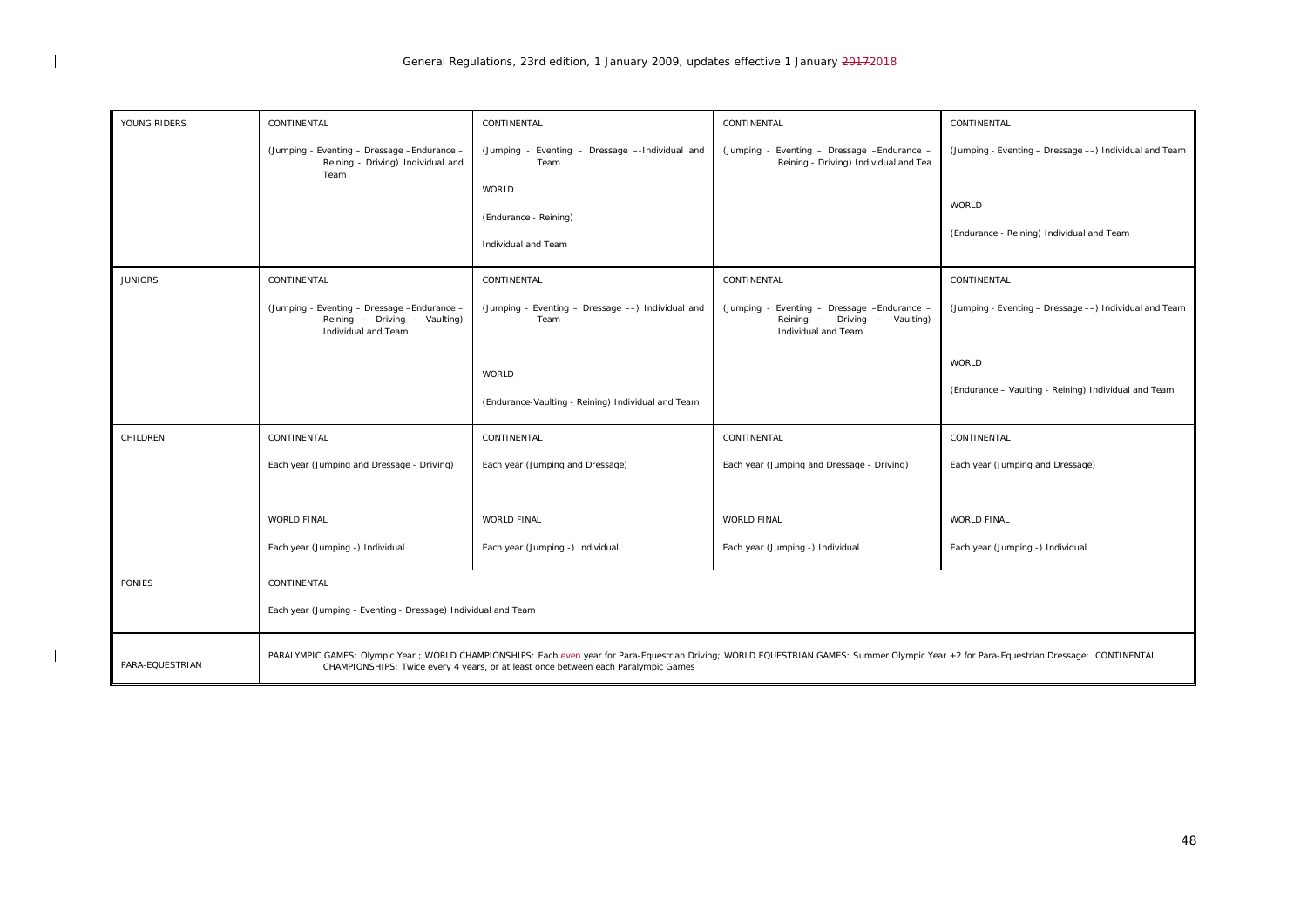## <span id="page-48-0"></span>*APPENDIX E – CIMs*

 $\begin{array}{c} \hline \end{array}$ 

| <b>DISCIPLINE:</b> | <b>LEVEL:</b>                                                                                                      |
|--------------------|--------------------------------------------------------------------------------------------------------------------|
| <b>JUMPING</b>     | CSI1* & CSI2*, CSIYH1* &<br>CSIYH2*                                                                                |
|                    | CSI, Y, J, Ch, V, Am, U25 -<br>Category A & B,                                                                     |
| <b>EVENTING</b>    | CCI1* & CCI2*, CIC1* & CIC2*                                                                                       |
|                    | CCIP1* & CCIP2*, CICJ1*,<br>CCIJ1*, CICY2*, CCIY2*,<br>CICYH1*, CCIYH1*, CICYH2*,<br>CCIYH2*, CIC2* U25, CCI2* U25 |
| <b>DRESSAGE</b>    | CDI1* & CDI2*                                                                                                      |
|                    | CDI Y, J, Ch, P, YH, Am, U25                                                                                       |
| <b>DRIVING</b>     | CAI1* & CAI2*                                                                                                      |
|                    | CAI Y, J, Ch, YH                                                                                                   |
| <b>ENDURANCE</b>   | CEI1* & CEI2*                                                                                                      |
|                    | CEIYJ1* & CEIYJ2*                                                                                                  |
| <b>VAULTING</b>    | CVI1* & CVI2*                                                                                                      |
|                    | CVI J, Ch                                                                                                          |
| <b>REINING</b>     | CRI1* & CRI2*                                                                                                      |
|                    | CRI Y, J, Ch                                                                                                       |
| PARA-EQUESTRIAN    | CPEDI1*, CPEDI2*, CPEAI1* &<br>CPEAI2*                                                                             |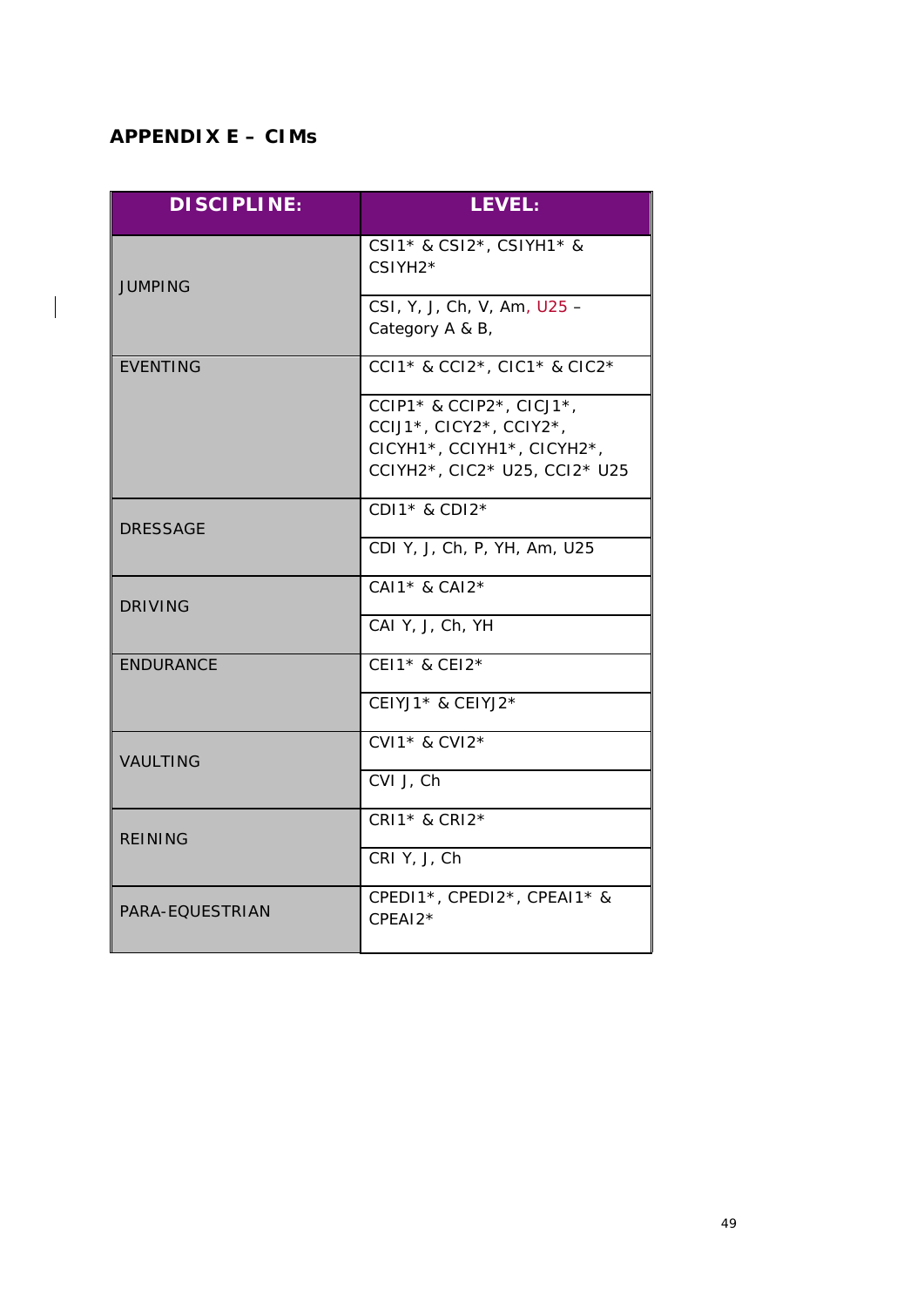## <span id="page-49-0"></span>*Appendix F - FEI CODE OF ETHICS*

To recognize the interests of all the constituencies of equestrianism including National Federations, Athletes, Owners, Organisers, Officials, sponsors, and the FEI itself to foster their harmonious collaboration and to formalise the collective commitment to the Olympic ideal.

The achievement of this goal and the image of Equestrian Sport are dependent on the respect of the following ethical principles that are compatible with maintenance of the values, spirit and ideals of Equestrian Sport and its part in the Olympic Movement.

Consequently, all participants in Equestrian Sport, including but not limited to Athletes (and their Support Personnel), Owners, Organisers, Officials, sponsors, and FEI volunteers and staff undertake to respect and be bound at all times by the present Code, and by the IOC Code of Ethics where applicable.

#### **A. DIGNITY**

 $\overline{\phantom{a}}$ 

- 1. Safeguarding the dignity of the equine and human Athlete is a fundamental requirement of equestrianism.
- 2. There shall be no discrimination between the human Athletes on the basis of race, gender, ethnic origin, religion, philosophical or political opinion, marital status or other grounds.
- 3. All doping practices at all levels are strictly prohibited. The provisions against doping in the Equine Anti-Doping and Controlled Medication Regulations and the FEI Anti-Doping Rules for Human Athletes shall be scrupulously observed.
- 4. All forms of harassment of Athletes, be it physical, professional or sexual, and any physical or mental injuries to participants, are prohibited.
- 5. All forms of participation in, or support for betting on the Olympic Games, and all forms of promotion of betting related to the Olympic Game are prohibited.
- 6. Also, in the context of betting, participants in the Olympic Games and FEI Events must not, by any manner whatsoever, infringe the principle of fair play, show non-sporting conduct, or attempt to influence the result of a competition in a manner contrary to sporting ethics.
- 7. FEI constituents shall guarantee the Athletes conditions of safety, well-being and medical care favourable to their physical and mental equilibrium.

#### **B. INTEGRITY**

- 1. FEI representatives shall not, directly or indirectly, solicit, accept or offer any form of personal remuneration or commission, nor any concealed benefit or service of any nature, connected with the organisation of FEI Events that is not part of the official negotiation process or set forth in the contract with the Organiser or Organising Committee.
- 2. Only gifts of nominal value, in accordance with prevailing local customs, may be given or accepted by FEI Bureau members, FEI volunteers, or FEI staff by or to any member of an Organising Committee bidding for an FEI Event, as a mark of respect or friendship. Any other gift must be passed on to the organisation of which the beneficiary is a member.
- 3. The hospitality shown by any Organising Committee bidding for an FEI Event to the volunteers and members of FEI staff as well as persons accompanying them, shall not exceed the standards prevailing in the host country.
- 4. Conflicts of interest, whether real or perceived, are to be avoided.
- 5. Even the appearance of misconduct or impropriety should be recognized as damaging to the FEI's reputation, and should therefore be avoided.
- 6. FEI constituents must not be involved with organisations, firms or persons whose activity or reputation is inconsistent with the principles set out in the present Code.

#### **C. GOOD GOVERNANCE AND RESOURCES**

- 1. The basic universal principles of good governance of the FEI, in particular transparency, responsibility and accountability, must be respected by all FEI constituents.
- 2. The resources available to FEI volunteers and staff may be used only for FEI purposes.
- 3.
- 3.1. The FEI's income and expenditures shall be recorded in its accounts, which must be maintained in accordance with generally accepted accounting principles. An independent auditor will check these accounts.
- 3.2. In cases where the FEI gives financial support to any National Federation, Organising Committee, or other person or entity:
- a) The use of these FEI resources must be clearly demonstrated in the accounts of the recipient;
- b) The accounts of the recipient may be subjected to auditing by an expert designated by the FEI Executive Board upon reasonable notice to the recipient.
- 4. FEI constituents recognise the significant contribution that broadcasters, sponsors, partners and other supporters of equestrian events make to the development and prestige of FEI Events throughout the world. However, such support must be in a form consistent with the rules of sport and the principles defined in the FEI Rules and Regulations, the Olympic Charter and the present Code. They must not interfere in the running of the sport. The organisation and staging of Equestrian competitions are the exclusive responsibility of the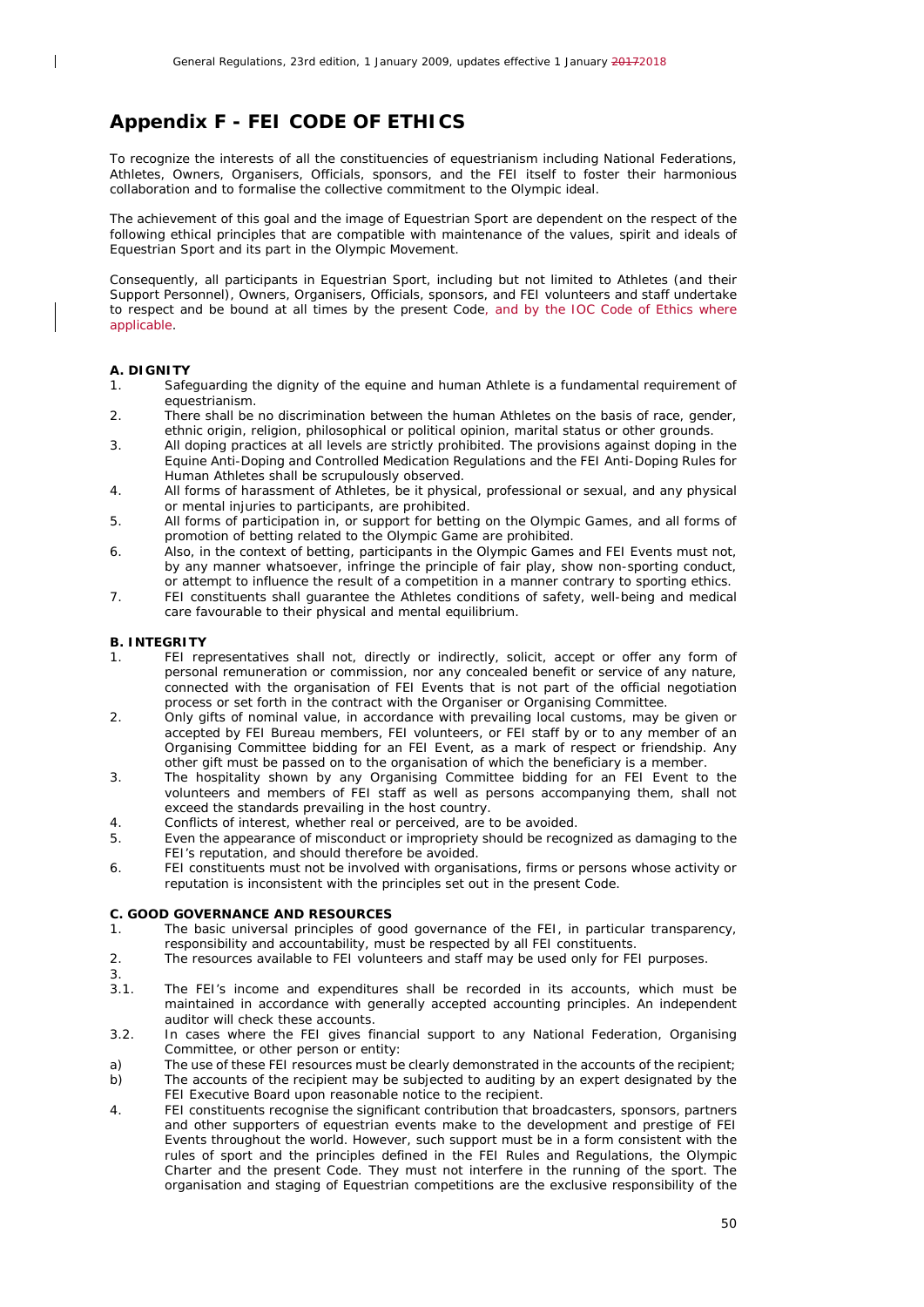FEI and, where appropriate of the National Federations and/or Organisers recognised by the FEI.

#### **D. BIDDING FOR CHAMPIONSHIPS/EVENTS**

The documents and/or information published by the FEI linked to the selection of host Organisers of the FEI World Equestrian Games/FEI Championships and FEI World Cup Finals shall be respected. The cities wishing to organise these FEI events shall, refrain from approaching another party, or a third authority, with a view to obtaining any financial or political support inconsistent with the provisions of such documents and/or information and/or the present Code.

#### **E. RELATIONS WITH STATES**

 $\overline{\phantom{a}}$ 

- 1. National Federations and/or Organising Committees shall work to maintain harmonious relations with state authorities, in accordance with the principles of universality and political neutrality.
- 2. National Federations and/or Organising Committees are free to play a role in the public life of the states to which they belong. They may not, however, engage in any activity or follow any ideology inconsistent with the principles and rules defined in the Olympic Charter and set out in the present Code.
- 3. National Federations and/or Organising Committees shall endeavour to protect the environment on the occasion of any events they organise.

#### **F. CONFIDENTIALITY**

FEI constituents shall not disclose information entrusted to them in confidence. Disclosure of other information shall not be for personal gain or benefit, nor be undertaken maliciously to damage the reputation of any person or organisation.

#### **G. IMPLEMENTATION**

- 1. The FEI Headquarters shall see to it that the principles and rules of FEI Rules and Regulations, the Olympic Charter and the present Code are applied.
- 2. The FEI Headquarters shall inform the FEI President of any breach of the present Code, with a view to possible referral to an FEI Ethics Panel or the Equestrian Community Integrity Unit.
- 3. The FEI Executive Board may, if it wishes, set out the provisions for the implementation of the present Code in a set of Implementing Provisions.

The principles listed above form the FEI Code of Ethics which all FEI constituents must comply with as a condition of representing or participating in FEI activities in any form and under any circumstances.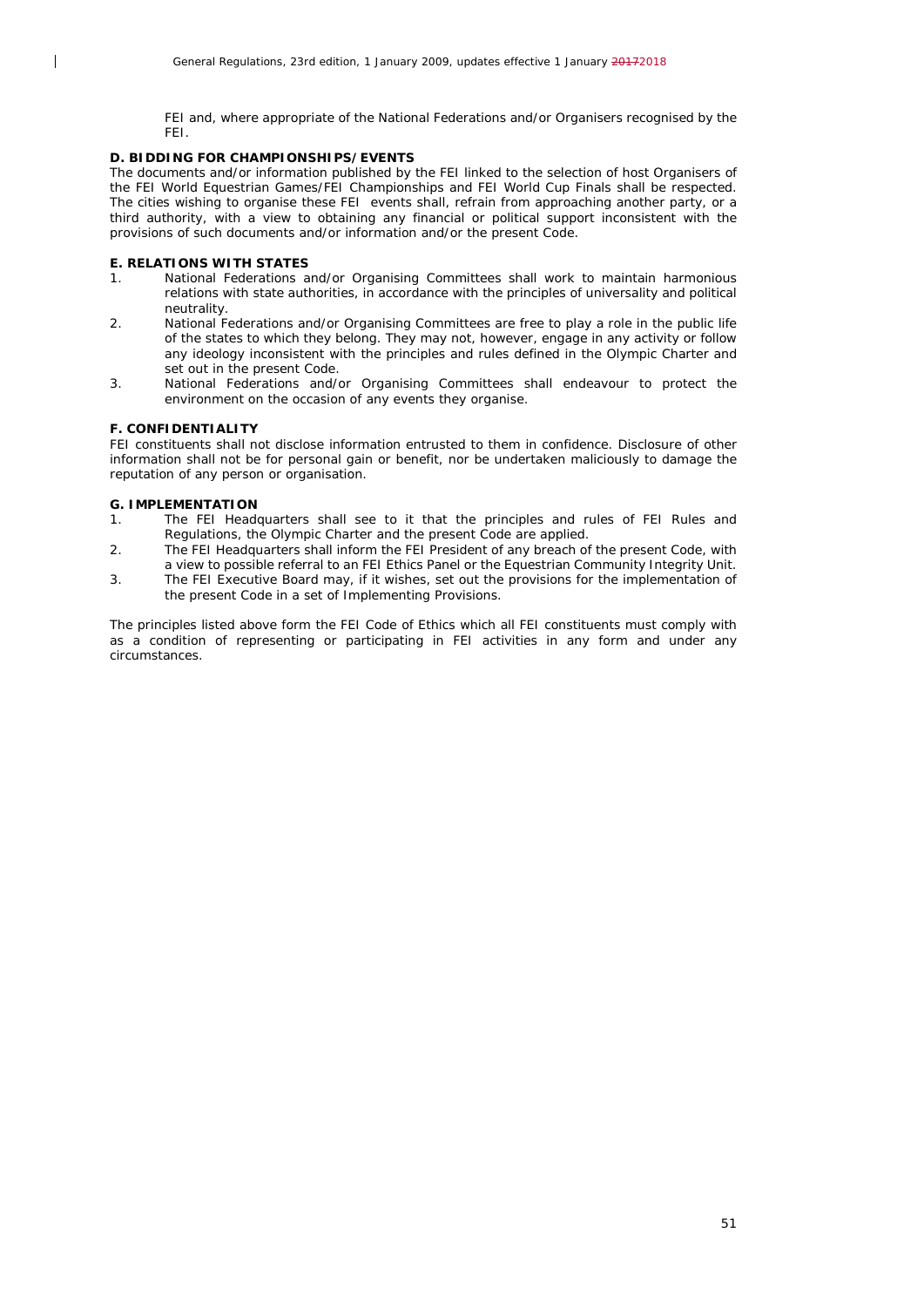## <span id="page-51-0"></span>*APPENDIX G - FEI CODE ON THE PREVENTION OF THE MANIPULATION OF COMPETITIONS*

#### PREAMRI<sub>F</sub>

 $\overline{\phantom{a}}$ 

- a. Acknowledging the danger to sports integrity from the manipulation of sports competitions, all sports organisations, in particular the International Olympic Committee, all International Federations, National Olympic Committees and their respective members at the Continental, Regional and National level and IOC recognised organisations (hereinafter "Sports Organisations"), through the Olympic Movement Code on the Prevention of the Manipulation of Competitions restate their commitment to safeguarding the integrity of sport, including the protection of clean athletes and competitions as stated in Olympic Agenda 2020;
- b. Due to the complex nature of this threat, Sports Organisations recognise that they cannot tackle this threat alone, and hence cooperation with public authorities, in particular law enforcement and sports betting entities, is crucial;
- c. The purpose of this Code is to provide the FEI and its members with harmonised regulations to protect all competitions from the risk of manipulation. This Code establishes regulations that are in compliance with the Council of Europe Convention on the Manipulation of Sports Competitions, in particular its Article 7. This does not prevent Sports Organisations from having more stringent regulations in place;
- d. Sports Organisations bound by the Olympic Charter and the IOC Code of Ethics declare their commitment to support the integrity of sport and fight against the manipulation of competitions by adhering to the standards set out in the Olympic Movement Code on the Prevention of the Manipulation of Competitions and by requiring their members to do likewise. Sports Organisations are committed to take all appropriate steps within their powers to incorporate this Code by reference, or to implement regulations consistent with or more stringent than this Code;
- e. Pursuant to Rule 1.4 of the Olympic Charter, all Sports Organisations bound by the Olympic Charter agree to respect this Code;
- f. These Sports Organisations are responsible for the implementation of the present Code within their own jurisdiction, including educational measures;
- g. Therefore the Olympic Movement Code on the Prevention of the Manipulation of Competitions is hereby incorporated by the FEI in its Rules and Regulations.

#### ARTICLE 1

Definitions and Application

- 1.1 Definitions
- 1.1.1. "Benefit" means the direct or indirect receipt or provision of money or the equivalent such as, but not limited to, bribes, gains, gifts and other advantages including, without limitation, winnings and/or potential winnings as a result of a wager; the foregoing shall not include official prize money, appearance fees or payments to be made under sponsorship or other contracts;
- 1.1.2. "Competition" has the meaning given in Appendix A of the General Regulations and for the avoidance of doubts it also includes "Events" (as defined in the General Regulations). For the purpose of this Code also means any sports Competition, tournament, match or event, organised in accordance with the rules of a Sports Organisation or its affiliated organisations, or, where appropriate, in accordance with the rules of any other competent sports organisation;
- 1.1.3. "Inside Information" means information relating to any Competition that a person possesses by virtue of his or her position in relation to a sport or Competition, excluding any information already published or common knowledge, easily accessible to interested members of the public or disclosed in accordance with the rules and regulations governing the relevant Competition;
- 1.1.4. "Participant" means any natural or legal person belonging to one of the following categories:
- a. "Athlete" as defined in Appendix A of the GRs; ;
- b. "Officials" as defined in Appendix A of the GRs;
- c. Person Responsible as defined in Article 118 of the GRs;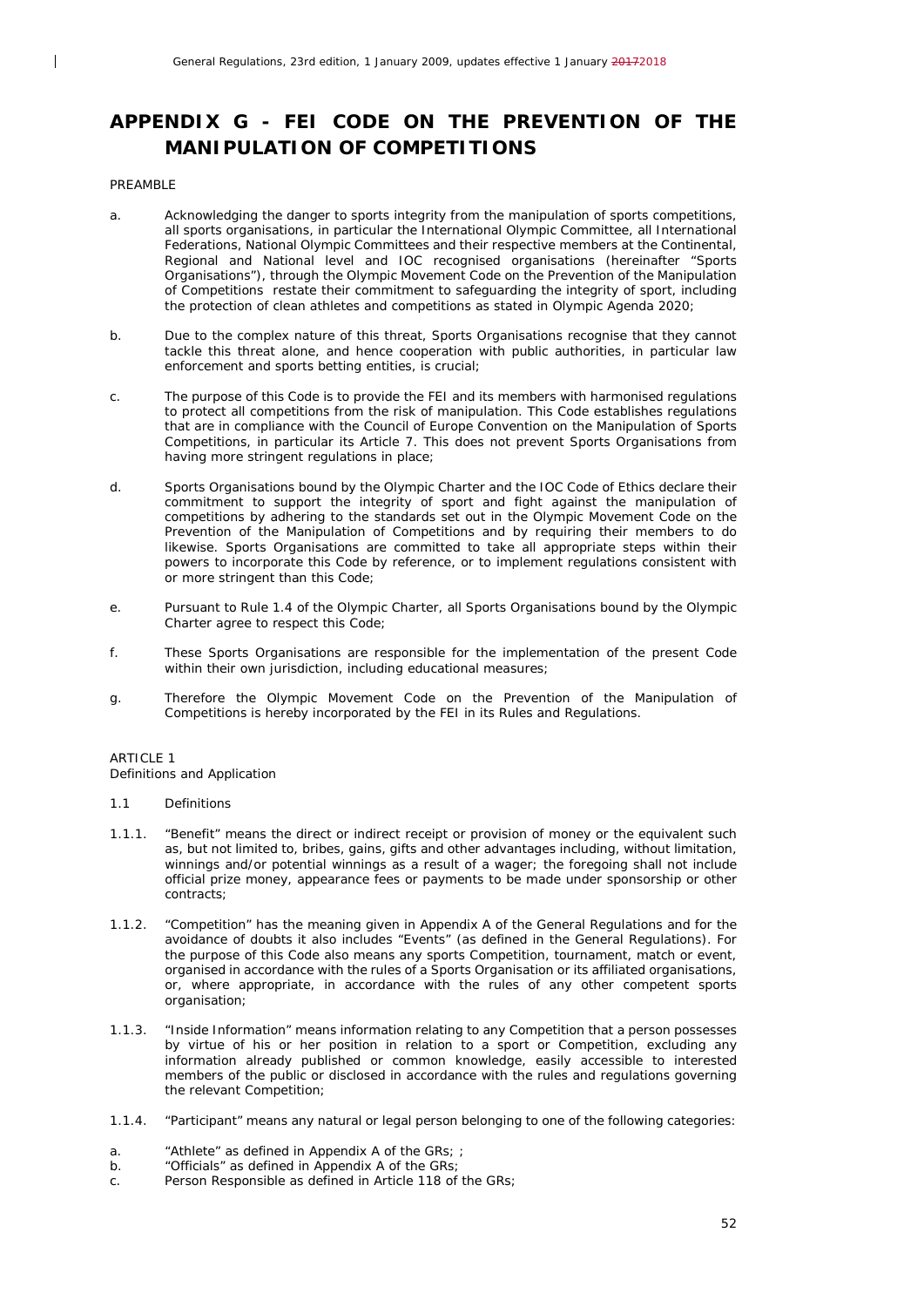- d. Support Personnel as defined in the FEI Equine Anti-Doping and Controlled Medication Regulations.
- 1.1.5. "Sports Betting, Bet or Betting" means any wager of a stake of monetary value in the expectation of a prize of monetary value, subject to a future and uncertain occurrence related to a sports Competition.
- 1.2 Application

 $\overline{\phantom{a}}$ 

- 1.2.1. This Code shall apply to all Participants who participate, assist in or prepare Athletes to participate in Competitions. Each Participant shall be bound by, and be required to comply with this Code by virtue of such participation, assistance or preparation.
- 1.2.2. It shall be the personal responsibility of every Participant to make himself or herself aware of this Code including, without limitation, what conduct constitutes a violation of this Code and to comply with those requirements. Participants should also be aware that conduct prohibited under this Code may also constitute a criminal offence and/or a breach of other applicable laws and regulations including other regulations of FEI or any other Sports Organisations. Participants must comply with all applicable laws and regulations at all times.

Article 2

Violations

The following conduct as defined in this Article constitutes a violation of this Code:

#### 2.1. Betting

Betting in relation either:

- a. to a competition in which the Participant is directly participating; or
- b. to the Participant's sport; or
- c. to any event of a multisport competition in which he/she is a Participant.
- 2.2. Manipulation of sports Competitions

An intentional arrangement, act or omission aimed at an improper alteration of the result or the course of a sports Competition in order to remove all or part of the unpredictable nature of the sports Competition with a view to obtaining an undue Benefit for oneself or for others.

2.3. Corrupt conduct

Providing, requesting, receiving, seeking, or accepting a Benefit related to the manipulation of a Competition or any other form of corruption.

- 2.4. Inside information
- 1. Using Inside Information for the purposes of Betting, any form of manipulation of sports Competitions or any other corrupt purposes whether by the Participant or via another person and/or entity.
- 2. Disclosing Inside Information to any person and/or entity, with or without Benefit, where the Participant knew or should have known that such disclosure might lead to the information being used for the purposes of Betting, any form of manipulation of Competitions or any other corrupt purposes.
- 3. Giving and/or receiving a Benefit for the provision of Inside Information regardless of whether any Inside Information is actually provided.
- 2.5. Failure to report
- 1. Failing to report to the FEI, at the first available opportunity, full details of any approaches or invitations received by the Participant to engage in conduct or incidents that could amount to a violation of this Code.
- 2. Failing to report to the FEI, at the first available opportunity, full details of any incident, fact or matter that comes to the attention of the Participant (or of which they ought to have been reasonably aware) including approaches or invitations that have been received by another Participant to engage in conduct that could amount to a violation of this Code.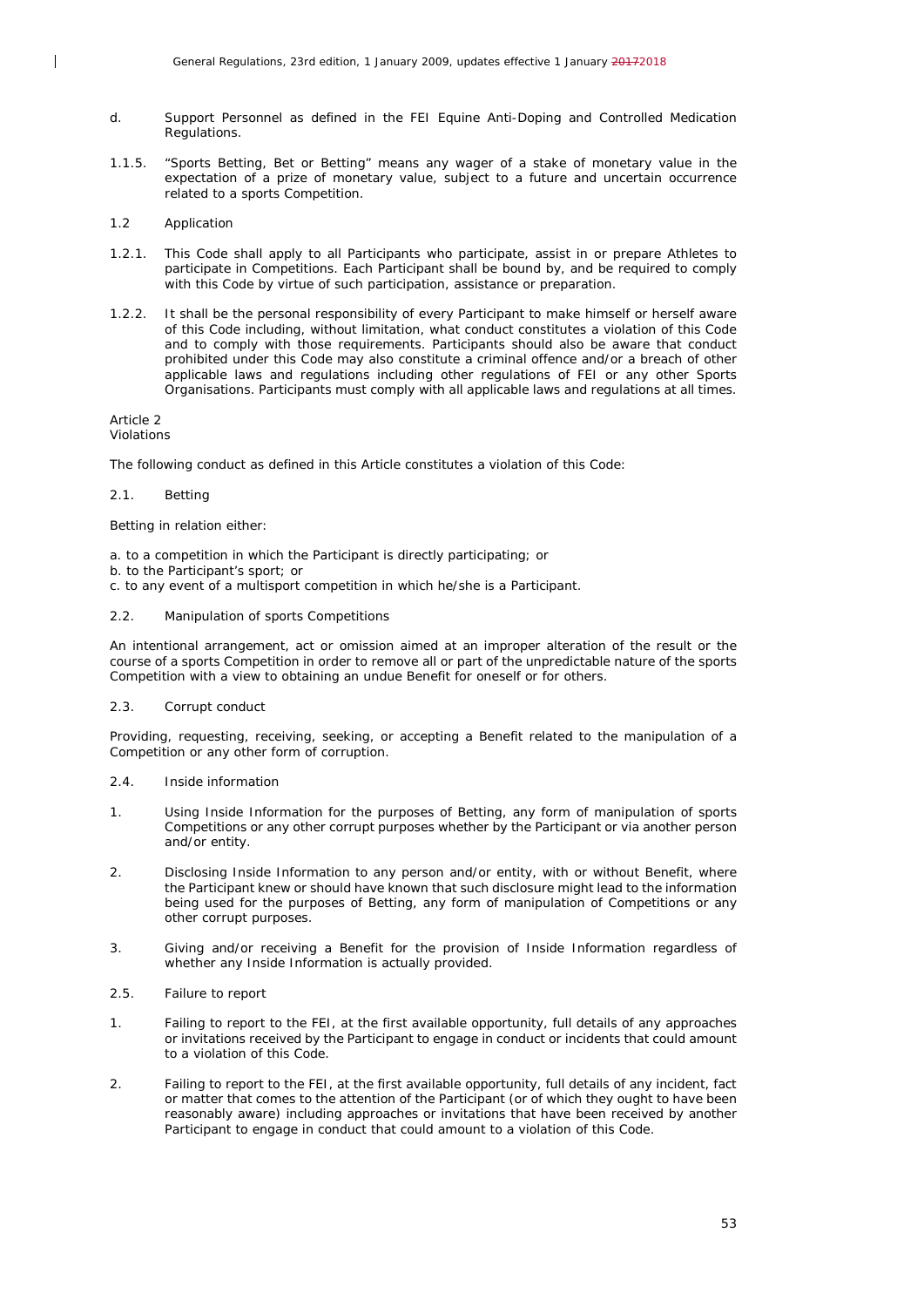#### 2.6 Failure to cooperate

 $\overline{\phantom{a}}$ 

- 1. Failing to cooperate with any investigation carried out by, or on behalf of, the FEI in relation to a possible breach of this Code, including, without limitation, failing to provide accurately, completely and without undue delay any information and/or documentation and/or access or assistance requested by the FEI as part of such investigation.
- 2. Obstructing or delaying any investigation that may be carried out by, or on behalf of, the FEI in relation to a possible violation of this Code, including without limitation concealing, tampering with or destroying any documentation or other information that may be relevant to the investigation.
- 2.7 Application of Articles 2.1 to 2.6
- 1. For the determination of whether a violation has been committed, the following are not relevant:
- a. Whether or not the Participant is participating in the competition concerned;
- b. The outcome of the competition on which the Bet was made or intended to be made;
- c. Whether or not any Benefit or other consideration was actually given or received;
- d. The nature or outcome of the Bet;
- e. Whether or not the Participant's effort or performance in the competition concerned were (or could be expected to be) affected by the acts or omission in question;
- f. Whether or not the result of the competition concerned was (or could be expected to be) affected by the acts or omission in question;
- g. Whether or not the manipulation included a violation of a technical rule of the respective Sports Organisation:
- h. Whether or not the Competition was attended by the competent national or international representative of the Sports Organisation.
- 2. Any form of aid, abetment or attempt by a Participant that could culminate in a violation of this Code shall be treated as if a violation had been committed, whether or not such an act in fact resulted in a violation and/or whether that violation was committed deliberately or negligently.

## Article 3

Disciplinary Procedure

#### 3.1 Investigation

- 1. The Participant who is alleged to have committed a violation of this Code must be informed of the alleged violations that have been committed, details of the alleged acts and/or omissions, and the range of possible sanctions.
- 2. Notice to a Participant may be accomplished by delivery of the notice to the Member Federation concerned. The Member Federation shall be responsible for immediately communicating the notice to the Participant.
- 3. Upon request by the FEI, or a body acting on behalf of the FEI, the concerned Participant must provide any information which the FEI, or a body acting on behalf of the FEI, considers may be relevant to investigate the alleged violation, including records relating to the alleged violation (such as betting account numbers and information, itemised telephone bills, bank statements, internet service records, computers, hard drives and other electronic information storage devices), and/or a statement setting out the relevant facts and circumstances around the alleged violation.
- 3.2. Rights of the concerned person

In all procedures linked to violations of the present Code, the following rights must be respected:

- 1. The right to be informed of the charges; and
- 2. The right to a fair, timely and impartial hearing either by appearing personally in front of the competent Sports Organisation and/or submitting a defence in writing; and
- 3. The right to be accompanied and/or represented.
- 3.3. Burden and standard of proof

The FEI shall have the burden of establishing that a violation has been committed. The standard of proof in all matters under this Code shall be the balance of probabilities, a standard that implies that on the preponderance of the evidence it is more likely than not that a breach of this Code has occurred.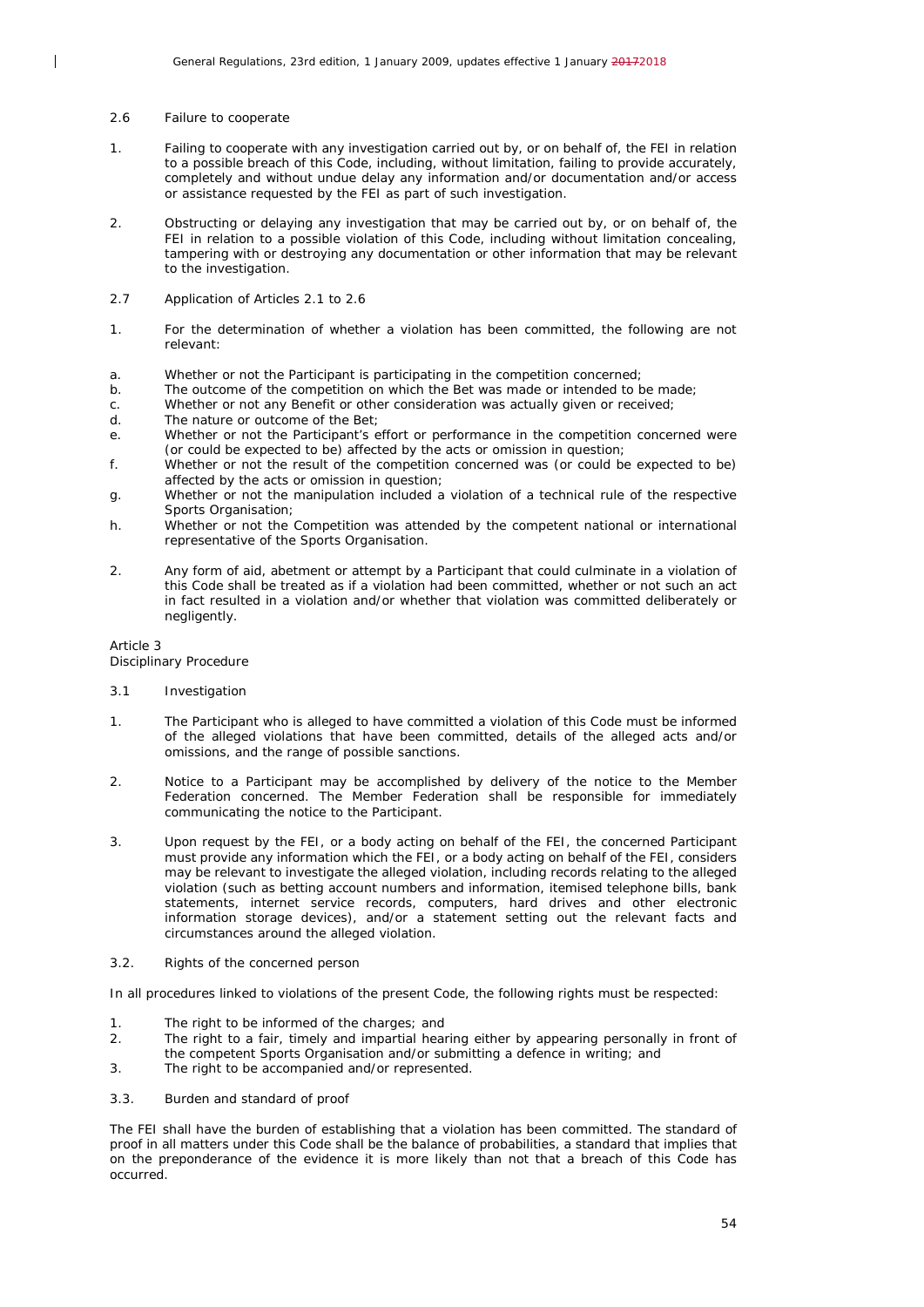#### 3.4. Confidentiality

 $\overline{\phantom{a}}$ 

The principle of confidentiality must be strictly respected by the FEI during all the procedure; information should only be exchanged with entities on a need to know basis. Confidentiality must also be strictly respected by any person concerned by the procedure until there is public disclosure of the case.

3.5. Anonymity of the person making a report

Anonymous reporting is facilitated through the Equestrian Community Integrity Unit (ECIU) (https://inside.fei.org/fei/about-fei/integrity).

#### 3.6. Jurisdiction & Appeal

- 1. The FEI Tribunal shall have jurisdiction to decide on alleged breaches of this Code in the first instance according to the process set out in Chapter VIII of the GRs (The Legal System).
- 2. An Appeal may be lodged against a Decision of the FEI Tribunal in accordance with Article 165 (Appeals) of the GRs.

## Article 4

#### Provisional Measures

- 4.1. The FEI Secretary General may impose provisional measures, including a provisional suspension, on the Participant where there is a particular risk to the reputation of the sport, while ensuring respect for Articles 3.1 to 3.4 of this Code. Where a provisional measure is imposed, a Participant shall be entitled to apply to the FEI Tribunal for relief against such provisional measures, including the lifting of a provisional suspension.
- 4.2. Where a provisional measure is imposed, this shall be taken into consideration in the determination of any sanction which may ultimately be imposed.

## Article 5

#### Sanctions

- 5.1. Where it is determined that a violation has been committed, the FEI Tribunal shall impose an appropriate sanction upon the Participant from the range of permissible sanctions set out in Article 169 (Penalties) of the GRs and which may range from a minimum of a Warning to a maximum of life ban.
- 5.2. When determining the appropriate sanctions applicable, the FEI Tribunal shall take into consideration all aggravating and mitigating circumstances and shall detail the effect of such circumstances on the final sanction in the written decision.
- 5.3. Substantial assistance provided by a Participant that results in the discovery or establishment of an offence by another Participant may reduce any sanction applied under this Code.
- 5.4. Once the period of the Participant's ineligibility has expired, he or she will become automatically re-eligible to participate in Competitions provided that he or she has:
- i. completed to FEI's satisfaction any official integrity education imposed on him or her as a sanction by the relevant body;
- ii. has paid, in full, any fine imposed under this Code and/or any order of costs made against him or her by the relevant body; and
- iii. has agreed to subject himself or herself to any reasonable and proportionate monitoring of his or her future activities in connection with equestrian sport as the FEI may reasonably consider necessary given the nature and scope of the violation that he or she has committed.

#### Article 6

#### Mutual recognition

6.1. Subject to the right of appeal, any decision in compliance with this Code (or its equivalent) by a Sporting Organisations must be recognised and respected by the FEI.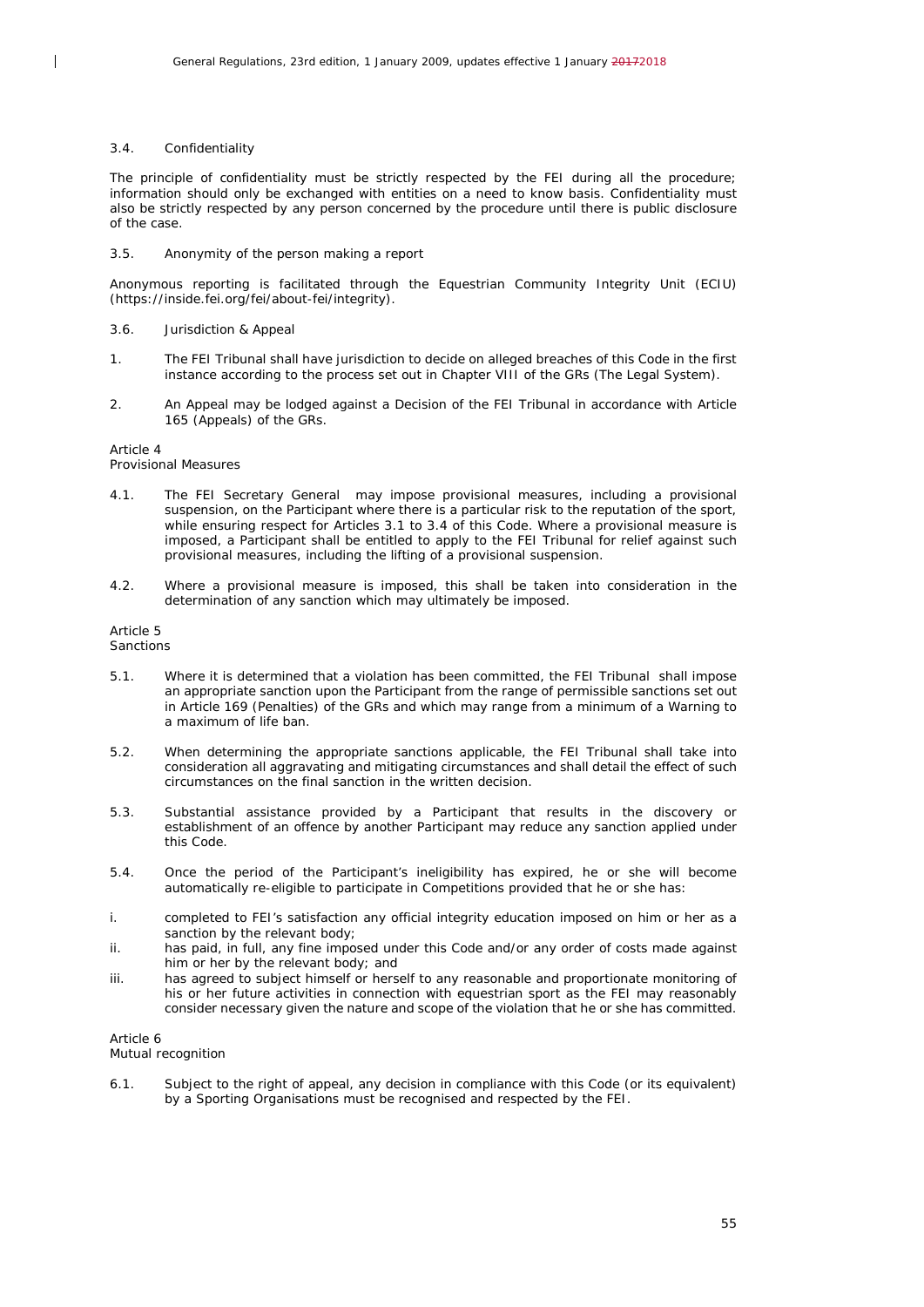## <span id="page-55-0"></span>*Appendix H - FEI Officials' Code of Conduct*

As an FEI Official I undertake to respect all FEI Rules and Regulations at all times, and in particular the FEI Code of Ethics and Conflict of Interest Policy and the FEI Code of Conduct for the Welfare of the Horse.

I am aware that I am a representative of the FEI while officiating at any FEI Event (hereinafter the "Event/s"). I am also conscious of my role as an authority and of the associated obligation to have adequate knowledge of the principles of equestrian sport and the relevant FEI Rules and Regulations, and to apply them at all times in a fair and consistent way.

I will fulfill all FEI requirements (including maintaining the necessary qualification) relevant to each Event to which I am appointed.

While I am officiating:

- I will act in an appropriate and respectful manner towards humans and animals, paying constant attention to their safety and I will carry out all duties in a professional manner.
- I will refrain from consuming alcohol and I will not use any substances and/or medications that would impair my judgement.
- I will not compete at the Event.
- I will be willing to answer the questions of stakeholders (including but not limited to Athletes, Owners and Trainers, Organisers, Grooms and my colleagues). I will take the time to politely and objectively explain my decisions where possible.
- I will be familiar with all the relevant FEI Rules and Regulations and will be well prepared for every Event.
- I will cooperate with the Organiser of the Event and with my colleagues.
- I will be punctual and dress appropriately.

I commit to avoid any actual or perceived conflict of interest. A conflict of interest is defined as any personal, professional or financial relationship, including relationships of family members that could influence or be perceived to influence objectivity when representing or conducting business or other dealings for or on behalf of the FEI.

I will maintain a neutral, independent and fair position towards Athletes, Owners, Trainers, Grooms, Organisers, other Officials and stakeholders. Financial and/or personal interests will never influence my officiating duties and I will spare no effort to avoid any such perception.

I will not engage in nationalistic judging.

Activities that lead or may lead to a conflict of interest when officiating at an FEI Event include but are not limited to:

- Acting as a Chef d'Equipe or being responsible /co-responsible for selecting teams and/or individuals or training Athletes within a NF present at the Event, if the teams and/or individuals participate in a competition falling within the level and age group of the authority of the Official.
- Being the Owner/part-Owner of a Horse taking part in a competition that I am officiating at.
- Being in a situation of financial dependence or gaining financial profit from participating Owners, Athletes, Trainers or Organisers (excluding any payment(s) permitted under the FEI Rules and Regulations, such as per diems). The same rule applies with regard to National Federations or other organisations involved in the Event, if the dependence exceeds a regular employment. Employees of participating National Federations cannot act as President of the Ground Jury, President of the Appeal Committee, Chief Steward, Veterinary Delegates, or Course Designer at Official International Events, International Championships and Games.
- Having a close personal relationship with an Athlete competing in a competition that I am officiating at.
- Having recently treated a Horse competing in a Competition that I am officiating at.